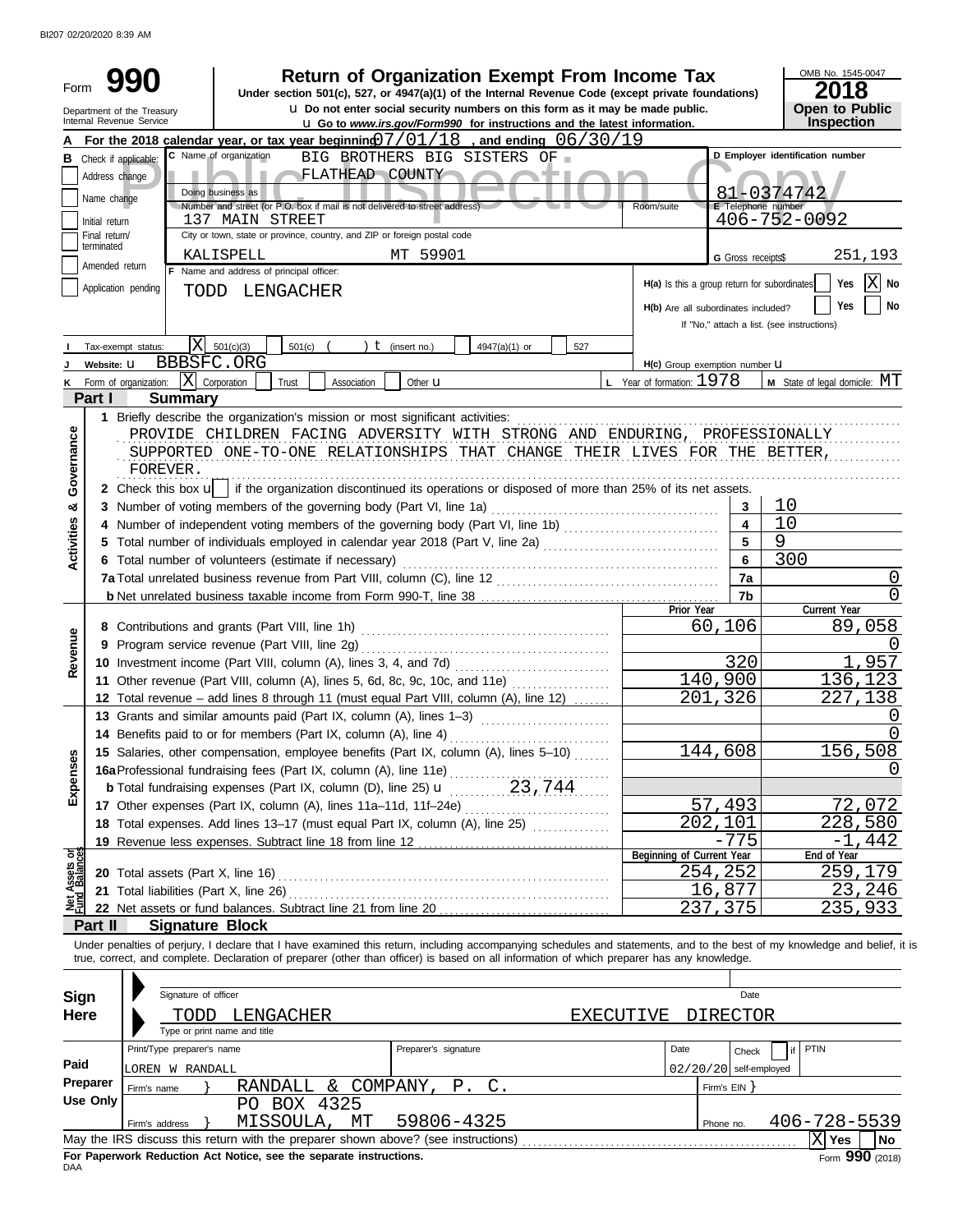|                  | Form 990 (2018) BIG BROTHERS BIG SISTERS OF                                                                                                                                                                                                                                                                                                                                                                                                                 |                                                     | 81-0374742  |               | Page 2                                                                                 |
|------------------|-------------------------------------------------------------------------------------------------------------------------------------------------------------------------------------------------------------------------------------------------------------------------------------------------------------------------------------------------------------------------------------------------------------------------------------------------------------|-----------------------------------------------------|-------------|---------------|----------------------------------------------------------------------------------------|
| Part III         |                                                                                                                                                                                                                                                                                                                                                                                                                                                             | <b>Statement of Program Service Accomplishments</b> |             |               |                                                                                        |
|                  | 1 Briefly describe the organization's mission:<br>PROVIDE CHILDREN FACING ADVERSITY WITH STRONG AND ENDURING, PROFESSIONALLY<br>SUPPORTED ONE-TO-ONE RELATIONSHIPS THAT CHANGE THEIR LIVES FOR THE BETTER,                                                                                                                                                                                                                                                  |                                                     |             |               |                                                                                        |
| 3                | 2 Did the organization undertake any significant program services during the year which were not listed on the<br>If "Yes," describe these new services on Schedule O.<br>Did the organization cease conducting, or make significant changes in how it conducts, any program                                                                                                                                                                                |                                                     |             |               | $\prod$ Yes $\boxed{\mathrm{X}}$ No<br>$\boxed{\phantom{1}}$ Yes $\boxed{\text{X}}$ No |
| 4                | If "Yes," describe these changes on Schedule O.<br>Describe the organization's program service accomplishments for each of its three largest program services, as measured by<br>expenses. Section 501(c)(3) and 501(c)(4) organizations are required to report the amount of grants and allocations to others,<br>the total expenses, and revenue, if any, for each program service reported.                                                              |                                                     |             |               |                                                                                        |
|                  | COMMUNITY/SCHOOL BASED PROGRAM WHICH MATCHES ADULT MENTORS TO CHILDREN FOR<br>THE PURPOSE OF ENCOURAGING POSITIVE SELF-CONCEPT, BETTER SCHOOL<br>PERFORMANCE, AND IMPROVED RELATIONS WITH PEERS AND ADULTS - 109 CHILDRED<br>SERVED Research and the contract of the contract of the contract of the contract of the contract of the contract of the contract of the contract of the contract of the contract of the contract of the contract of the contra |                                                     |             |               |                                                                                        |
|                  |                                                                                                                                                                                                                                                                                                                                                                                                                                                             |                                                     |             |               |                                                                                        |
|                  |                                                                                                                                                                                                                                                                                                                                                                                                                                                             |                                                     |             |               |                                                                                        |
|                  | N/A                                                                                                                                                                                                                                                                                                                                                                                                                                                         |                                                     |             |               |                                                                                        |
|                  |                                                                                                                                                                                                                                                                                                                                                                                                                                                             |                                                     |             |               |                                                                                        |
| 4c (Code:<br>N/A | $(1, 1, 1, 1, 1)$ (Expenses \$                                                                                                                                                                                                                                                                                                                                                                                                                              | including grants of\$                               |             | ) (Revenue \$ |                                                                                        |
|                  |                                                                                                                                                                                                                                                                                                                                                                                                                                                             |                                                     |             |               |                                                                                        |
|                  |                                                                                                                                                                                                                                                                                                                                                                                                                                                             |                                                     |             |               |                                                                                        |
| (Expenses \$     | 4d Other program services (Describe in Schedule O.)                                                                                                                                                                                                                                                                                                                                                                                                         | including grants of\$                               | (Revenue \$ |               |                                                                                        |
|                  | 4e Total program service expenses u                                                                                                                                                                                                                                                                                                                                                                                                                         |                                                     |             |               |                                                                                        |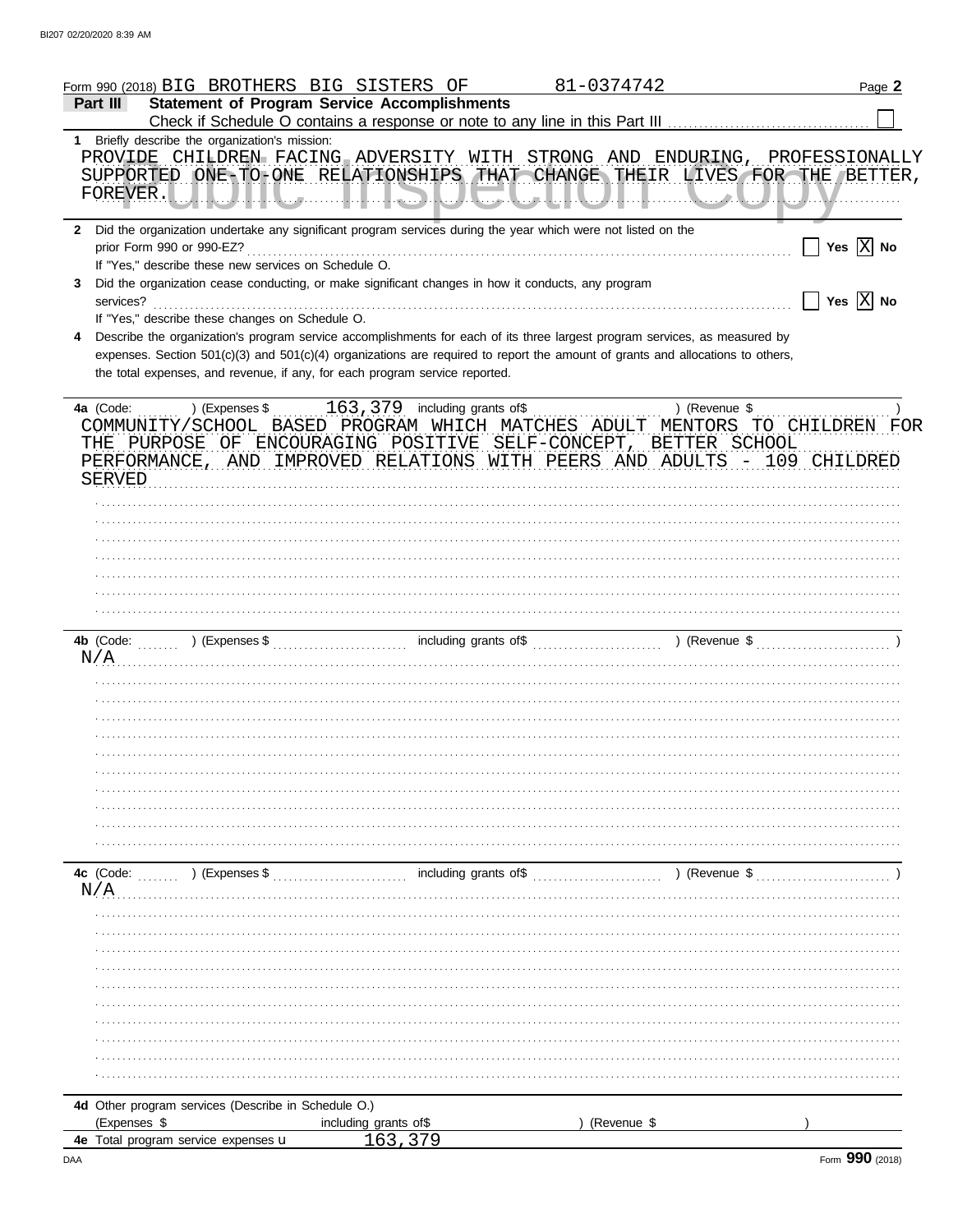|            | 81-0374742<br>Form 990 (2018) BIG BROTHERS BIG SISTERS OF                                                                                                                                                                   |                 |         | Page 3   |
|------------|-----------------------------------------------------------------------------------------------------------------------------------------------------------------------------------------------------------------------------|-----------------|---------|----------|
|            | <b>Checklist of Required Schedules</b><br>Part IV                                                                                                                                                                           |                 |         |          |
|            |                                                                                                                                                                                                                             |                 | Yes     | No       |
| 1.         | Is the organization described in section $501(c)(3)$ or $4947(a)(1)$ (other than a private foundation)? If "Yes,"                                                                                                           |                 |         |          |
|            | complete Schedule A manufacturer and complete Schedule A manufacturer and complete Schedule A                                                                                                                               | 1               | Χ<br>ΙX |          |
| 2<br>3     | Is the organization required to complete Schedule B, Schedule of Contributors (see instructions)?<br>Did the organization engage in direct or indirect political campaign activities on behalf of or in opposition to       | $\sqrt{2}$      |         |          |
|            |                                                                                                                                                                                                                             | 3               |         | X        |
| 4          | Section 501(c)(3) organizations. Did the organization engage in lobbying activities, or have a section 501(h)                                                                                                               |                 |         |          |
|            |                                                                                                                                                                                                                             | 4               |         | X        |
| 5          | Is the organization a section $501(c)(4)$ , $501(c)(5)$ , or $501(c)(6)$ organization that receives membership dues,                                                                                                        |                 |         |          |
|            | assessments, or similar amounts as defined in Revenue Procedure 98-19? If "Yes," complete Schedule C, Part III                                                                                                              | 5               |         | Х.       |
| 6          | Did the organization maintain any donor advised funds or any similar funds or accounts for which donors                                                                                                                     |                 |         |          |
|            | have the right to provide advice on the distribution or investment of amounts in such funds or accounts? If                                                                                                                 |                 |         |          |
|            | "Yes," complete Schedule D, Part I                                                                                                                                                                                          | 6               |         | X        |
| 7          | Did the organization receive or hold a conservation easement, including easements to preserve open space,                                                                                                                   |                 |         |          |
|            | the environment, historic land areas, or historic structures? If "Yes," complete Schedule D, Part II<br>Did the organization maintain collections of works of art, historical treasures, or other similar assets? If "Yes," | $\overline{7}$  |         | X        |
| 8          | complete Schedule D, Part III                                                                                                                                                                                               | 8               |         | Χ        |
| 9          | Did the organization report an amount in Part X, line 21, for escrow or custodial account liability, serve as a                                                                                                             |                 |         |          |
|            | custodian for amounts not listed in Part X; or provide credit counseling, debt management, credit repair, or                                                                                                                |                 |         |          |
|            | debt negotiation services? If "Yes," complete Schedule D, Part IV                                                                                                                                                           | 9               |         | X        |
| 10         | Did the organization, directly or through a related organization, hold assets in temporarily restricted                                                                                                                     |                 |         |          |
|            | endowments, permanent endowments, or quasi-endowments? If "Yes," complete Schedule D, Part V                                                                                                                                | 10              | Χ       |          |
| 11         | If the organization's answer to any of the following questions is "Yes," then complete Schedule D, Parts VI,                                                                                                                |                 |         |          |
|            | VII, VIII, IX, or X as applicable.                                                                                                                                                                                          |                 |         |          |
| a          | Did the organization report an amount for land, buildings, and equipment in Part X, line 10? If "Yes,"                                                                                                                      |                 |         |          |
|            | complete Schedule D, Part VI                                                                                                                                                                                                | 11a             | Χ       |          |
| b          | Did the organization report an amount for investments-other securities in Part X, line 12 that is 5% or more                                                                                                                | 11b             |         | X        |
| c          | Did the organization report an amount for investments—program related in Part X, line 13 that is 5% or more                                                                                                                 |                 |         |          |
|            |                                                                                                                                                                                                                             | 11c             |         | X        |
| d          | Did the organization report an amount for other assets in Part X, line 15 that is 5% or more of its total assets                                                                                                            |                 |         |          |
|            | reported in Part X, line 16? If "Yes," complete Schedule D, Part IX                                                                                                                                                         | 11d             | Χ       |          |
| е          | Did the organization report an amount for other liabilities in Part X, line 25? If "Yes," complete Schedule D, Part X                                                                                                       | 11e             | Χ       |          |
| f          | Did the organization's separate or consolidated financial statements for the tax year include a footnote that addresses                                                                                                     |                 |         |          |
|            | the organization's liability for uncertain tax positions under FIN 48 (ASC 740)? If "Yes," complete Schedule D, Part X                                                                                                      | 11f             | Χ       |          |
|            | 12a Did the organization obtain separate, independent audited financial statements for the tax year? If "Yes," complete                                                                                                     |                 |         |          |
|            | Was the organization included in consolidated, independent audited financial statements for the tax year? If                                                                                                                | 12a             |         | <u>X</u> |
| b          | "Yes," and if the organization answered "No" to line 12a, then completing Schedule D, Parts XI and XII is optional                                                                                                          | 12 <sub>b</sub> |         | <u>X</u> |
| 13         |                                                                                                                                                                                                                             | 13              |         | Χ        |
| 14a        |                                                                                                                                                                                                                             | 14a             |         | Χ        |
| b          | Did the organization have aggregate revenues or expenses of more than \$10,000 from grantmaking,                                                                                                                            |                 |         |          |
|            | fundraising, business, investment, and program service activities outside the United States, or aggregate                                                                                                                   |                 |         |          |
|            |                                                                                                                                                                                                                             | 14b             |         | X        |
| 15         | Did the organization report on Part IX, column (A), line 3, more than \$5,000 of grants or other assistance to or                                                                                                           |                 |         |          |
|            | for any foreign organization? If "Yes," complete Schedule F, Parts II and IV                                                                                                                                                | 15              |         | Χ        |
| 16         | Did the organization report on Part IX, column (A), line 3, more than \$5,000 of aggregate grants or other                                                                                                                  |                 |         |          |
|            |                                                                                                                                                                                                                             | 16              |         | Χ        |
| 17         | Did the organization report a total of more than \$15,000 of expenses for professional fundraising services on                                                                                                              | 17              |         | Χ        |
| 18         | Did the organization report more than \$15,000 total of fundraising event gross income and contributions on                                                                                                                 |                 |         |          |
|            |                                                                                                                                                                                                                             | 18              | Χ       |          |
| 19         | Did the organization report more than \$15,000 of gross income from gaming activities on Part VIII, line 9a?                                                                                                                |                 |         |          |
|            |                                                                                                                                                                                                                             | 19              |         | <u>X</u> |
| <b>20a</b> |                                                                                                                                                                                                                             | 20a             |         | X        |
| b          |                                                                                                                                                                                                                             | 20b             |         |          |
| 21         | Did the organization report more than \$5,000 of grants or other assistance to any domestic organization or                                                                                                                 |                 |         |          |
|            |                                                                                                                                                                                                                             | 21              |         | Χ        |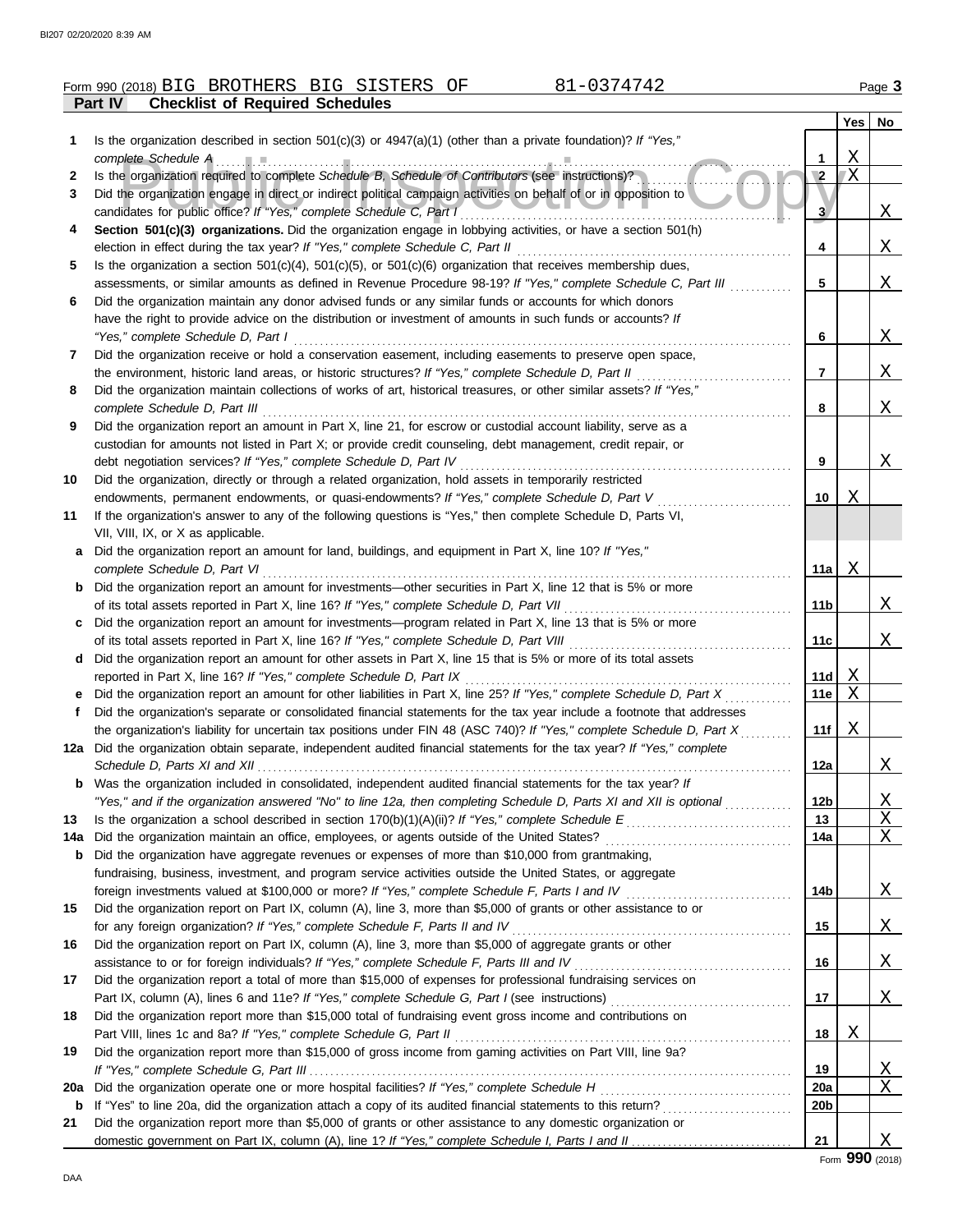|          | 81-0374742<br>Form 990 (2018) BIG BROTHERS BIG SISTERS OF                                                                                                                                                                  |                 |            | Page 4        |
|----------|----------------------------------------------------------------------------------------------------------------------------------------------------------------------------------------------------------------------------|-----------------|------------|---------------|
|          | <b>Checklist of Required Schedules (continued)</b><br><b>Part IV</b>                                                                                                                                                       |                 |            |               |
|          |                                                                                                                                                                                                                            |                 | Yes        | No            |
| 22       | Did the organization report more than \$5,000 of grants or other assistance to or for domestic individuals on                                                                                                              |                 |            |               |
|          | Part IX, column (A), line 2? If "Yes," complete Schedule I, Parts I and III [11] [11] [11] [11] [11] [11] [11]                                                                                                             | 22              |            | $X_{-}$       |
| 23       | Did the organization answer "Yes" to Part VII, Section A, line 3, 4, or 5 about compensation of the<br>organization's current and former officers, directors, trustees, key employees, and highest compensated             |                 |            |               |
|          | employees? If "Yes," complete Schedule J                                                                                                                                                                                   | 23              |            | $\mathbf{X}$  |
|          | 24a Did the organization have a tax-exempt bond issue with an outstanding principal amount of more than                                                                                                                    |                 |            |               |
|          | \$100,000 as of the last day of the year, that was issued after December 31, 2002? If "Yes," answer lines 24b                                                                                                              |                 |            |               |
|          | through 24d and complete Schedule K. If "No," go to line 25a                                                                                                                                                               | 24a             |            | X             |
| b        | Did the organization invest any proceeds of tax-exempt bonds beyond a temporary period exception?                                                                                                                          | 24b             |            |               |
| c        | Did the organization maintain an escrow account other than a refunding escrow at any time during the year                                                                                                                  |                 |            |               |
|          | to defease any tax-exempt bonds?                                                                                                                                                                                           | 24c             |            |               |
|          | Did the organization act as an "on behalf of" issuer for bonds outstanding at any time during the year?                                                                                                                    | 24d             |            |               |
|          | 25a Section 501(c)(3), 501(c)(4), and 501(c)(29) organizations. Did the organization engage in an excess benefit                                                                                                           |                 |            |               |
|          | transaction with a disqualified person during the year? If "Yes," complete Schedule L, Part I                                                                                                                              | 25a             |            | X             |
| b        | Is the organization aware that it engaged in an excess benefit transaction with a disqualified person in a prior                                                                                                           |                 |            |               |
|          | year, and that the transaction has not been reported on any of the organization's prior Forms 990 or 990-EZ?                                                                                                               |                 |            |               |
| 26       | If "Yes," complete Schedule L, Part I<br>Did the organization report any amount on Part X, line 5, 6, or 22 for receivables from or payables to any                                                                        | 25b             |            | X             |
|          | current or former officers, directors, trustees, key employees, highest compensated employees, or                                                                                                                          |                 |            |               |
|          | disqualified persons? If "Yes," complete Schedule L, Part II                                                                                                                                                               | 26              |            | X             |
| 27       | Did the organization provide a grant or other assistance to an officer, director, trustee, key employee,                                                                                                                   |                 |            |               |
|          | substantial contributor or employee thereof, a grant selection committee member, or to a 35% controlled                                                                                                                    |                 |            |               |
|          | entity or family member of any of these persons? If "Yes," complete Schedule L, Part III                                                                                                                                   | 27              |            | X             |
| 28       | Was the organization a party to a business transaction with one of the following parties (see Schedule L,                                                                                                                  |                 |            |               |
|          | Part IV instructions for applicable filing thresholds, conditions, and exceptions):                                                                                                                                        |                 |            |               |
| a        | A current or former officer, director, trustee, or key employee? If "Yes," complete Schedule L, Part IV                                                                                                                    | <b>28a</b>      |            | <u>X</u>      |
| b        | A family member of a current or former officer, director, trustee, or key employee? If "Yes," complete                                                                                                                     |                 |            |               |
|          | Schedule L, Part IV                                                                                                                                                                                                        | 28b             |            | X             |
| c        | An entity of which a current or former officer, director, trustee, or key employee (or a family member thereof)                                                                                                            |                 |            |               |
|          |                                                                                                                                                                                                                            | 28c<br>29       |            | <u>x</u><br>Χ |
| 29<br>30 | Did the organization receive more than \$25,000 in non-cash contributions? If "Yes," complete Schedule M<br>Did the organization receive contributions of art, historical treasures, or other similar assets, or qualified |                 |            |               |
|          | conservation contributions? If "Yes," complete Schedule M                                                                                                                                                                  | 30              |            | <u>X</u>      |
| 31       | Did the organization liquidate, terminate, or dissolve and cease operations? If "Yes," complete Schedule N, Part I                                                                                                         | 31              |            | X             |
| 32       | Did the organization sell, exchange, dispose of, or transfer more than 25% of its net assets? If "Yes,"                                                                                                                    |                 |            |               |
|          | complete Schedule N, Part II                                                                                                                                                                                               | 32              |            | <u>X</u>      |
| 33       | Did the organization own 100% of an entity disregarded as separate from the organization under Regulations                                                                                                                 |                 |            |               |
|          | sections 301.7701-2 and 301.7701-3? If "Yes," complete Schedule R, Part I                                                                                                                                                  | 33              |            | <u>X</u>      |
| 34       | Was the organization related to any tax-exempt or taxable entity? If "Yes," complete Schedule R, Part II, III,                                                                                                             |                 |            |               |
|          | or IV, and Part V, line 1                                                                                                                                                                                                  | 34              |            | <u>X</u>      |
| 35a      |                                                                                                                                                                                                                            | 35a             |            | X             |
| b        | If "Yes" to line 35a, did the organization receive any payment from or engage in any transaction with a                                                                                                                    |                 |            |               |
|          | Section 501(c)(3) organizations. Did the organization make any transfers to an exempt non-charitable                                                                                                                       | 35 <sub>b</sub> |            |               |
| 36       | related organization? If "Yes," complete Schedule R, Part V, line 2                                                                                                                                                        | 36              |            | X             |
| 37       | Did the organization conduct more than 5% of its activities through an entity that is not a related organization                                                                                                           |                 |            |               |
|          | and that is treated as a partnership for federal income tax purposes? If "Yes," complete Schedule R, Part VI                                                                                                               | 37              |            | Χ             |
| 38       | Did the organization complete Schedule O and provide explanations in Schedule O for Part VI, lines 11b and                                                                                                                 |                 |            |               |
|          | 19? Note. All Form 990 filers are required to complete Schedule O.                                                                                                                                                         | 38              | Χ          |               |
|          | Statements Regarding Other IRS Filings and Tax Compliance<br>Part V                                                                                                                                                        |                 |            |               |
|          |                                                                                                                                                                                                                            |                 |            |               |
|          |                                                                                                                                                                                                                            |                 | $Yes \mid$ | No            |
| 1a       | 0<br>Enter the number reported in Box 3 of Form 1096. Enter -0- if not applicable<br>1a                                                                                                                                    |                 |            |               |
| b        | 1 <sub>b</sub><br>$\overline{0}$<br>Enter the number of Forms W-2G included in line 1a. Enter -0- if not applicable                                                                                                        |                 |            |               |
| c        | Did the organization comply with backup withholding rules for reportable payments to vendors and                                                                                                                           |                 |            |               |
|          |                                                                                                                                                                                                                            | 1c              |            |               |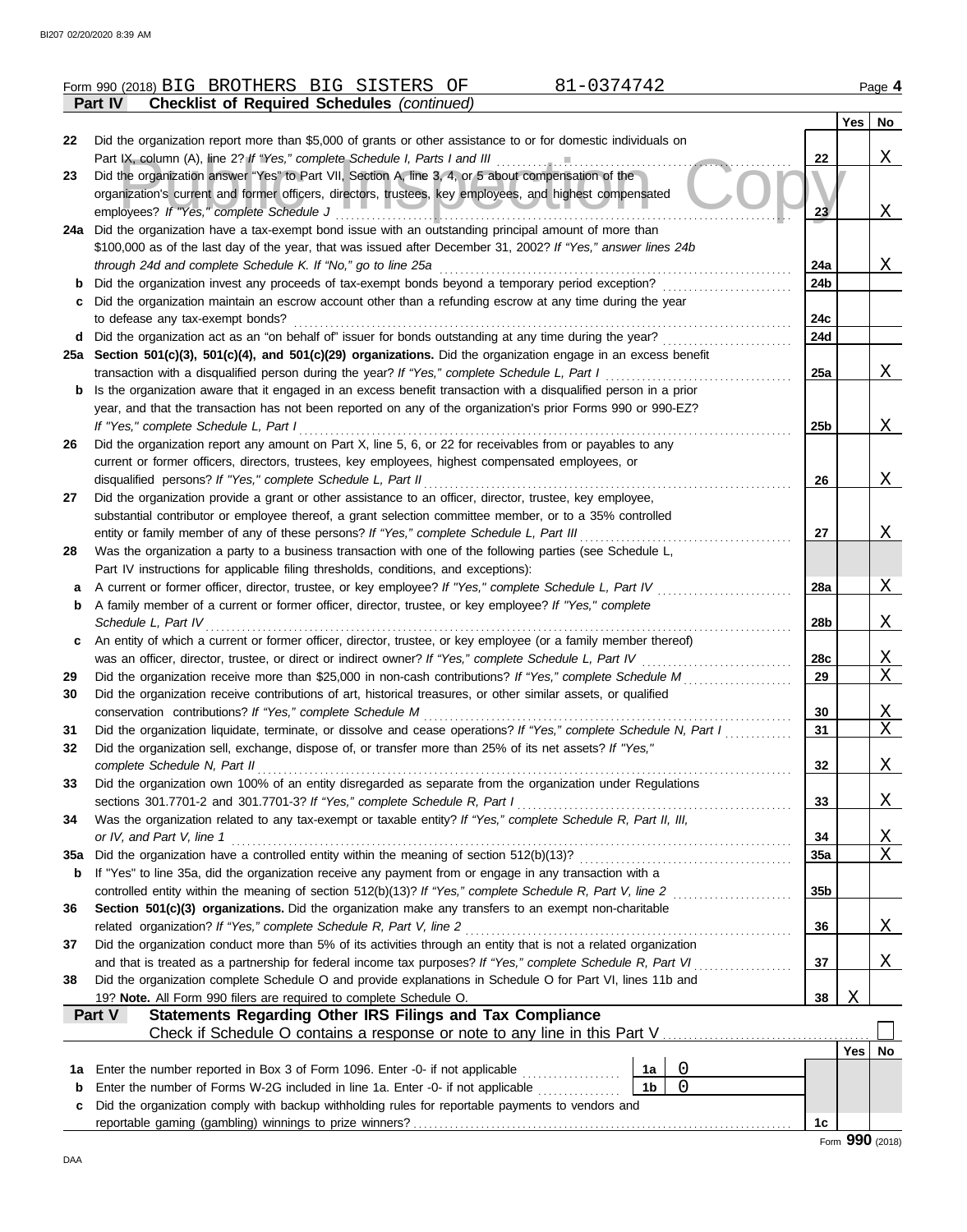|          | 81-0374742<br>Form 990 (2018) BIG BROTHERS BIG SISTERS<br>OF                                                                                                                                 |                 |                |    | Page 5          |
|----------|----------------------------------------------------------------------------------------------------------------------------------------------------------------------------------------------|-----------------|----------------|----|-----------------|
|          | Statements Regarding Other IRS Filings and Tax Compliance (continued)<br>Part V                                                                                                              |                 |                |    |                 |
|          |                                                                                                                                                                                              |                 |                |    | Yes   No        |
|          | 2a Enter the number of employees reported on Form W-3, Transmittal of Wage and Tax                                                                                                           |                 |                |    |                 |
|          | Statements, filed for the calendar year ending with or within the year covered by this return                                                                                                | 2a              |                |    |                 |
| b        | If at least one is reported on line 2a, did the organization file all required federal employment tax returns?                                                                               |                 | 2 <sub>b</sub> | 7X |                 |
|          | Note. If the sum of lines 1a and 2a is greater than 250, you may be required to e-file (see instructions)                                                                                    |                 |                |    |                 |
| За       | Did the organization have unrelated business gross income of \$1,000 or more during the year?                                                                                                |                 | 3a             |    | Χ               |
| b        | If "Yes," has it filed a Form 990-T for this year? If "No" to line 3b, provide an explanation in Schedule O                                                                                  |                 | 3 <sub>b</sub> |    |                 |
| 4a       | At any time during the calendar year, did the organization have an interest in, or a signature or other authority over,                                                                      |                 |                |    |                 |
|          | a financial account in a foreign country (such as a bank account, securities account, or other financial account)?                                                                           |                 | 4a             |    | Χ               |
| b        | If "Yes," enter the name of the foreign country: <b>u</b>                                                                                                                                    |                 |                |    |                 |
|          | See instructions for filing requirements for FinCEN Form 114, Report of Foreign Bank and Financial Accounts (FBAR).                                                                          |                 |                |    |                 |
| 5а       | Was the organization a party to a prohibited tax shelter transaction at any time during the tax year?                                                                                        |                 | 5a             |    | Χ               |
| b        | Did any taxable party notify the organization that it was or is a party to a prohibited tax shelter transaction?                                                                             |                 | 5b             |    | X               |
| c        | If "Yes" to line 5a or 5b, did the organization file Form 8886-T?                                                                                                                            |                 | 5c             |    |                 |
| 6a       | Does the organization have annual gross receipts that are normally greater than \$100,000, and did the                                                                                       |                 |                |    |                 |
|          | organization solicit any contributions that were not tax deductible as charitable contributions?                                                                                             |                 | 6a             |    | Χ               |
| b        | If "Yes," did the organization include with every solicitation an express statement that such contributions or                                                                               |                 |                |    |                 |
|          | gifts were not tax deductible?                                                                                                                                                               |                 | 6b             |    |                 |
| 7        | Organizations that may receive deductible contributions under section 170(c).<br>Did the organization receive a payment in excess of \$75 made partly as a contribution and partly for goods |                 |                |    |                 |
| a        | and services provided to the payor?                                                                                                                                                          |                 | 7a             |    | Χ               |
| b        | If "Yes," did the organization notify the donor of the value of the goods or services provided?                                                                                              |                 | 7b             |    |                 |
| c        | Did the organization sell, exchange, or otherwise dispose of tangible personal property for which it was                                                                                     |                 |                |    |                 |
|          |                                                                                                                                                                                              |                 | 7c             |    | Χ               |
| d        |                                                                                                                                                                                              | 7d              |                |    |                 |
| е        | Did the organization receive any funds, directly or indirectly, to pay premiums on a personal benefit contract?                                                                              |                 | 7e             |    | Χ               |
| f        | Did the organization, during the year, pay premiums, directly or indirectly, on a personal benefit contract?                                                                                 |                 | 7f             |    | X               |
| g        | If the organization received a contribution of qualified intellectual property, did the organization file Form 8899 as required?                                                             |                 | 7g             |    | Χ               |
| h        | If the organization received a contribution of cars, boats, airplanes, or other vehicles, did the organization file a Form 1098-C?                                                           |                 | 7h             |    | Χ               |
| 8        | Sponsoring organizations maintaining donor advised funds. Did a donor advised fund maintained by the                                                                                         |                 |                |    |                 |
|          | sponsoring organization have excess business holdings at any time during the year?                                                                                                           |                 | 8              |    |                 |
| 9        | Sponsoring organizations maintaining donor advised funds.                                                                                                                                    |                 |                |    |                 |
| a        | Did the sponsoring organization make any taxable distributions under section 4966?                                                                                                           |                 | 9a             |    |                 |
| b        | Did the sponsoring organization make a distribution to a donor, donor advisor, or related person?                                                                                            |                 | 9b             |    |                 |
| 10       | Section 501(c)(7) organizations. Enter:                                                                                                                                                      |                 |                |    |                 |
|          | Initiation fees and capital contributions included on Part VIII, line 12 [11][11][11][11][11][11][11][11][11][                                                                               | 10a             |                |    |                 |
| b        | Gross receipts, included on Form 990, Part VIII, line 12, for public use of club facilities                                                                                                  | 10 <sub>b</sub> |                |    |                 |
| 11       | Section 501(c)(12) organizations. Enter:                                                                                                                                                     |                 |                |    |                 |
| a        | Gross income from members or shareholders                                                                                                                                                    | 11a             |                |    |                 |
| b        | Gross income from other sources (Do not net amounts due or paid to other sources                                                                                                             |                 |                |    |                 |
|          | against amounts due or received from them.)<br>Section 4947(a)(1) non-exempt charitable trusts. Is the organization filing Form 990 in lieu of Form 1041?                                    | 11 <sub>b</sub> |                |    |                 |
| 12a<br>b | If "Yes," enter the amount of tax-exempt interest received or accrued during the year                                                                                                        | 12b             | 12a            |    |                 |
| 13       | Section 501(c)(29) qualified nonprofit health insurance issuers.                                                                                                                             |                 |                |    |                 |
| а        | Is the organization licensed to issue qualified health plans in more than one state?                                                                                                         |                 | 13a            |    |                 |
|          | Note. See the instructions for additional information the organization must report on Schedule O.                                                                                            |                 |                |    |                 |
| b        | Enter the amount of reserves the organization is required to maintain by the states in which                                                                                                 |                 |                |    |                 |
|          |                                                                                                                                                                                              | 13 <sub>b</sub> |                |    |                 |
| с        | Enter the amount of reserves on hand                                                                                                                                                         | 13 <sub>c</sub> |                |    |                 |
| 14a      | Did the organization receive any payments for indoor tanning services during the tax year?                                                                                                   |                 | 14a            |    | Χ               |
| b        |                                                                                                                                                                                              |                 | 14b            |    |                 |
| 15       | Is the organization subject to the section 4960 tax on payment(s) of more than \$1,000,000 in remuneration or                                                                                |                 |                |    |                 |
|          | excess parachute payment(s) during the year?                                                                                                                                                 |                 | 15             |    | <u>X</u>        |
|          | If "Yes," see instructions and file Form 4720, Schedule N.                                                                                                                                   |                 |                |    |                 |
| 16       | Is the organization an educational institution subject to the section 4968 excise tax on net investment income?                                                                              |                 | 16             |    | X               |
|          | If "Yes," complete Form 4720, Schedule O.                                                                                                                                                    |                 |                |    |                 |
|          |                                                                                                                                                                                              |                 |                |    | Form 990 (2018) |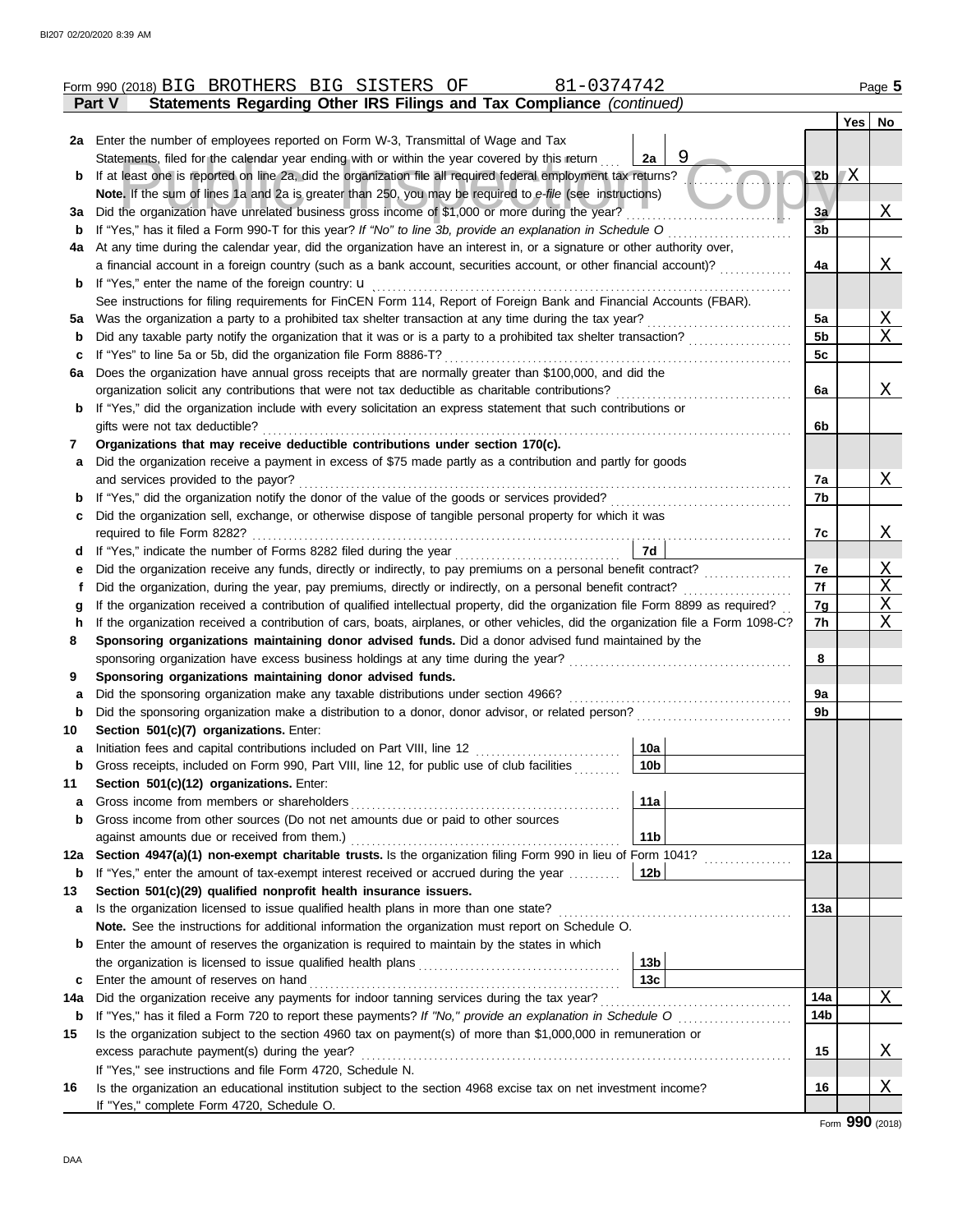|     | Form 990 (2018) BIG BROTHERS BIG SISTERS<br>81-0374742<br>ΟF                                                                                                                             |                 |          | Page $6$       |
|-----|------------------------------------------------------------------------------------------------------------------------------------------------------------------------------------------|-----------------|----------|----------------|
|     | Governance, Management, and Disclosure For each "Yes" response to lines 2 through 7b below, and for a "No"<br>Part VI                                                                    |                 |          |                |
|     | response to line 8a, 8b, or 10b below, describe the circumstances, processes, or changes in Schedule O. See instructions.                                                                |                 |          |                |
|     |                                                                                                                                                                                          |                 |          | lxl            |
|     | Section A. Governing Body and Management                                                                                                                                                 |                 |          |                |
| 1а  | $1a + 10$<br>Enter the number of voting members of the governing body at the end of the tax year                                                                                         |                 | Yes      | No             |
|     | If there are material differences in voting rights among members of the governing body, or                                                                                               |                 |          |                |
|     | if the governing body delegated broad authority to an executive committee or similar                                                                                                     |                 |          |                |
| b   | committee, explain in Schedule O.<br>10<br>1b<br>Enter the number of voting members included in line 1a, above, who are independent                                                      |                 |          |                |
| 2   | Did any officer, director, trustee, or key employee have a family relationship or a business relationship with                                                                           |                 |          |                |
|     | any other officer, director, trustee, or key employee?                                                                                                                                   | 2               |          | X              |
| 3   | Did the organization delegate control over management duties customarily performed by or under the direct                                                                                |                 |          |                |
|     | supervision of officers, directors, or trustees, or key employees to a management company or other person?                                                                               | 3               |          |                |
| 4   | Did the organization make any significant changes to its governing documents since the prior Form 990 was filed?                                                                         | 4               |          | $\frac{X}{X}$  |
| 5   | Did the organization become aware during the year of a significant diversion of the organization's assets?                                                                               | 5               |          |                |
| 6   | Did the organization have members or stockholders?                                                                                                                                       | 6               |          | $\overline{X}$ |
| 7a  | Did the organization have members, stockholders, or other persons who had the power to elect or appoint                                                                                  |                 |          |                |
|     | one or more members of the governing body?                                                                                                                                               | 7a              |          | $X_{-}$        |
| b   | Are any governance decisions of the organization reserved to (or subject to approval by) members,                                                                                        |                 |          |                |
|     | stockholders, or persons other than the governing body?                                                                                                                                  | 7b              |          | Χ              |
| 8   | Did the organization contemporaneously document the meetings held or written actions undertaken during the year by the following:                                                        |                 |          |                |
| а   | The governing body?                                                                                                                                                                      | 8a              | <u>X</u> |                |
| b   | Each committee with authority to act on behalf of the governing body?                                                                                                                    | 8b              | X        |                |
| 9   | Is there any officer, director, trustee, or key employee listed in Part VII, Section A, who cannot be reached at                                                                         |                 |          |                |
|     | the organization's mailing address? If "Yes," provide the names and addresses in Schedule O                                                                                              | 9               |          | X              |
|     | Section B. Policies (This Section B requests information about policies not required by the Internal Revenue Code.)                                                                      |                 |          |                |
|     |                                                                                                                                                                                          |                 | Yes      | No<br>X        |
| b   | 10a Did the organization have local chapters, branches, or affiliates?<br>If "Yes," did the organization have written policies and procedures governing the activities of such chapters, | 10a             |          |                |
|     | affiliates, and branches to ensure their operations are consistent with the organization's exempt purposes?                                                                              | 10 <sub>b</sub> |          |                |
| 11a | Has the organization provided a complete copy of this Form 990 to all members of its governing body before filing the form?                                                              | 11a             | Χ        |                |
| b   | Describe in Schedule O the process, if any, used by the organization to review this Form 990.                                                                                            |                 |          |                |
| 12a | Did the organization have a written conflict of interest policy? If "No," go to line 13                                                                                                  | 12a             | X        |                |
| b   | Were officers, directors, or trustees, and key employees required to disclose annually interests that could give rise to conflicts?                                                      | 12b             | Χ        |                |
|     | Did the organization regularly and consistently monitor and enforce compliance with the policy? If "Yes,"                                                                                |                 |          |                |
|     | describe in Schedule O how this was done                                                                                                                                                 | 12c             | Χ        |                |
| 13  | Did the organization have a written whistleblower policy?                                                                                                                                | 13              | Χ        |                |
| 14  | Did the organization have a written document retention and destruction policy?                                                                                                           | 14              | Χ        |                |
| 15  | Did the process for determining compensation of the following persons include a review and approval by                                                                                   |                 |          |                |
|     | independent persons, comparability data, and contemporaneous substantiation of the deliberation and decision?                                                                            |                 |          |                |
| a   |                                                                                                                                                                                          | 15a             | Χ        |                |
| b   | Other officers or key employees of the organization                                                                                                                                      | 15 <sub>b</sub> | Χ        |                |
|     | If "Yes" to line 15a or 15b, describe the process in Schedule O (see instructions).                                                                                                      |                 |          |                |
| 16а | Did the organization invest in, contribute assets to, or participate in a joint venture or similar arrangement                                                                           |                 |          |                |
|     | with a taxable entity during the year?                                                                                                                                                   | 16a             |          | Χ              |
| b   | If "Yes," did the organization follow a written policy or procedure requiring the organization to evaluate its                                                                           |                 |          |                |
|     | participation in joint venture arrangements under applicable federal tax law, and take steps to safeguard the                                                                            |                 |          |                |
|     |                                                                                                                                                                                          | 16b             |          |                |
|     | <b>Section C. Disclosure</b>                                                                                                                                                             |                 |          |                |
| 17  | List the states with which a copy of this Form 990 is required to be filed $\mathbf u$ NONE                                                                                              |                 |          |                |
|     |                                                                                                                                                                                          |                 |          |                |
| 18  | Section 6104 requires an organization to make its Forms 1023 (1024 or 1024-A if applicable), 990, and 990-T (Section 501(c)                                                              |                 |          |                |
|     | (3)s only) available for public inspection. Indicate how you made these available. Check all that apply.                                                                                 |                 |          |                |
|     |                                                                                                                                                                                          |                 |          |                |
| 19  | Describe in Schedule O whether (and if so, how) the organization made its governing documents, conflict of interest policy, and                                                          |                 |          |                |
| 20  | financial statements available to the public during the tax year.<br>State the name, address, and telephone number of the person who possesses the organization's books and records u    |                 |          |                |

KALISPELL MT 59901 406-752-0092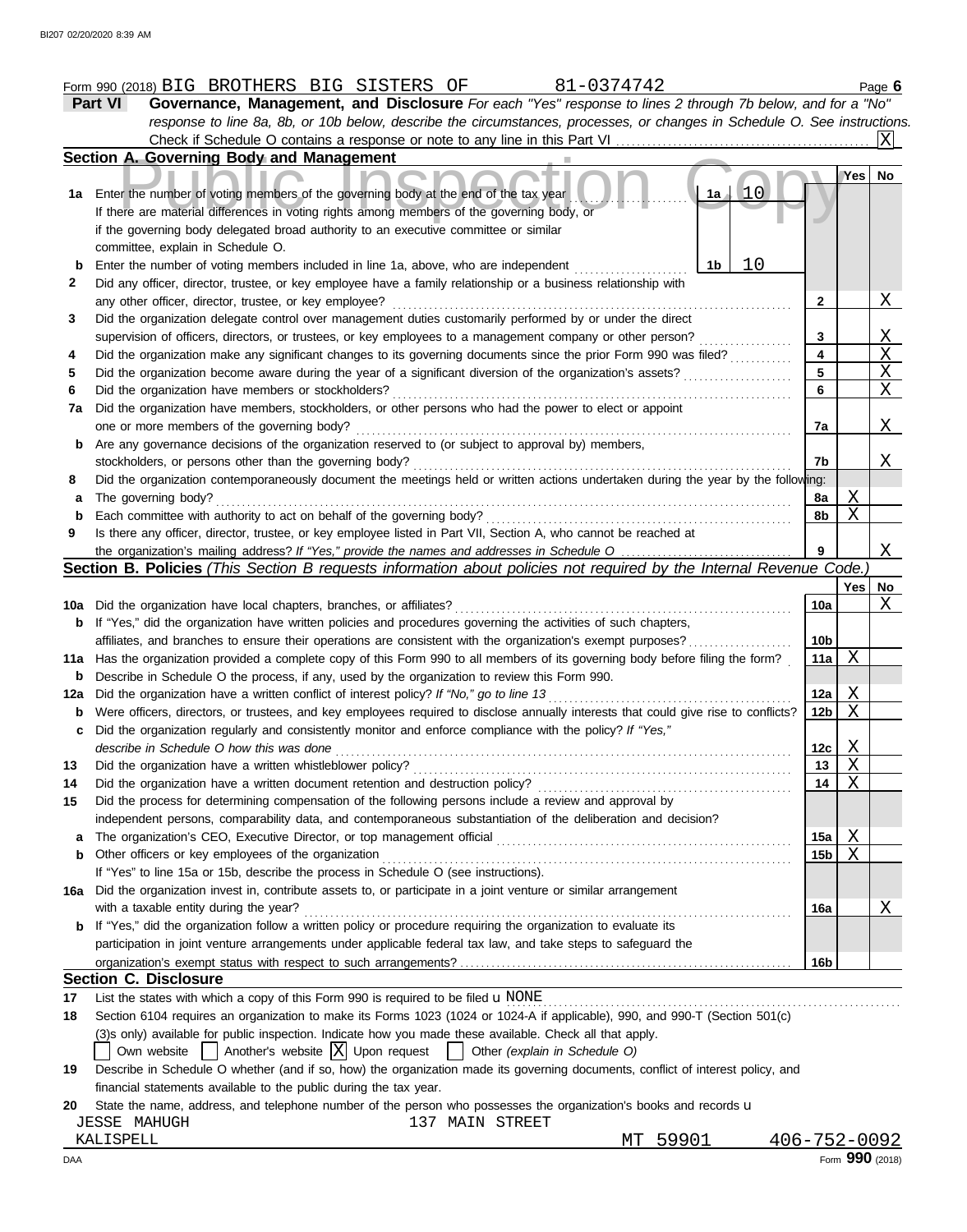#### Form 990 (2018) Page **7** BIG BROTHERS BIG SISTERS OF 81-0374742 **Part VII Compensation of Officers, Directors, Trustees, Key Employees, Highest Compensated Employees, and Independent Contractors** Check if Schedule O contains a response or note to any line in this Part VII . . . . . . . . . . . . . . . . . . . . . . . . . . . . . . . . . . . . . . . .  $\perp$

| Section A. Officers, Directors, Trustees, Key Employees, and Highest Compensated Employees                                                                                                                                                                                                                 |
|------------------------------------------------------------------------------------------------------------------------------------------------------------------------------------------------------------------------------------------------------------------------------------------------------------|
| 1a Complete this table for all persons required to be listed. Report compensation for the calendar year ending with or within the<br>organization's tax year.                                                                                                                                              |
| • List all of the organization's current officers, directors, trustees (whether individuals or organizations), regardless of amount of<br>compensation. Enter -0- in columns $(D)$ , $(E)$ , and $(F)$ if no compensation was paid.                                                                        |
| • List all of the organization's current key employees, if any. See instructions for definition of "key employee."                                                                                                                                                                                         |
| • List the organization's five current highest compensated employees (other than an officer, director, trustee, or key employee)<br>who received reportable compensation (Box 5 of Form W-2 and/or Box 7 of Form 1099-MISC) of more than \$100,000 from the<br>organization and any related organizations. |
| • List all of the organization's former officers, key employees, and highest compensated employees who received more than<br>\$100,000 of reportable compensation from the organization and any related organizations.                                                                                     |
| • List all of the organization's former directors or trustees that received, in the capacity as a former director or trustee of the<br>organization, more than \$10,000 of reportable compensation from the organization and any related organizations.                                                    |
| List persons in the following order: individual trustees or directors; institutional trustees; officers; key employees; highest                                                                                                                                                                            |

compensated employees; and former such persons.

Check this box if neither the organization nor any related organization compensated any current officer, director, or trustee.

| (A)<br>Name and Title               | (B)<br>Average<br>hours per<br>week<br>(list any               |                                   |                          | (C)<br>Position |              | (do not check more than one<br>box, unless person is both an<br>officer and a director/trustee) |        | (D)<br>Reportable<br>compensation<br>from<br>the | (E)<br>Reportable<br>compensation from<br>related<br>organizations | (F)<br>Estimated<br>amount of<br>other<br>compensation   |
|-------------------------------------|----------------------------------------------------------------|-----------------------------------|--------------------------|-----------------|--------------|-------------------------------------------------------------------------------------------------|--------|--------------------------------------------------|--------------------------------------------------------------------|----------------------------------------------------------|
|                                     | hours for<br>related<br>organizations<br>below dotted<br>line) | Individual trustee<br>or director | Institutional<br>trustee | <b>Officer</b>  | Key employee | Highest compensated<br>employee                                                                 | Former | organization<br>(W-2/1099-MISC)                  | (W-2/1099-MISC)                                                    | from the<br>organization<br>and related<br>organizations |
| (1) TERYN WALDENBERG                |                                                                |                                   |                          |                 |              |                                                                                                 |        |                                                  |                                                                    |                                                          |
| PRESIDENT                           | 1.00<br>0.00                                                   | $\mathbf X$                       |                          | $\mathbf X$     |              |                                                                                                 |        | 0                                                | 0                                                                  | 0                                                        |
| KING-JONES<br>(2) ASHLEY            |                                                                |                                   |                          |                 |              |                                                                                                 |        |                                                  |                                                                    |                                                          |
| VICE PRESIDENT                      | 1.00<br>0.00                                                   | X                                 |                          | X               |              |                                                                                                 |        | 0                                                | 0                                                                  | 0                                                        |
| (3) PETER AKEY                      |                                                                |                                   |                          |                 |              |                                                                                                 |        |                                                  |                                                                    |                                                          |
| TREASURER                           | 1.00<br>0.00                                                   | X                                 |                          | $\mathbf X$     |              |                                                                                                 |        | 0                                                | 0                                                                  | $\overline{0}$                                           |
| (4) KELLY MURPHY                    |                                                                |                                   |                          |                 |              |                                                                                                 |        |                                                  |                                                                    |                                                          |
| SECRETARY                           | 1.00<br>0.00                                                   | X                                 |                          | X               |              |                                                                                                 |        | 0                                                | 0                                                                  | $\mathbf 0$                                              |
| (5) CAMERON EGBERT                  |                                                                |                                   |                          |                 |              |                                                                                                 |        |                                                  |                                                                    |                                                          |
| MEMBER                              | 1.00<br>0.00                                                   | X                                 |                          |                 |              |                                                                                                 |        | 0                                                | 0                                                                  | $\mathbf 0$                                              |
| (6) CHANCE<br><b>BARRETT</b>        |                                                                |                                   |                          |                 |              |                                                                                                 |        |                                                  |                                                                    |                                                          |
| MEMBER                              | 1.00<br>0.00                                                   | $\mathbf X$                       |                          |                 |              |                                                                                                 |        | 0                                                | 0                                                                  | $\overline{0}$                                           |
| (7) CURTIS<br>WAGNER                |                                                                |                                   |                          |                 |              |                                                                                                 |        |                                                  |                                                                    |                                                          |
| MEMBER                              | 1.00<br>0.00                                                   | X                                 |                          |                 |              |                                                                                                 |        | O                                                | 0                                                                  | $\mathbf 0$                                              |
| (8) DAN DAUB                        |                                                                |                                   |                          |                 |              |                                                                                                 |        |                                                  |                                                                    |                                                          |
| <b>MEMBER</b>                       | 1.00<br>0.00                                                   | $\mathbf X$                       |                          |                 |              |                                                                                                 |        | 0                                                | 0                                                                  | $\overline{0}$                                           |
| $(9)$ $\triangle$ LEXI<br>YARDE     |                                                                |                                   |                          |                 |              |                                                                                                 |        |                                                  |                                                                    |                                                          |
| MEMBER                              | 1.00<br>0.00                                                   | X                                 |                          |                 |              |                                                                                                 |        | 0                                                | 0                                                                  | $\overline{0}$                                           |
| $(10)$ JORI<br>BULLEMER             |                                                                |                                   |                          |                 |              |                                                                                                 |        |                                                  |                                                                    |                                                          |
| MEMBER                              | 1.00<br>0.00                                                   | X                                 |                          |                 |              |                                                                                                 |        | 0                                                | 0                                                                  | $\mathbf 0$                                              |
| $(11)$ $JESSE$<br>MAHUGH            | 40.00                                                          |                                   |                          |                 |              |                                                                                                 |        |                                                  |                                                                    |                                                          |
| EXECUTIVE<br>DIRECTOR<br><b>DAA</b> | 0.00                                                           |                                   |                          | X               |              |                                                                                                 |        | 47,294                                           | 0                                                                  | 334<br>Form 990 (2018)                                   |

| ⌒    |  |
|------|--|
| 747. |  |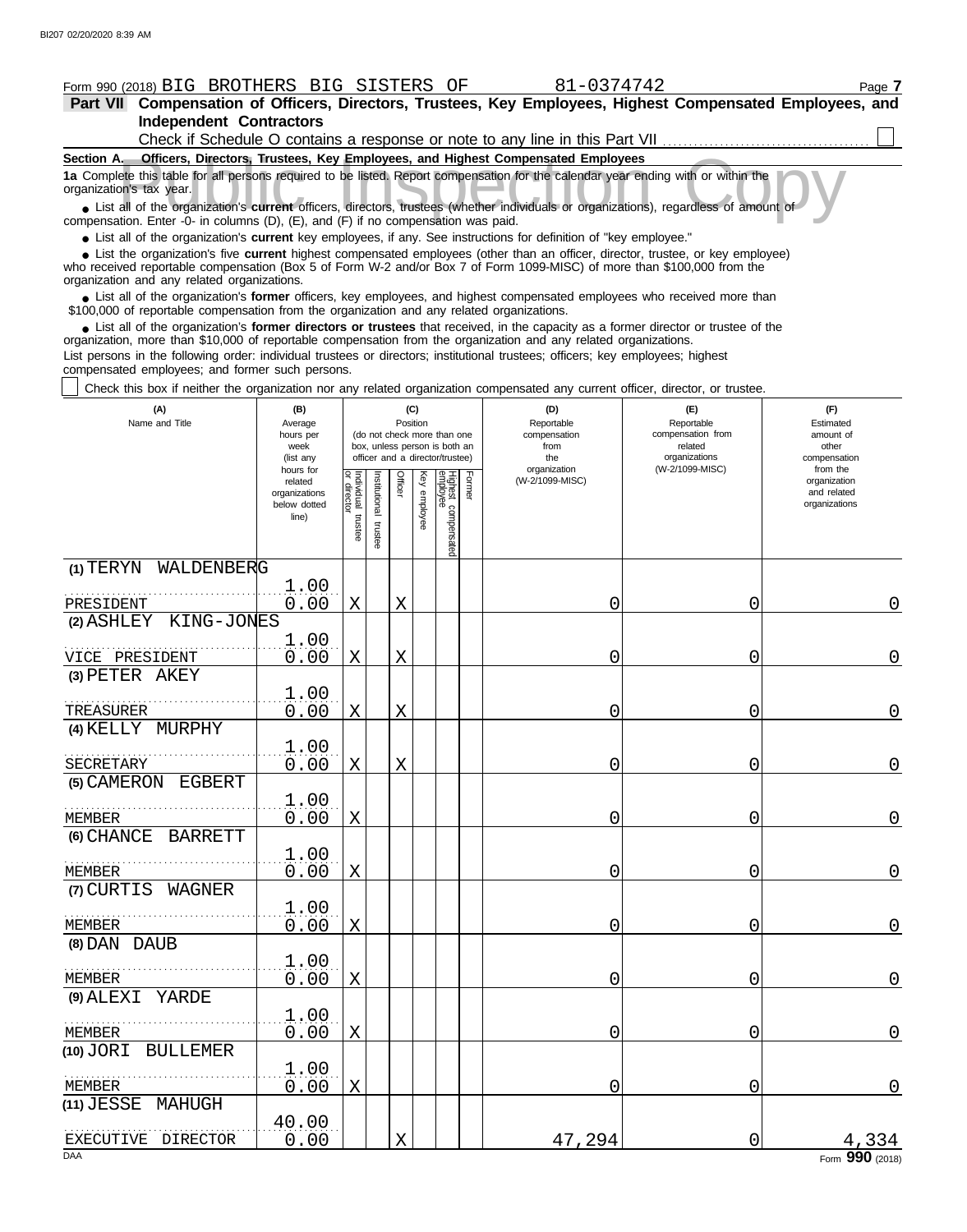|                   | Form 990 (2018) BIG BROTHERS BIG SISTERS OF<br><b>Part VII</b>                                                                                                                                                       |                                                                          |                                   |                                                                                                 |                            |              |                                |        | 81-0374742                                                                          | Section A. Officers, Directors, Trustees, Key Employees, and Highest Compensated Employees (continued) | Page 8                                                                             |
|-------------------|----------------------------------------------------------------------------------------------------------------------------------------------------------------------------------------------------------------------|--------------------------------------------------------------------------|-----------------------------------|-------------------------------------------------------------------------------------------------|----------------------------|--------------|--------------------------------|--------|-------------------------------------------------------------------------------------|--------------------------------------------------------------------------------------------------------|------------------------------------------------------------------------------------|
|                   | (A)<br>Name and title                                                                                                                                                                                                | (B)<br>Average<br>hours per<br>week<br>(list any<br>hours for<br>related |                                   | (do not check more than one<br>box, unless person is both an<br>officer and a director/trustee) | (C)<br>Position<br>Officer |              |                                | Former | (D)<br>Reportable<br>compensation<br>from<br>the<br>organization<br>(W-2/1099-MISC) | (F)<br>Reportable<br>compensation from<br>related<br>organizations<br>(W-2/1099-MISC)                  | (F)<br>Estimated<br>amount of<br>other<br>compensation<br>from the<br>organization |
|                   | Pub                                                                                                                                                                                                                  | organizations<br>below dotted<br>line)                                   | Individual trustee<br>or director | nstitutional<br>trustee                                                                         | $\overline{\phantom{0}}$   | Key employee | Highest compensate<br>employee |        |                                                                                     |                                                                                                        | and related<br>organizations                                                       |
|                   |                                                                                                                                                                                                                      |                                                                          |                                   |                                                                                                 |                            |              |                                |        |                                                                                     |                                                                                                        |                                                                                    |
|                   |                                                                                                                                                                                                                      |                                                                          |                                   |                                                                                                 |                            |              |                                |        |                                                                                     |                                                                                                        |                                                                                    |
|                   |                                                                                                                                                                                                                      |                                                                          |                                   |                                                                                                 |                            |              |                                |        |                                                                                     |                                                                                                        |                                                                                    |
|                   |                                                                                                                                                                                                                      |                                                                          |                                   |                                                                                                 |                            |              |                                |        |                                                                                     |                                                                                                        |                                                                                    |
|                   |                                                                                                                                                                                                                      |                                                                          |                                   |                                                                                                 |                            |              |                                |        |                                                                                     |                                                                                                        |                                                                                    |
|                   |                                                                                                                                                                                                                      |                                                                          |                                   |                                                                                                 |                            |              |                                |        |                                                                                     |                                                                                                        |                                                                                    |
|                   |                                                                                                                                                                                                                      |                                                                          |                                   |                                                                                                 |                            |              |                                |        |                                                                                     |                                                                                                        |                                                                                    |
|                   |                                                                                                                                                                                                                      |                                                                          |                                   |                                                                                                 |                            |              |                                |        |                                                                                     |                                                                                                        |                                                                                    |
|                   |                                                                                                                                                                                                                      |                                                                          |                                   |                                                                                                 |                            |              |                                | u      | 47,294                                                                              |                                                                                                        | 4,334                                                                              |
|                   | c Total from continuation sheets to Part VII, Section A                                                                                                                                                              |                                                                          |                                   |                                                                                                 |                            |              |                                | u      |                                                                                     |                                                                                                        |                                                                                    |
| d<br>$\mathbf{2}$ | Total number of individuals (including but not limited to those listed above) who received more than \$100,000 of                                                                                                    |                                                                          |                                   |                                                                                                 |                            |              |                                | u      | 47,294                                                                              |                                                                                                        | <u>4,334</u>                                                                       |
|                   | reportable compensation from the organization $\mathbf{u}$                                                                                                                                                           |                                                                          |                                   |                                                                                                 |                            |              |                                |        |                                                                                     |                                                                                                        |                                                                                    |
| 3                 | Did the organization list any former officer, director, or trustee, key employee, or highest compensated                                                                                                             |                                                                          |                                   |                                                                                                 |                            |              |                                |        |                                                                                     |                                                                                                        | <b>Yes</b><br>No                                                                   |
|                   | employee on line 1a? If "Yes," complete Schedule J for such individual                                                                                                                                               |                                                                          |                                   |                                                                                                 |                            |              |                                |        |                                                                                     |                                                                                                        | Χ<br>3                                                                             |
| 4                 | For any individual listed on line 1a, is the sum of reportable compensation and other compensation from the<br>organization and related organizations greater than \$150,000? If "Yes," complete Schedule J for such |                                                                          |                                   |                                                                                                 |                            |              |                                |        |                                                                                     |                                                                                                        |                                                                                    |
|                   | individual                                                                                                                                                                                                           |                                                                          |                                   |                                                                                                 |                            |              |                                |        |                                                                                     |                                                                                                        | Χ<br>4                                                                             |
| 5                 | Did any person listed on line 1a receive or accrue compensation from any unrelated organization or individual                                                                                                        |                                                                          |                                   |                                                                                                 |                            |              |                                |        |                                                                                     |                                                                                                        | <u>X</u><br>5                                                                      |
|                   | Section B. Independent Contractors                                                                                                                                                                                   |                                                                          |                                   |                                                                                                 |                            |              |                                |        |                                                                                     |                                                                                                        |                                                                                    |
| 1                 | Complete this table for your five highest compensated independent contractors that received more than \$100,000 of                                                                                                   |                                                                          |                                   |                                                                                                 |                            |              |                                |        |                                                                                     |                                                                                                        |                                                                                    |
|                   | compensation from the organization. Report compensation for the calendar year ending with or within the organization's tax year.                                                                                     | (A)<br>Name and business address                                         |                                   |                                                                                                 |                            |              |                                |        |                                                                                     | (B)<br>Description of services                                                                         | (C)<br>Compensation                                                                |
|                   |                                                                                                                                                                                                                      |                                                                          |                                   |                                                                                                 |                            |              |                                |        |                                                                                     |                                                                                                        |                                                                                    |
|                   |                                                                                                                                                                                                                      |                                                                          |                                   |                                                                                                 |                            |              |                                |        |                                                                                     |                                                                                                        |                                                                                    |
|                   |                                                                                                                                                                                                                      |                                                                          |                                   |                                                                                                 |                            |              |                                |        |                                                                                     |                                                                                                        |                                                                                    |
|                   |                                                                                                                                                                                                                      |                                                                          |                                   |                                                                                                 |                            |              |                                |        |                                                                                     |                                                                                                        |                                                                                    |
| $\mathbf{2}$      | Total number of independent contractors (including but not limited to those listed above) who                                                                                                                        |                                                                          |                                   |                                                                                                 |                            |              |                                |        |                                                                                     |                                                                                                        |                                                                                    |

0

received more than \$100,000 of compensation from the organization u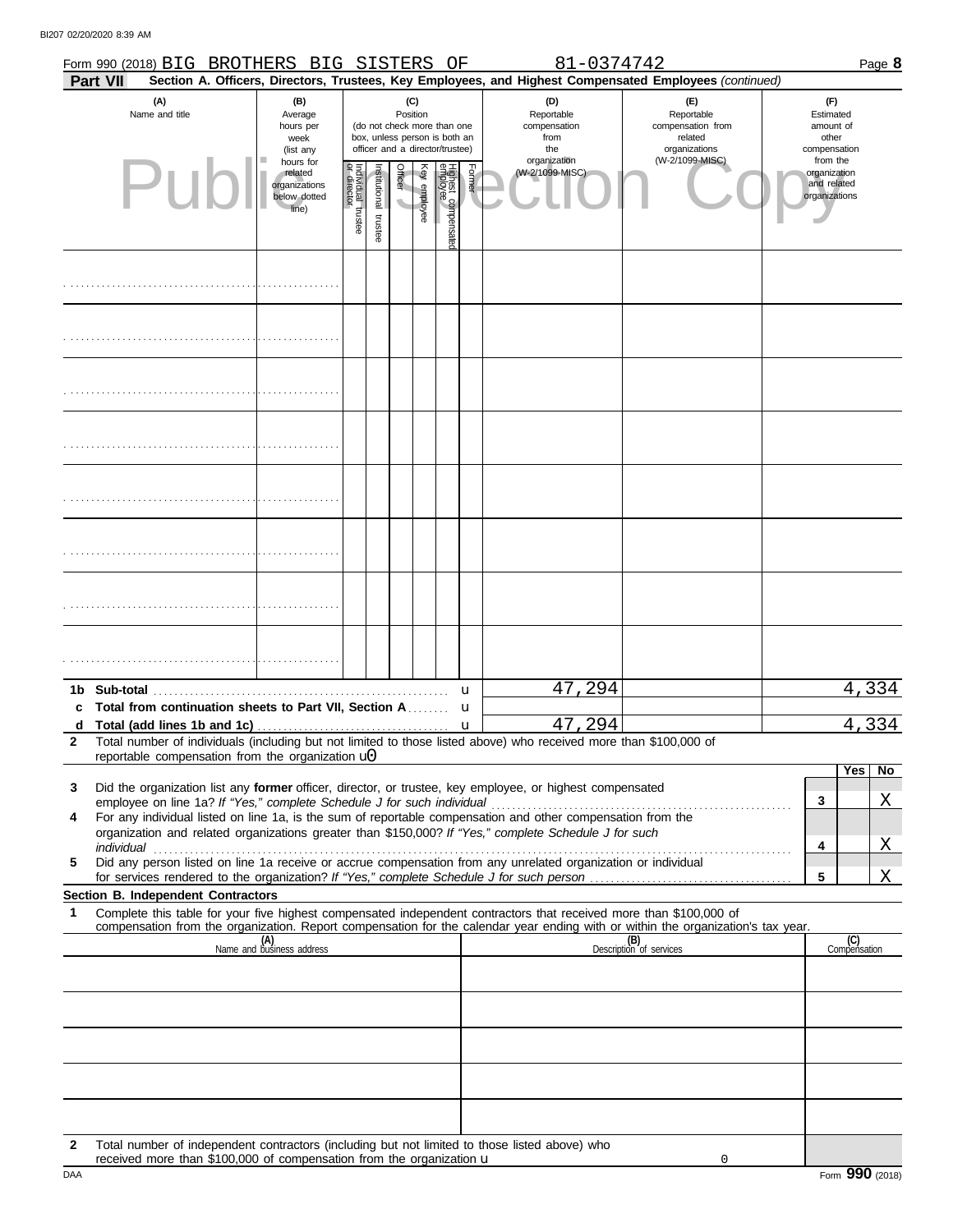|                                              |                  | Form 990 (2018) BIG BROTHERS BIG SISTERS OF                                   |                        |                      | 81-0374742                                              |                                         | Page 9                                                           |
|----------------------------------------------|------------------|-------------------------------------------------------------------------------|------------------------|----------------------|---------------------------------------------------------|-----------------------------------------|------------------------------------------------------------------|
|                                              | <b>Part VIII</b> | <b>Statement of Revenue</b>                                                   |                        |                      |                                                         |                                         |                                                                  |
|                                              |                  | Check if Schedule O contains a response or note to any line in this Part VIII |                        |                      |                                                         |                                         |                                                                  |
|                                              |                  |                                                                               |                        | (A)<br>Total revenue | (B)<br>Related or<br>exempt<br>ш<br>function<br>revenue | (C)<br>Unrelated<br>business<br>revenue | (D)<br>Revenue<br>excluded from tax<br>under sections<br>512-514 |
|                                              |                  | 1a Federated campaigns<br>1a<br><b>b</b> Membership dues<br>1 <sub>b</sub>    | 1,348                  |                      |                                                         |                                         |                                                                  |
|                                              |                  | c Fundraising events<br>1c                                                    |                        |                      |                                                         |                                         |                                                                  |
| Service Revenue Contributions, Gifts, Grants |                  | 1 <sub>d</sub><br>d Related organizations                                     |                        |                      |                                                         |                                         |                                                                  |
|                                              |                  | 1e<br><b>e</b> Government grants (contributions)                              | 85,484                 |                      |                                                         |                                         |                                                                  |
|                                              |                  | f All other contributions, gifts, grants,                                     |                        |                      |                                                         |                                         |                                                                  |
|                                              |                  | and similar amounts not included above<br>1f                                  | 2,226                  |                      |                                                         |                                         |                                                                  |
|                                              |                  | g Noncash contributions included in lines 1a-1f: \$                           |                        |                      |                                                         |                                         |                                                                  |
|                                              |                  |                                                                               |                        | 89,058               |                                                         |                                         |                                                                  |
|                                              |                  |                                                                               | <b>Busn. Code</b>      |                      |                                                         |                                         |                                                                  |
|                                              | 2a               |                                                                               |                        |                      |                                                         |                                         |                                                                  |
|                                              | b                |                                                                               |                        |                      |                                                         |                                         |                                                                  |
|                                              | d                |                                                                               |                        |                      |                                                         |                                         |                                                                  |
|                                              |                  |                                                                               |                        |                      |                                                         |                                         |                                                                  |
| Program                                      |                  | f All other program service revenue                                           |                        |                      |                                                         |                                         |                                                                  |
|                                              |                  |                                                                               | u                      |                      |                                                         |                                         |                                                                  |
|                                              | 3                | Investment income (including dividends, interest,                             |                        |                      |                                                         |                                         |                                                                  |
|                                              |                  | and other similar amounts)                                                    | u                      | 1,957                | 1,957                                                   |                                         |                                                                  |
|                                              | 4                | Income from investment of tax-exempt bond proceeds                            |                        |                      |                                                         |                                         |                                                                  |
|                                              |                  |                                                                               | u                      |                      |                                                         |                                         |                                                                  |
|                                              |                  | (i) Real                                                                      | (ii) Personal          |                      |                                                         |                                         |                                                                  |
|                                              | 6а               | Gross rents                                                                   |                        |                      |                                                         |                                         |                                                                  |
|                                              |                  | Less: rental exps.<br>Rental inc. or (loss)                                   |                        |                      |                                                         |                                         |                                                                  |
|                                              | d                |                                                                               | u                      |                      |                                                         |                                         |                                                                  |
|                                              |                  | <b>7a</b> Gross amount from<br>(i) Securities                                 | (ii) Other             |                      |                                                         |                                         |                                                                  |
|                                              |                  | sales of assets<br>other than inventor                                        |                        |                      |                                                         |                                         |                                                                  |
|                                              |                  | Less: cost or other                                                           |                        |                      |                                                         |                                         |                                                                  |
|                                              |                  | basis & sales exps                                                            |                        |                      |                                                         |                                         |                                                                  |
|                                              |                  | c Gain or (loss)                                                              |                        |                      |                                                         |                                         |                                                                  |
|                                              |                  |                                                                               |                        |                      |                                                         |                                         |                                                                  |
|                                              |                  | 8a Gross income from fundraising events                                       |                        |                      |                                                         |                                         |                                                                  |
| Revenue                                      |                  | (not including \$<br>of contributions reported on line 1c).                   |                        |                      |                                                         |                                         |                                                                  |
|                                              |                  | See Part IV, line 18 $\ldots$ a                                               | 160,178                |                      |                                                         |                                         |                                                                  |
| Other                                        |                  | $\mathbf{b}$<br><b>b</b> Less: direct expenses                                | 24,055                 |                      |                                                         |                                         |                                                                  |
|                                              |                  | c Net income or (loss) from fundraising events  u                             |                        | 136,123              |                                                         |                                         |                                                                  |
|                                              |                  | 9a Gross income from gaming activities.                                       |                        |                      |                                                         |                                         |                                                                  |
|                                              |                  | See Part IV, line 19 $\ldots$ a                                               |                        |                      |                                                         |                                         |                                                                  |
|                                              |                  | b<br><b>b</b> Less: direct expenses                                           |                        |                      |                                                         |                                         |                                                                  |
|                                              |                  | c Net income or (loss) from gaming activities  u                              |                        |                      |                                                         |                                         |                                                                  |
|                                              |                  | 10a Gross sales of inventory, less                                            |                        |                      |                                                         |                                         |                                                                  |
|                                              |                  | returns and allowances  a                                                     |                        |                      |                                                         |                                         |                                                                  |
|                                              |                  | $\mathbf b$<br><b>b</b> Less: cost of goods sold $\ldots$                     |                        |                      |                                                         |                                         |                                                                  |
|                                              |                  | c Net income or (loss) from sales of inventory<br>Miscellaneous Revenue       | <b>u</b><br>Busn. Code |                      |                                                         |                                         |                                                                  |
|                                              | 11a              |                                                                               |                        |                      |                                                         |                                         |                                                                  |
|                                              | b                |                                                                               |                        |                      |                                                         |                                         |                                                                  |
|                                              | c                |                                                                               |                        |                      |                                                         |                                         |                                                                  |
|                                              |                  |                                                                               |                        |                      |                                                         |                                         |                                                                  |
|                                              | е                |                                                                               | $\mathbf{u}$           |                      |                                                         |                                         |                                                                  |
|                                              | 12               | Total revenue. See instructions.                                              | $\mathbf{u}$           | 227,138              | 1,957                                                   | $\Omega$                                | $\mathbf 0$                                                      |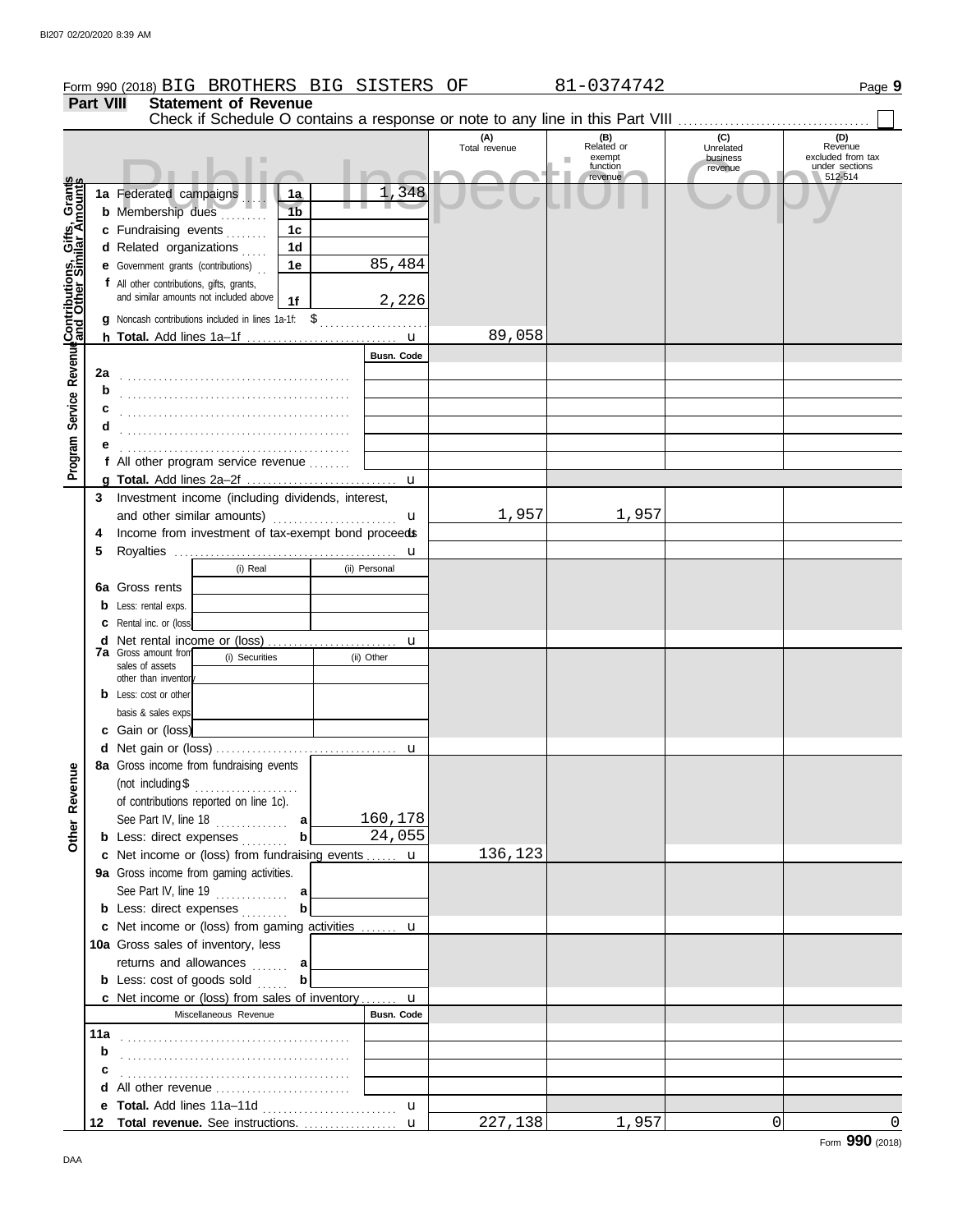## Form 990 (2018) Page **10** BIG BROTHERS BIG SISTERS OF 81-0374742

# **Part IX Statement of Functional Expenses**<br>Section 501(c)(3) and 501(c)(4) organizations must complete all of

*Section 501(c)(3) and 501(c)(4) organizations must complete all columns. All other organizations must complete column (A).*

|              | Secuon 501(c)(3) and 501(c)(4) organizations must complete all columns. All other organizations must complete column (A).<br>Check if Schedule O contains a response or note to any line in this Part IX |                       |                                    |                                    |                         |  |  |  |
|--------------|----------------------------------------------------------------------------------------------------------------------------------------------------------------------------------------------------------|-----------------------|------------------------------------|------------------------------------|-------------------------|--|--|--|
|              |                                                                                                                                                                                                          |                       |                                    | (C)                                | (D)                     |  |  |  |
|              | Do not include amounts reported on lines 6b,<br>7b, 8b, 9b, and 10b of Part VIII.                                                                                                                        | (A)<br>Total expenses | (B)<br>Program service<br>expenses | Management and<br>general expenses | Fundraising<br>expenses |  |  |  |
|              | 1 Grants and other assistance to domestic organizations                                                                                                                                                  |                       |                                    |                                    |                         |  |  |  |
|              |                                                                                                                                                                                                          |                       |                                    |                                    |                         |  |  |  |
|              | and domestic governments. See Part IV, line 21                                                                                                                                                           |                       |                                    |                                    |                         |  |  |  |
| $\mathbf{2}$ | Grants and other assistance to domestic                                                                                                                                                                  |                       |                                    |                                    |                         |  |  |  |
|              | individuals. See Part IV, line 22                                                                                                                                                                        |                       |                                    |                                    |                         |  |  |  |
| 3            | Grants and other assistance to foreign                                                                                                                                                                   |                       |                                    |                                    |                         |  |  |  |
|              | organizations, foreign governments, and foreign                                                                                                                                                          |                       |                                    |                                    |                         |  |  |  |
|              | individuals. See Part IV, lines 15 and 16                                                                                                                                                                |                       |                                    |                                    |                         |  |  |  |
| 4            | Benefits paid to or for members                                                                                                                                                                          |                       |                                    |                                    |                         |  |  |  |
| 5            | Compensation of current officers, directors,                                                                                                                                                             |                       |                                    |                                    |                         |  |  |  |
|              | trustees, and key employees                                                                                                                                                                              | 39,887                | 19,893                             | 9,997                              | 9,997                   |  |  |  |
| 6            | Compensation not included above, to disqualified                                                                                                                                                         |                       |                                    |                                    |                         |  |  |  |
|              | persons (as defined under section 4958(f)(1)) and                                                                                                                                                        |                       |                                    |                                    |                         |  |  |  |
|              | persons described in section 4958(c)(3)(B)                                                                                                                                                               |                       |                                    |                                    |                         |  |  |  |
| 7            | Other salaries and wages<br>.                                                                                                                                                                            | 89,647                | 78,632                             | 8,208                              | 2,807                   |  |  |  |
| 8            | Pension plan accruals and contributions (include                                                                                                                                                         |                       |                                    |                                    |                         |  |  |  |
|              | section 401(k) and 403(b) employer contributions)                                                                                                                                                        |                       |                                    |                                    |                         |  |  |  |
| 9            | Other employee benefits                                                                                                                                                                                  | 15,212                | 7,606                              | 3,803                              |                         |  |  |  |
| 10           | Payroll taxes                                                                                                                                                                                            | 11,762                | 9,092                              | 518                                | $\frac{3,803}{2,152}$   |  |  |  |
| 11           | Fees for services (non-employees):                                                                                                                                                                       |                       |                                    |                                    |                         |  |  |  |
| a            |                                                                                                                                                                                                          |                       |                                    |                                    |                         |  |  |  |
|              | Management<br><b>b</b> Legal                                                                                                                                                                             |                       |                                    |                                    |                         |  |  |  |
| c            |                                                                                                                                                                                                          | 13,100                |                                    | 13,100                             |                         |  |  |  |
|              | <b>d</b> Lobbying                                                                                                                                                                                        |                       |                                    |                                    |                         |  |  |  |
|              | e Professional fundraising services. See Part IV, line 17                                                                                                                                                |                       |                                    |                                    |                         |  |  |  |
|              | f Investment management fees                                                                                                                                                                             |                       |                                    |                                    |                         |  |  |  |
|              | Other. (If line 11g amount exceeds 10% of line 25, column                                                                                                                                                |                       |                                    |                                    |                         |  |  |  |
| a            |                                                                                                                                                                                                          |                       |                                    |                                    |                         |  |  |  |
|              | (A) amount, list line 11g expenses on Schedule O.)                                                                                                                                                       | 3,261                 | 2,175                              |                                    | 1,086                   |  |  |  |
| 12           | Advertising and promotion [1] [1] Advertising and promotion                                                                                                                                              | 3,722                 | 2,426                              | 73                                 | 223                     |  |  |  |
| 13           |                                                                                                                                                                                                          |                       |                                    |                                    |                         |  |  |  |
| 14           | Information technology                                                                                                                                                                                   |                       |                                    |                                    |                         |  |  |  |
| 15           |                                                                                                                                                                                                          | 5,675                 | 4,614                              | 353                                | 708                     |  |  |  |
| 16<br>17     | Occupancy<br>Travel                                                                                                                                                                                      | 1,056                 | 528                                | 528                                |                         |  |  |  |
| 18           | Payments of travel or entertainment expenses                                                                                                                                                             |                       |                                    |                                    |                         |  |  |  |
|              | for any federal, state, or local public officials                                                                                                                                                        |                       |                                    |                                    |                         |  |  |  |
|              | Conferences, conventions, and meetings                                                                                                                                                                   |                       |                                    |                                    |                         |  |  |  |
| 19           |                                                                                                                                                                                                          |                       |                                    |                                    |                         |  |  |  |
| 20           | Interest                                                                                                                                                                                                 |                       |                                    |                                    |                         |  |  |  |
| 21           | Payments to affiliates                                                                                                                                                                                   | 1<br>098              |                                    | ,098                               |                         |  |  |  |
| 22           | Depreciation, depletion, and amortization                                                                                                                                                                | 5,372                 | 5,252                              | 23                                 | 97                      |  |  |  |
| 23           | Other expenses. Itemize expenses not covered                                                                                                                                                             |                       |                                    |                                    |                         |  |  |  |
| 24           | above (List miscellaneous expenses in line 24e. If                                                                                                                                                       |                       |                                    |                                    |                         |  |  |  |
|              | line 24e amount exceeds 10% of line 25, column                                                                                                                                                           |                       |                                    |                                    |                         |  |  |  |
|              |                                                                                                                                                                                                          |                       |                                    |                                    |                         |  |  |  |
|              | (A) amount, list line 24e expenses on Schedule O.)<br>PROGRAM EXPENSES                                                                                                                                   | 30,962                | 28,117                             | 595                                |                         |  |  |  |
| a            |                                                                                                                                                                                                          |                       |                                    |                                    | 250                     |  |  |  |
| b            | <b>SUPPLIES</b>                                                                                                                                                                                          | 3,055                 | 2,432                              | 181                                | 442                     |  |  |  |
| c            | TELEPHONE                                                                                                                                                                                                | 2,425                 | 2,182                              | 121                                | 122                     |  |  |  |
| d            | MISCELLANEOUS                                                                                                                                                                                            | 784                   | 148                                | 622                                | 14                      |  |  |  |
| е            | All other expenses                                                                                                                                                                                       | 562                   | 282                                | 237                                | 43                      |  |  |  |
| 25<br>26     | Total functional expenses. Add lines 1 through 24e<br>Joint costs. Complete this line only if the                                                                                                        | 228,580               | 163,379                            | 457<br>41                          | 23,744                  |  |  |  |
|              | organization reported in column (B) joint costs                                                                                                                                                          |                       |                                    |                                    |                         |  |  |  |
|              | from a combined educational campaign and                                                                                                                                                                 |                       |                                    |                                    |                         |  |  |  |
|              | fundraising solicitation. Check here u                                                                                                                                                                   |                       |                                    |                                    |                         |  |  |  |
|              | following SOP 98-2 (ASC 958-720)                                                                                                                                                                         |                       |                                    |                                    |                         |  |  |  |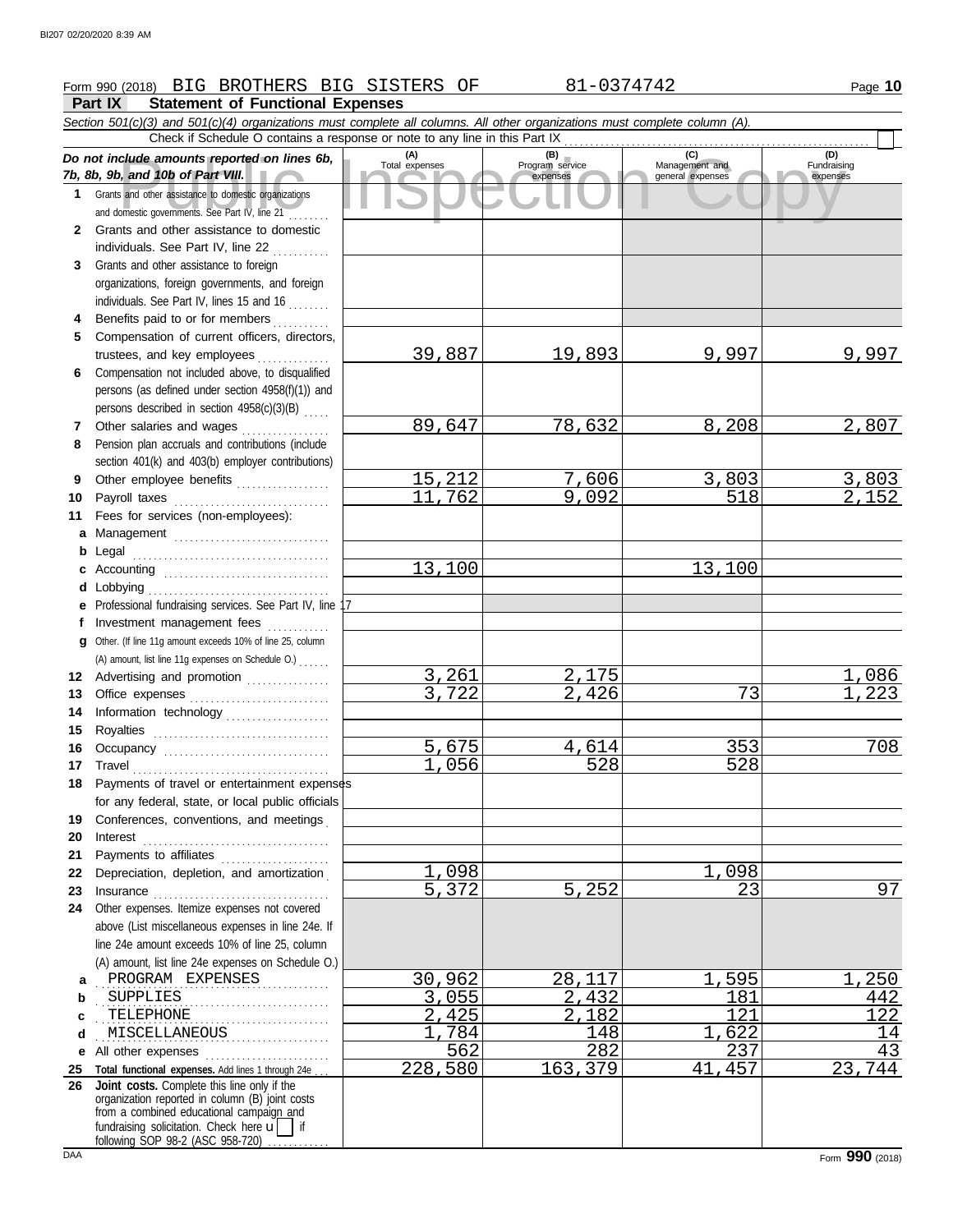## Form 990 (2018) BIG BROTHERS BIG SISTERS OF 81-0374742 Page 11 **Part X Balance Sheet (A) (B)** Check if Schedule O contains a response or note to any line in this Part X . . . . . . . . . . . . . . . . . . . . . . . . . . . . . . . . . . . . . . . . . . . . . . . . . . . . . . . . . . .

|                         |              |                                                                                                                  |     |                  | $\mathbf{M}$<br>Beginning of year |                         | נשן.<br>End of year |
|-------------------------|--------------|------------------------------------------------------------------------------------------------------------------|-----|------------------|-----------------------------------|-------------------------|---------------------|
|                         | 1            |                                                                                                                  |     |                  | $\sim$ 120,320                    | $\sqrt{ }$              | 151,252             |
|                         | $\mathbf{2}$ |                                                                                                                  |     |                  | 80,799                            | $\overline{2}$          | 48,261              |
|                         | 3            |                                                                                                                  |     |                  |                                   | $\overline{\mathbf{3}}$ |                     |
|                         | 4            |                                                                                                                  |     |                  |                                   | 4                       | 2,350               |
|                         | 5            | Loans and other receivables from current and former officers, directors,                                         |     |                  |                                   |                         |                     |
|                         |              | trustees, key employees, and highest compensated employees.                                                      |     |                  |                                   |                         |                     |
|                         |              | Complete Part II of Schedule L                                                                                   |     |                  |                                   | 5                       |                     |
|                         | 6            | Loans and other receivables from other disqualified persons (as defined under section                            |     |                  |                                   |                         |                     |
|                         |              | 4958(f)(1)), persons described in section 4958(c)(3)(B), and contributing employers and                          |     |                  |                                   |                         |                     |
|                         |              | sponsoring organizations of section 501(c)(9) voluntary employees' beneficiary                                   |     |                  |                                   |                         |                     |
|                         |              | organizations (see instructions). Complete Part II of Schedule L                                                 |     |                  | 6                                 |                         |                     |
| Assets                  | 7            |                                                                                                                  |     |                  |                                   | $\overline{7}$          |                     |
|                         | 8            | Inventories for sale or use                                                                                      |     |                  |                                   | 8                       |                     |
|                         | 9            | Prepaid expenses and deferred charges                                                                            |     |                  | 3,877                             | 9                       | 3,743               |
|                         |              | 10a Land, buildings, and equipment: cost or                                                                      |     |                  |                                   |                         |                     |
|                         |              | other basis. Complete Part VI of Schedule D  10a                                                                 |     | 24,768           |                                   |                         |                     |
|                         |              | <b>b</b> Less: accumulated depreciation                                                                          | 10b | $\boxed{22,979}$ | $2,886$ 10c                       |                         | 1,789               |
|                         | 11           | Investments-publicly traded securities                                                                           |     |                  |                                   | 11                      |                     |
|                         | 12           |                                                                                                                  |     |                  |                                   | 12                      |                     |
|                         | 13           |                                                                                                                  |     |                  |                                   | 13                      |                     |
|                         | 14           | Intangible assets                                                                                                |     |                  | 14                                |                         |                     |
|                         | 15           | Other assets. See Part IV, line 11                                                                               |     |                  | 46,370                            | 15                      | 51,784              |
|                         | 16           |                                                                                                                  |     |                  | 254,252                           | 16                      | 259,179             |
|                         | 17           |                                                                                                                  |     |                  | 4,104                             | 17                      | 14,583              |
|                         | 18           |                                                                                                                  |     |                  | 18                                |                         |                     |
|                         | 19           |                                                                                                                  |     |                  | 19                                |                         |                     |
|                         | 20           | Tax-exempt bond liabilities                                                                                      |     | 20               |                                   |                         |                     |
|                         | 21           | Escrow or custodial account liability. Complete Part IV of Schedule D                                            |     | 21               |                                   |                         |                     |
|                         | 22           | Loans and other payables to current and former officers, directors,                                              |     |                  |                                   |                         |                     |
| Liabilities             |              | trustees, key employees, highest compensated employees, and                                                      |     |                  |                                   |                         |                     |
|                         |              | disqualified persons. Complete Part II of Schedule L                                                             |     |                  |                                   | 22                      |                     |
|                         | 23           | Secured mortgages and notes payable to unrelated third parties [[[[[[[[[[[[[[[[[[[[[[[[[[[[[]]]]]]]]             |     |                  |                                   | 23                      |                     |
|                         | 24           | Unsecured notes and loans payable to unrelated third parties                                                     |     |                  |                                   | 24                      |                     |
|                         | 25           | Other liabilities (including federal income tax, payables to related third                                       |     |                  |                                   |                         |                     |
|                         |              | parties, and other liabilities not included on lines 17-24). Complete Part X                                     |     |                  |                                   |                         |                     |
|                         |              | of Schedule D $\ldots$ $\ldots$ $\ldots$ $\ldots$ $\ldots$ $\ldots$ $\ldots$ $\ldots$ $\ldots$ $\ldots$ $\ldots$ |     |                  | 12,773                            | 25                      | 8,663               |
|                         | 26           |                                                                                                                  |     |                  | 16,877                            | 26                      | 23,246              |
|                         |              | Organizations that follow SFAS 117 (ASC 958), check here $\mathbf{u}[\overline{X}]$ and                          |     |                  |                                   |                         |                     |
|                         |              | complete lines 27 through 29, and lines 33 and 34.                                                               |     |                  |                                   |                         |                     |
|                         | 27           | Unrestricted net assets                                                                                          |     |                  | 193,443<br>3,224                  | 27                      | 187,611<br>7,614    |
|                         | 28           |                                                                                                                  |     |                  | 40,708                            | 28<br>29                | 40,708              |
|                         | 29           | Organizations that do not follow SFAS 117 (ASC 958), check here u                                                |     |                  |                                   |                         |                     |
|                         |              | complete lines 30 through 34.                                                                                    |     | and              |                                   |                         |                     |
|                         | 30           | Capital stock or trust principal, or current funds                                                               |     |                  |                                   | 30                      |                     |
| Assets or Fund Balances | 31           | Paid-in or capital surplus, or land, building, or equipment fund [                                               |     |                  |                                   | 31                      |                     |
|                         | 32           | Retained earnings, endowment, accumulated income, or other funds                                                 |     |                  |                                   | 32                      |                     |
| $\frac{1}{2}$           | 33           | Total net assets or fund balances                                                                                |     |                  | 237,375                           | 33                      | 235,933             |
|                         | 34           |                                                                                                                  |     |                  | 254,252                           | 34                      | 259,179             |
|                         |              |                                                                                                                  |     |                  |                                   |                         | $000$ $(001)$       |

Form **990** (2018)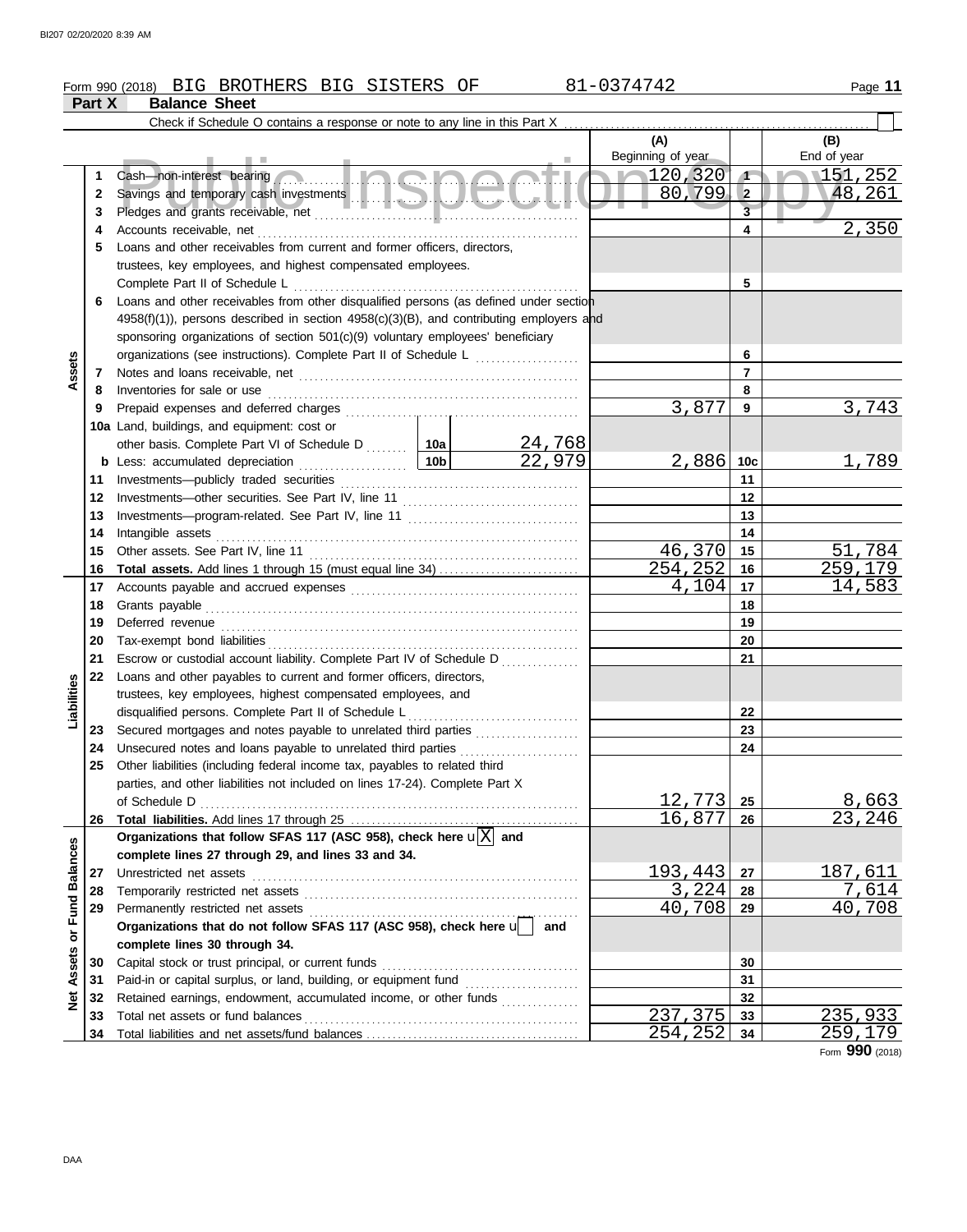|    | 81-0374742<br>Form 990 (2018) BIG BROTHERS BIG SISTERS OF                                                             |                |                |          | Page 12         |  |
|----|-----------------------------------------------------------------------------------------------------------------------|----------------|----------------|----------|-----------------|--|
|    | <b>Reconciliation of Net Assets</b><br>Part XI                                                                        |                |                |          |                 |  |
|    |                                                                                                                       |                |                |          | Χ               |  |
| 1  |                                                                                                                       |                |                | 227,138  |                 |  |
| 2  |                                                                                                                       | $\overline{2}$ |                | 228,580  |                 |  |
| 3  |                                                                                                                       | $3 -$          |                | $-1,442$ |                 |  |
| 4  | Net assets or fund balances at beginning of year (must equal Part X, line 33, column (A))<br>4                        |                |                |          |                 |  |
| 5  |                                                                                                                       |                |                |          |                 |  |
| 6  |                                                                                                                       | 6              |                |          |                 |  |
| 7  | Investment expenses                                                                                                   | $\overline{7}$ |                |          |                 |  |
| 8  | Prior period adjustments                                                                                              | 8              |                |          |                 |  |
| 9  |                                                                                                                       | 9              |                |          |                 |  |
| 10 | Net assets or fund balances at end of year. Combine lines 3 through 9 (must equal Part X, line                        |                |                |          |                 |  |
|    | 33, column (B))                                                                                                       | 10             |                | 235,933  |                 |  |
|    | <b>Financial Statements and Reporting</b><br>Part XII                                                                 |                |                |          |                 |  |
|    |                                                                                                                       |                |                |          |                 |  |
|    |                                                                                                                       |                |                | Yes   No |                 |  |
| 1. | X Accrual<br>Accounting method used to prepare the Form 990:     Cash<br>Other                                        |                |                |          |                 |  |
|    | If the organization changed its method of accounting from a prior year or checked "Other," explain in                 |                |                |          |                 |  |
|    | Schedule O.                                                                                                           |                |                |          |                 |  |
|    | 2a Were the organization's financial statements compiled or reviewed by an independent accountant?                    |                | 2a             |          | Χ               |  |
|    | If "Yes," check a box below to indicate whether the financial statements for the year were compiled or                |                |                |          |                 |  |
|    | reviewed on a separate basis, consolidated basis, or both:                                                            |                |                |          |                 |  |
|    | Separate basis<br>Consolidated basis<br>Both consolidated and separate basis                                          |                |                |          |                 |  |
|    | <b>b</b> Were the organization's financial statements audited by an independent accountant?                           |                | 2 <sub>b</sub> | Χ        |                 |  |
|    | If "Yes," check a box below to indicate whether the financial statements for the year were audited on a               |                |                |          |                 |  |
|    | separate basis, consolidated basis, or both:                                                                          |                |                |          |                 |  |
|    | X Separate basis<br>Consolidated basis<br>Both consolidated and separate basis                                        |                |                |          |                 |  |
|    | c If "Yes" to line 2a or 2b, does the organization have a committee that assumes responsibility for oversight         |                |                |          |                 |  |
|    | of the audit, review, or compilation of its financial statements and selection of an independent accountant?          |                | 2c             | X        |                 |  |
|    | If the organization changed either its oversight process or selection process during the tax year, explain in         |                |                |          |                 |  |
|    | Schedule O.                                                                                                           |                |                |          |                 |  |
|    | 3a As a result of a federal award, was the organization required to undergo an audit or audits as set forth in        |                |                |          |                 |  |
|    | the Single Audit Act and OMB Circular A-133?                                                                          |                | 3a             |          | Χ               |  |
|    | <b>b</b> If "Yes," did the organization undergo the required audit or audits? If the organization did not undergo the |                |                |          |                 |  |
|    | required audit or audits, explain why in Schedule O and describe any steps taken to undergo such audits.              |                | 3b             |          |                 |  |
|    |                                                                                                                       |                |                |          | Form 990 (2018) |  |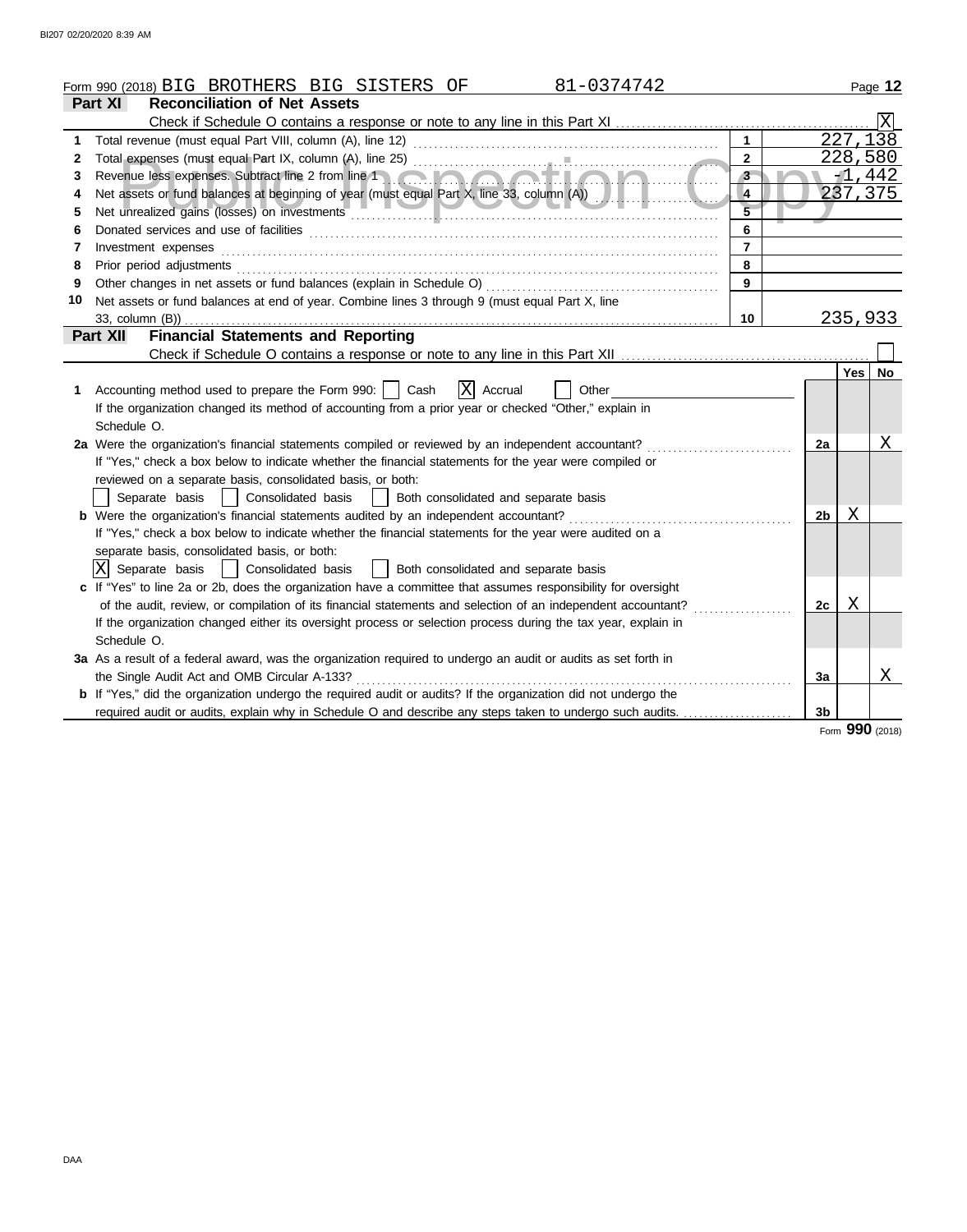|        | <b>SCHEDULE A</b>                                                                                                                                                               |                                                            | <b>Public Charity Status and Public Support</b>                                                                                                                                                |     |                                                      |                                                                                                                                                                                                                                                                                                                                                                                                    | OMB No. 1545-0047                    |  |
|--------|---------------------------------------------------------------------------------------------------------------------------------------------------------------------------------|------------------------------------------------------------|------------------------------------------------------------------------------------------------------------------------------------------------------------------------------------------------|-----|------------------------------------------------------|----------------------------------------------------------------------------------------------------------------------------------------------------------------------------------------------------------------------------------------------------------------------------------------------------------------------------------------------------------------------------------------------------|--------------------------------------|--|
|        | (Form 990 or 990-EZ)                                                                                                                                                            |                                                            | Complete if the organization is a section 501(c)(3) organization or a section $4947(a)(1)$ nonexempt charitable trust.                                                                         |     |                                                      |                                                                                                                                                                                                                                                                                                                                                                                                    |                                      |  |
|        | Department of the Treasury                                                                                                                                                      |                                                            | u Attach to Form 990 or Form 990-EZ.                                                                                                                                                           |     |                                                      |                                                                                                                                                                                                                                                                                                                                                                                                    | Open to Public                       |  |
|        | Internal Revenue Service                                                                                                                                                        |                                                            | <b>u</b> Go to <i>www.irs.gov/Form990</i> for instructions and the latest information.                                                                                                         |     |                                                      |                                                                                                                                                                                                                                                                                                                                                                                                    | Inspection                           |  |
|        | Name of the organization                                                                                                                                                        | FLATHEAD COUNTY                                            | BIG BROTHERS BIG SISTERS OF                                                                                                                                                                    |     |                                                      | Employer identification number<br>81-0374742                                                                                                                                                                                                                                                                                                                                                       |                                      |  |
|        | Part I                                                                                                                                                                          |                                                            |                                                                                                                                                                                                |     |                                                      | Reason for Public Charity Status (All organizations must complete this part.) See instructions.                                                                                                                                                                                                                                                                                                    |                                      |  |
|        |                                                                                                                                                                                 |                                                            | The organization is not a private foundation because it is: (For lines 1 through 12, check only one box.)                                                                                      |     |                                                      |                                                                                                                                                                                                                                                                                                                                                                                                    |                                      |  |
| 1<br>2 |                                                                                                                                                                                 |                                                            | A church, convention of churches, or association of churches described in <b>section 170(b)(1)(A)(i).</b>                                                                                      |     |                                                      |                                                                                                                                                                                                                                                                                                                                                                                                    |                                      |  |
| 3      |                                                                                                                                                                                 |                                                            | A school described in section 170(b)(1)(A)(ii). (Attach Schedule E (Form 990 or 990-EZ).)<br>A hospital or a cooperative hospital service organization described in section 170(b)(1)(A)(iii). |     |                                                      |                                                                                                                                                                                                                                                                                                                                                                                                    |                                      |  |
| 4      | A medical research organization operated in conjunction with a hospital described in section 170(b)(1)(A)(iii). Enter the hospital's name,                                      |                                                            |                                                                                                                                                                                                |     |                                                      |                                                                                                                                                                                                                                                                                                                                                                                                    |                                      |  |
|        | city, and state:                                                                                                                                                                |                                                            |                                                                                                                                                                                                |     |                                                      |                                                                                                                                                                                                                                                                                                                                                                                                    |                                      |  |
|        | An organization operated for the benefit of a college or university owned or operated by a governmental unit described in<br>5<br>section 170(b)(1)(A)(iv). (Complete Part II.) |                                                            |                                                                                                                                                                                                |     |                                                      |                                                                                                                                                                                                                                                                                                                                                                                                    |                                      |  |
| 6      |                                                                                                                                                                                 |                                                            | A federal, state, or local government or governmental unit described in section 170(b)(1)(A)(v).                                                                                               |     |                                                      |                                                                                                                                                                                                                                                                                                                                                                                                    |                                      |  |
| 7      |                                                                                                                                                                                 | described in section 170(b)(1)(A)(vi). (Complete Part II.) |                                                                                                                                                                                                |     |                                                      | An organization that normally receives a substantial part of its support from a governmental unit or from the general public                                                                                                                                                                                                                                                                       |                                      |  |
| 8      |                                                                                                                                                                                 |                                                            | A community trust described in section 170(b)(1)(A)(vi). (Complete Part II.)                                                                                                                   |     |                                                      |                                                                                                                                                                                                                                                                                                                                                                                                    |                                      |  |
| 9      | university:                                                                                                                                                                     |                                                            |                                                                                                                                                                                                |     |                                                      | An agricultural research organization described in section 170(b)(1)(A)(ix) operated in conjunction with a land-grant college<br>or university or a non-land-grant college of agriculture (see instructions). Enter the name, city, and state of the college or                                                                                                                                    |                                      |  |
| 10     | X                                                                                                                                                                               |                                                            |                                                                                                                                                                                                |     |                                                      | An organization that normally receives: (1) more than 33 1/3% of its support from contributions, membership fees, and gross                                                                                                                                                                                                                                                                        |                                      |  |
|        |                                                                                                                                                                                 |                                                            |                                                                                                                                                                                                |     |                                                      | receipts from activities related to its exempt functions—subject to certain exceptions, and (2) no more than 33 1/3% of its<br>support from gross investment income and unrelated business taxable income (less section 511 tax) from businesses                                                                                                                                                   |                                      |  |
|        |                                                                                                                                                                                 |                                                            | acquired by the organization after June 30, 1975. See section 509(a)(2). (Complete Part III.)                                                                                                  |     |                                                      |                                                                                                                                                                                                                                                                                                                                                                                                    |                                      |  |
| 11     |                                                                                                                                                                                 |                                                            | An organization organized and operated exclusively to test for public safety. See section 509(a)(4).                                                                                           |     |                                                      |                                                                                                                                                                                                                                                                                                                                                                                                    |                                      |  |
| 12     |                                                                                                                                                                                 |                                                            |                                                                                                                                                                                                |     |                                                      | An organization organized and operated exclusively for the benefit of, to perform the functions of, or to carry out the purposes<br>of one or more publicly supported organizations described in section 509(a)(1) or section 509(a)(2). See section 509(a)(3).<br>Check the box in lines 12a through 12d that describes the type of supporting organization and complete lines 12e, 12f, and 12g. |                                      |  |
|        | a                                                                                                                                                                               |                                                            |                                                                                                                                                                                                |     |                                                      | Type I. A supporting organization operated, supervised, or controlled by its supported organization(s), typically by giving                                                                                                                                                                                                                                                                        |                                      |  |
|        |                                                                                                                                                                                 |                                                            | the supported organization(s) the power to regularly appoint or elect a majority of the directors or trustees of the<br>supporting organization. You must complete Part IV, Sections A and B.  |     |                                                      |                                                                                                                                                                                                                                                                                                                                                                                                    |                                      |  |
|        | b                                                                                                                                                                               |                                                            |                                                                                                                                                                                                |     |                                                      | Type II. A supporting organization supervised or controlled in connection with its supported organization(s), by having                                                                                                                                                                                                                                                                            |                                      |  |
|        |                                                                                                                                                                                 |                                                            | organization(s). You must complete Part IV, Sections A and C.                                                                                                                                  |     |                                                      | control or management of the supporting organization vested in the same persons that control or manage the supported                                                                                                                                                                                                                                                                               |                                      |  |
|        | c                                                                                                                                                                               |                                                            | its supported organization(s) (see instructions). You must complete Part IV, Sections A, D, and E.                                                                                             |     |                                                      | Type III functionally integrated. A supporting organization operated in connection with, and functionally integrated with,                                                                                                                                                                                                                                                                         |                                      |  |
|        | d                                                                                                                                                                               |                                                            |                                                                                                                                                                                                |     |                                                      | Type III non-functionally integrated. A supporting organization operated in connection with its supported organization(s)<br>that is not functionally integrated. The organization generally must satisfy a distribution requirement and an attentiveness                                                                                                                                          |                                      |  |
|        |                                                                                                                                                                                 |                                                            | requirement (see instructions). You must complete Part IV, Sections A and D, and Part V.                                                                                                       |     |                                                      |                                                                                                                                                                                                                                                                                                                                                                                                    |                                      |  |
|        | е                                                                                                                                                                               |                                                            | functionally integrated, or Type III non-functionally integrated supporting organization.                                                                                                      |     |                                                      | Check this box if the organization received a written determination from the IRS that it is a Type I, Type II, Type III                                                                                                                                                                                                                                                                            |                                      |  |
|        | f                                                                                                                                                                               | Enter the number of supported organizations                |                                                                                                                                                                                                |     |                                                      |                                                                                                                                                                                                                                                                                                                                                                                                    |                                      |  |
|        | g                                                                                                                                                                               |                                                            | Provide the following information about the supported organization(s).                                                                                                                         |     |                                                      |                                                                                                                                                                                                                                                                                                                                                                                                    |                                      |  |
|        | (i) Name of supported<br>organization                                                                                                                                           | (ii) EIN                                                   | (iii) Type of organization<br>(described on lines 1-10                                                                                                                                         |     | (iv) Is the organization<br>listed in your governing | (v) Amount of monetary<br>support (see                                                                                                                                                                                                                                                                                                                                                             | (vi) Amount of<br>other support (see |  |
|        |                                                                                                                                                                                 |                                                            | above (see instructions))                                                                                                                                                                      |     | document?                                            | instructions)                                                                                                                                                                                                                                                                                                                                                                                      | instructions)                        |  |
| (A)    |                                                                                                                                                                                 |                                                            |                                                                                                                                                                                                | Yes | No                                                   |                                                                                                                                                                                                                                                                                                                                                                                                    |                                      |  |
| (B)    |                                                                                                                                                                                 |                                                            |                                                                                                                                                                                                |     |                                                      |                                                                                                                                                                                                                                                                                                                                                                                                    |                                      |  |
| (C)    |                                                                                                                                                                                 |                                                            |                                                                                                                                                                                                |     |                                                      |                                                                                                                                                                                                                                                                                                                                                                                                    |                                      |  |
| (D)    |                                                                                                                                                                                 |                                                            |                                                                                                                                                                                                |     |                                                      |                                                                                                                                                                                                                                                                                                                                                                                                    |                                      |  |
| (E)    |                                                                                                                                                                                 |                                                            |                                                                                                                                                                                                |     |                                                      |                                                                                                                                                                                                                                                                                                                                                                                                    |                                      |  |
|        |                                                                                                                                                                                 |                                                            |                                                                                                                                                                                                |     |                                                      |                                                                                                                                                                                                                                                                                                                                                                                                    |                                      |  |
| Total  |                                                                                                                                                                                 |                                                            | For Paperwork Reduction Act Notice, see the Instructions for Form 990 or 990-EZ.                                                                                                               |     |                                                      |                                                                                                                                                                                                                                                                                                                                                                                                    | Schedule A (Form 990 or 990-EZ) 2018 |  |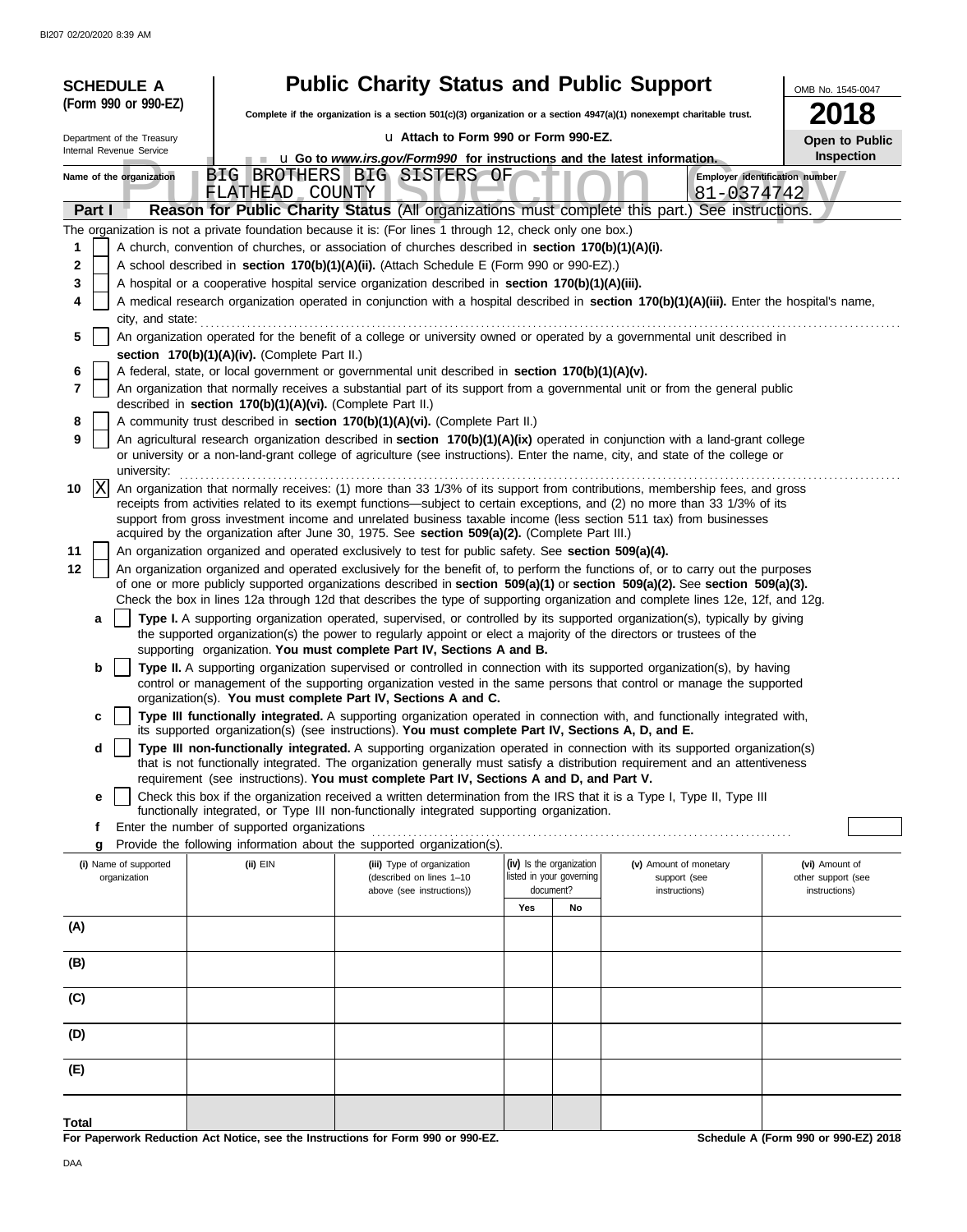|              | Schedule A (Form 990 or 990-EZ) 2018 BIG BROTHERS BIG SISTERS OF                                                                                                                                                   |          |          |            |            | 81-0374742 | Page 2    |
|--------------|--------------------------------------------------------------------------------------------------------------------------------------------------------------------------------------------------------------------|----------|----------|------------|------------|------------|-----------|
|              | Support Schedule for Organizations Described in Sections 170(b)(1)(A)(iv) and 170(b)(1)(A)(vi)<br>Part II                                                                                                          |          |          |            |            |            |           |
|              | (Complete only if you checked the box on line 5, 7, or 8 of Part I or if the organization failed to qualify under                                                                                                  |          |          |            |            |            |           |
|              | Part III. If the organization fails to qualify under the tests listed below, please complete Part III.)                                                                                                            |          |          |            |            |            |           |
|              | Section A. Public Support                                                                                                                                                                                          |          |          |            |            |            |           |
|              | Calendar year (or fiscal year beginning in) <b>u</b>                                                                                                                                                               | (a) 2014 | (b) 2015 | (c) 2016   | $(d)$ 2017 | (e) $2018$ | (f) Total |
| 1            | Gifts, grants, contributions, and<br>membership fees received. (Do not<br>include any "unusual grants.")                                                                                                           |          |          |            |            |            |           |
| $\mathbf{2}$ | Tax revenues levied for the<br>organization's benefit and either paid<br>to or expended on its behalf                                                                                                              |          |          |            |            |            |           |
| 3            | The value of services or facilities<br>furnished by a governmental unit to the<br>organization without charge                                                                                                      |          |          |            |            |            |           |
| 4            | Total. Add lines 1 through 3                                                                                                                                                                                       |          |          |            |            |            |           |
| 5            | The portion of total contributions by<br>each person (other than a<br>governmental unit or publicly<br>supported organization) included on<br>line 1 that exceeds 2% of the amount<br>shown on line 11, column (f) |          |          |            |            |            |           |
| 6            | Public support. Subtract line 5 from line 4                                                                                                                                                                        |          |          |            |            |            |           |
|              | <b>Section B. Total Support</b>                                                                                                                                                                                    |          |          |            |            |            |           |
|              | Calendar year (or fiscal year beginning in) $\mathbf u$                                                                                                                                                            | (a) 2014 | (b) 2015 | $(c)$ 2016 | $(d)$ 2017 | (e) $2018$ | (f) Total |
| 7<br>8       | Amounts from line 4<br>Gross income from interest, dividends,<br>payments received on securities loans,<br>rents, royalties, and income from<br>similar sources                                                    |          |          |            |            |            |           |
| 9            | Net income from unrelated business<br>activities, whether or not the business<br>is regularly carried on                                                                                                           |          |          |            |            |            |           |
| 10           | Other income. Do not include gain or<br>loss from the sale of capital assets<br>(Explain in Part VI.)                                                                                                              |          |          |            |            |            |           |
| 11           | Total support. Add lines 7 through 10                                                                                                                                                                              |          |          |            |            |            |           |
| 12           |                                                                                                                                                                                                                    |          |          |            |            | 12         |           |
| 13           | First five years. If the Form 990 is for the organization's first, second, third, fourth, or fifth tax year as a section 501(c)(3)                                                                                 |          |          |            |            |            |           |
|              | organization, check this box and stop here                                                                                                                                                                         |          |          |            |            |            |           |
|              | Section C. Computation of Public Support Percentage                                                                                                                                                                |          |          |            |            |            |           |
| 14           |                                                                                                                                                                                                                    |          |          |            |            | 14         | %         |
| 15           | Public support percentage from 2017 Schedule A, Part II, line 14                                                                                                                                                   |          |          |            |            | 15         | $\%$      |
| 16a          | 33 1/3% support test-2018. If the organization did not check the box on line 13, and line 14 is 33 1/3% or more, check this                                                                                        |          |          |            |            |            |           |
| b            | box and stop here. The organization qualifies as a publicly supported organization<br>33 1/3% support test-2017. If the organization did not check a box on line 13 or 16a, and line 15 is 33 1/3% or more, check  |          |          |            |            |            |           |
|              | this box and stop here. The organization qualifies as a publicly supported organization                                                                                                                            |          |          |            |            |            |           |
| 17а          | 10%-facts-and-circumstances test-2018. If the organization did not check a box on line 13, 16a, or 16b, and line 14 is                                                                                             |          |          |            |            |            |           |
|              | 10% or more, and if the organization meets the "facts-and-circumstances" test, check this box and stop here. Explain in                                                                                            |          |          |            |            |            |           |
|              | Part VI how the organization meets the "facts-and-circumstances" test. The organization qualifies as a publicly supported                                                                                          |          |          |            |            |            |           |
|              | organization                                                                                                                                                                                                       |          |          |            |            |            |           |
| b            | 10%-facts-and-circumstances test-2017. If the organization did not check a box on line 13, 16a, 16b, or 17a, and line                                                                                              |          |          |            |            |            |           |
|              | 15 is 10% or more, and if the organization meets the "facts-and-circumstances" test, check this box and stop here.                                                                                                 |          |          |            |            |            |           |
|              | Explain in Part VI how the organization meets the "facts-and-circumstances" test. The organization qualifies as a publicly                                                                                         |          |          |            |            |            |           |
|              | supported organization                                                                                                                                                                                             |          |          |            |            |            |           |
| 18           | Private foundation. If the organization did not check a box on line 13, 16a, 16b, 17a, or 17b, check this box and see                                                                                              |          |          |            |            |            |           |
|              | <b>instructions</b>                                                                                                                                                                                                |          |          |            |            |            |           |
|              |                                                                                                                                                                                                                    |          |          |            |            |            |           |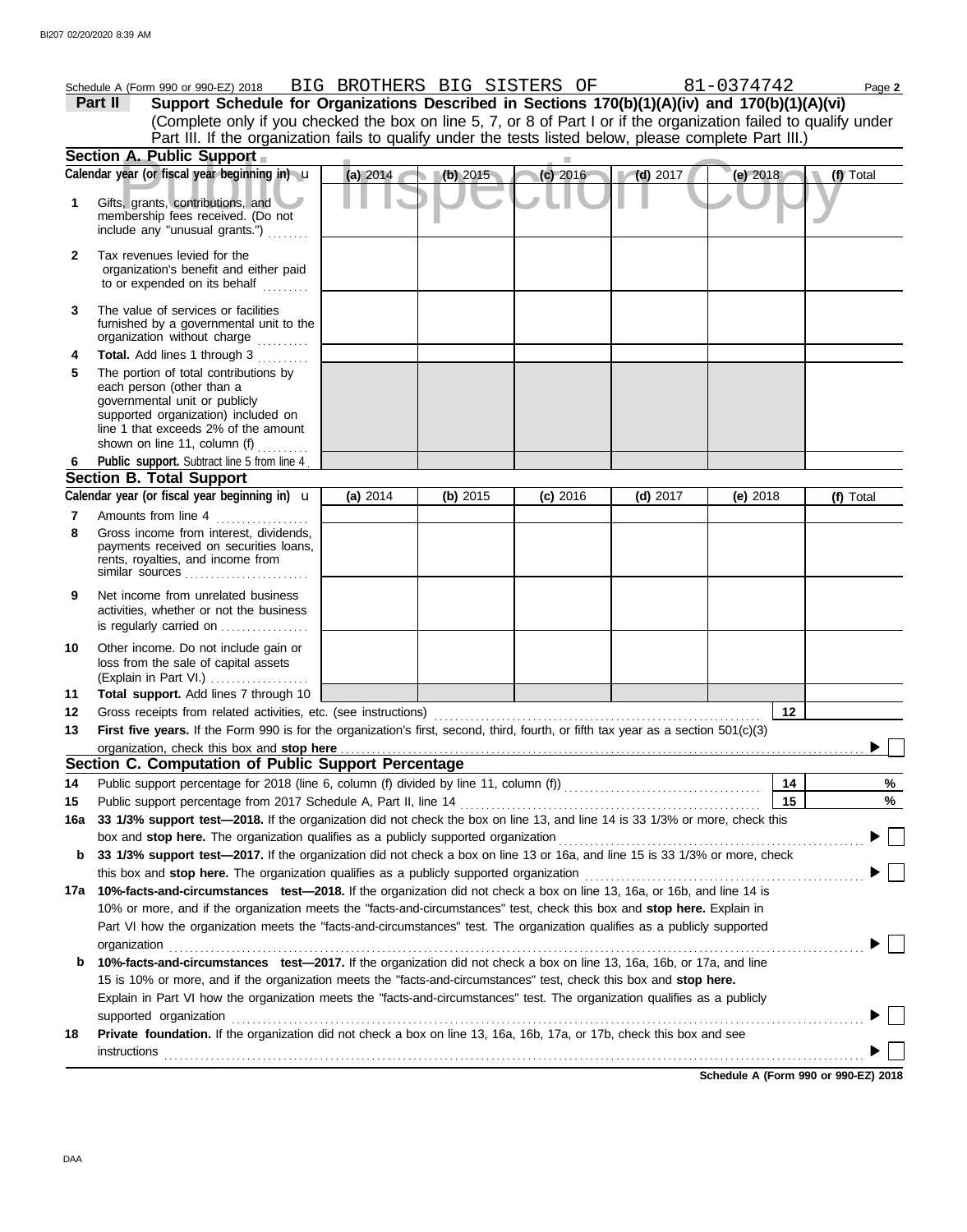|              | Schedule A (Form 990 or 990-EZ) 2018<br>Part III<br>Support Schedule for Organizations Described in Section 509(a)(2)                                                                                                                                           | BIG BROTHERS BIG SISTERS OF |            |            |                 | 81-0374742 | Page 3              |
|--------------|-----------------------------------------------------------------------------------------------------------------------------------------------------------------------------------------------------------------------------------------------------------------|-----------------------------|------------|------------|-----------------|------------|---------------------|
|              | (Complete only if you checked the box on line 10 of Part I or if the organization failed to qualify under Part II.<br>If the organization fails to qualify under the tests listed below, please complete Part II.)                                              |                             |            |            |                 |            |                     |
|              | Section A. Public Support                                                                                                                                                                                                                                       |                             |            |            |                 |            |                     |
|              | Calendar year (or fiscal year beginning in) u                                                                                                                                                                                                                   | (a) $2014$                  | (b) 2015   | $(c)$ 2016 | $\sqrt{d}$ 2017 | (e) 2018   | (f) Total           |
| 1            | Gifts, grants, contributions, and membership<br>fees received. (Do not include any "unusual grants.")                                                                                                                                                           | 87,550                      | 90,174     | $-71,897$  | 60,106          | 89,058     | 398,785             |
| $\mathbf{2}$ | Gross receipts from admissions, merchandise<br>sold or services performed, or facilities<br>furnished in any activity that is related to the<br>organization's fax-exempt purpose                                                                               | 80,682                      | 148,388    | 178,949    | 172,823         | 162,135    | 742,977             |
| 3            | Gross receipts from activities that are not an<br>unrelated trade or business under section 513                                                                                                                                                                 |                             |            |            |                 |            |                     |
| 4            | Tax revenues levied for the<br>organization's benefit and either paid<br>to or expended on its behalf                                                                                                                                                           |                             |            |            |                 |            |                     |
| 5            | The value of services or facilities<br>furnished by a governmental unit to the<br>organization without charge                                                                                                                                                   |                             |            |            |                 |            |                     |
| 6            | Total. Add lines 1 through 5                                                                                                                                                                                                                                    | 168,232                     | 238,562    | 250,846    | 232,929         | 251,193    | 1,141,762           |
|              | 7a Amounts included on lines 1, 2, and 3<br>received from disqualified persons                                                                                                                                                                                  |                             |            |            |                 |            |                     |
| b            | Amounts included on lines 2 and 3<br>received from other than disqualified<br>persons that exceed the greater of \$5,000<br>or 1% of the amount on line 13 for the year                                                                                         |                             |            |            |                 |            |                     |
|              | c Add lines 7a and 7b $\ldots$                                                                                                                                                                                                                                  |                             |            |            |                 |            |                     |
| 8            | Public support. (Subtract line 7c from<br>line 6.) $\ldots$ $\ldots$ $\ldots$ $\ldots$ $\ldots$ $\ldots$                                                                                                                                                        |                             |            |            |                 |            | 1,141,762           |
|              | <b>Section B. Total Support</b>                                                                                                                                                                                                                                 |                             |            |            |                 |            |                     |
|              | Calendar year (or fiscal year beginning in) $\mathbf u$                                                                                                                                                                                                         | (a) 2014                    | (b) $2015$ | $(c)$ 2016 | $(d)$ 2017      | (e) $2018$ | (f) Total           |
| 9            | Amounts from line 6                                                                                                                                                                                                                                             | 168,232                     | 238,562    | 250,846    | 232,929         | 251,193    | 1,141,762           |
|              | <b>10a</b> Gross income from interest, dividends,<br>payments received on securities loans, rents,<br>royalties, and income from similar sources                                                                                                                | 1                           | 75         |            |                 | 1,024      | 1,100               |
| b            | Unrelated business taxable income (less<br>section 511 taxes) from businesses<br>acquired after June 30, 1975                                                                                                                                                   |                             |            |            |                 |            |                     |
| c            | Add lines 10a and 10b                                                                                                                                                                                                                                           | $\mathbf{1}$                | 75         |            |                 | 1,024      | 1,100               |
| 11           | Net income from unrelated business<br>activities not included in line 10b, whether<br>or not the business is regularly carried on                                                                                                                               |                             |            |            |                 |            |                     |
| 12           | Other income. Do not include gain or<br>loss from the sale of capital assets<br>(Explain in Part VI.)                                                                                                                                                           |                             |            |            |                 |            |                     |
| 13           | Total support. (Add lines 9, 10c, 11,                                                                                                                                                                                                                           |                             |            |            |                 |            |                     |
|              | and 12.) $\qquad \qquad$                                                                                                                                                                                                                                        | 168,233                     | 238,637    | 250,846    | 232,929         | 252,217    | 1,142,862           |
| 14           | First five years. If the Form 990 is for the organization's first, second, third, fourth, or fifth tax year as a section 501(c)(3)<br>organization, check this box and stop here                                                                                |                             |            |            |                 |            |                     |
|              | Section C. Computation of Public Support Percentage                                                                                                                                                                                                             |                             |            |            |                 |            |                     |
| 15           |                                                                                                                                                                                                                                                                 |                             |            |            |                 | 15         | 99.90%              |
| 16           | Section D. Computation of Investment Income Percentage                                                                                                                                                                                                          |                             |            |            |                 | 16         | 99.96%              |
| 17           |                                                                                                                                                                                                                                                                 |                             |            |            |                 | 17         | %                   |
| 18           |                                                                                                                                                                                                                                                                 |                             |            |            |                 | 18         | %                   |
| 19a          | 33 1/3% support tests-2018. If the organization did not check the box on line 14, and line 15 is more than 33 1/3%, and line                                                                                                                                    |                             |            |            |                 |            |                     |
| b            | 17 is not more than 33 1/3%, check this box and stop here. The organization qualifies as a publicly supported organization<br>33 1/3% support tests-2017. If the organization did not check a box on line 14 or line 19a, and line 16 is more than 33 1/3%, and |                             |            |            |                 |            | $\lfloor x \rfloor$ |
|              | line 18 is not more than 33 1/3%, check this box and stop here. The organization qualifies as a publicly supported organization                                                                                                                                 |                             |            |            |                 |            |                     |
| 20           |                                                                                                                                                                                                                                                                 |                             |            |            |                 |            |                     |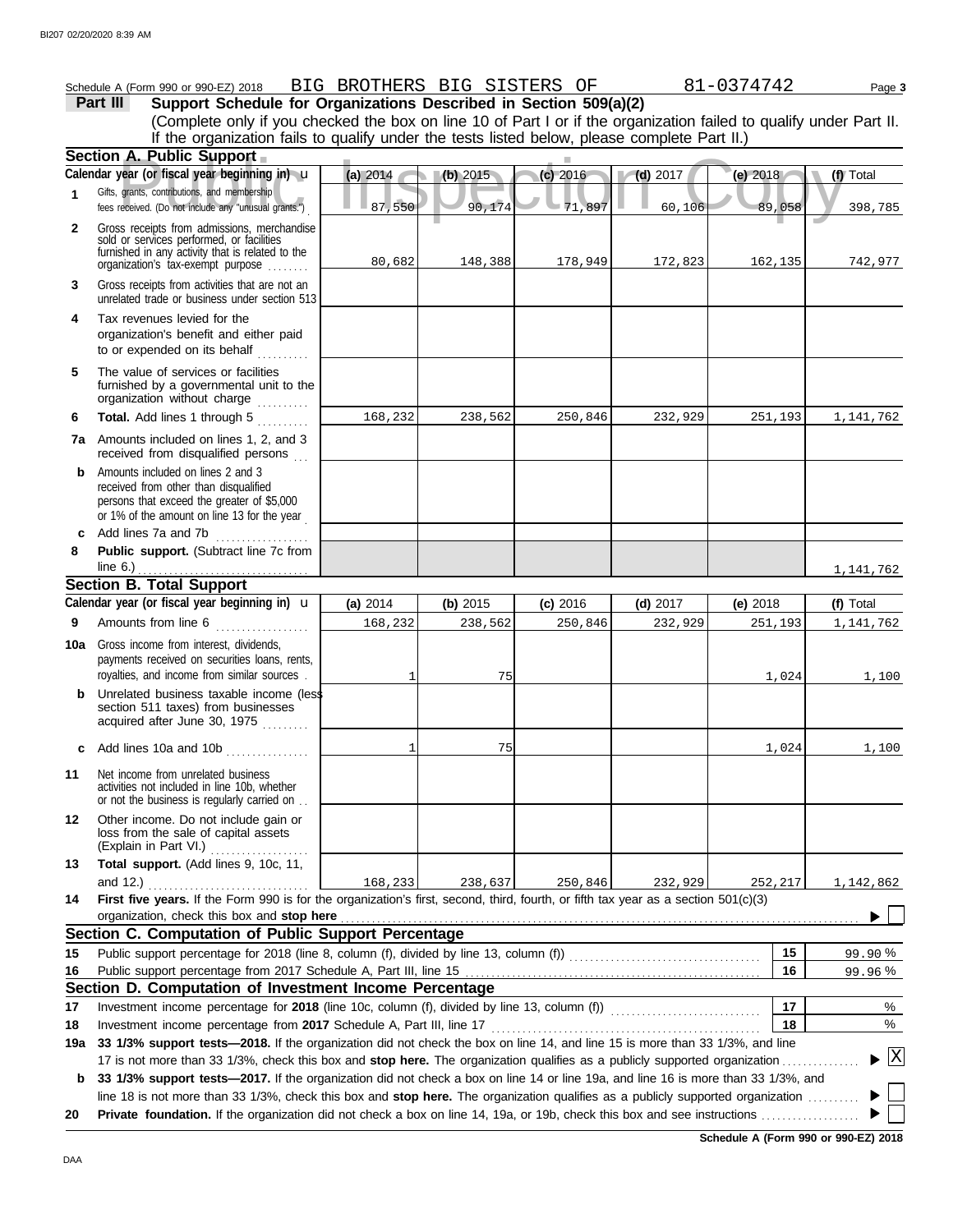#### Sections A, D, and E. If you checked 12d of Part I, complete Sections A and D, and complete Part V.<br>
Public Inspection Comparisons apported organizations listed by name in the organization's governing **Part IV Supporting Organizations** Sections A, D<sub>y</sub> and E. If you checked 12d of Part I, complete Sections A and D, and complete Part V.) Schedule A (Form 990 or 990-EZ) 2018 BIG BROTHERS BIG SISTERS OF 81-0374742 Page 4 **Section A. All Supporting Organizations** (Complete only if you checked a box in line 12 on Part I. If you checked 12a of Part I, complete Sections A and B. If you checked 12b of Part I, complete Sections A and C. If you checked 12c of Part I, complete documents? *If "No," describe in Part VI how the supported organizations are designated. If designated by class or purpose, describe the designation. If historic and continuing relationship, explain.* Did the organization have any supported organization that does not have an IRS determination of status under section 509(a)(1) or (2)? *If "Yes," explain in Part VI how the organization determined that the supported organization was described in section 509(a)(1) or (2).* **1 2 3a** Did the organization have a supported organization described in section 501(c)(4), (5), or (6)? *If "Yes," answer* **b** Did the organization confirm that each supported organization qualified under section 501(c)(4), (5), or (6) and **c** Did the organization ensure that all support to such organizations was used exclusively for section 170(c)(2)(B) *(b) and (c) below.* satisfied the public support tests under section 509(a)(2)? *If "Yes," describe in Part VI when and how the organization made the determination.* purposes? *If "Yes," explain in Part VI what controls the organization put in place to ensure such use.* **Yes No 1 2 3a 3b 3c**

- **4a** Was any supported organization not organized in the United States ("foreign supported organization")? *If "Yes," and if you checked 12a or 12b in Part I, answer (b) and (c) below.*
- **b** Did the organization have ultimate control and discretion in deciding whether to make grants to the foreign supported organization? *If "Yes," describe in Part VI how the organization had such control and discretion despite being controlled or supervised by or in connection with its supported organizations.*
- **c** Did the organization support any foreign supported organization that does not have an IRS determination under sections 501(c)(3) and 509(a)(1) or (2)? *If "Yes," explain in Part VI what controls the organization used to ensure that all support to the foreign supported organization was used exclusively for section 170(c)(2)(B) purposes.*
- **5a** Did the organization add, substitute, or remove any supported organizations during the tax year? *If "Yes,"* answer (b) and (c) below (if applicable). Also, provide detail in Part VI, including (i) the names and EIN *numbers of the supported organizations added, substituted, or removed; (ii) the reasons for each such action; (iii) the authority under the organization's organizing document authorizing such action; and (iv) how the action was accomplished (such as by amendment to the organizing document).*
- **b** Type I or Type II only. Was any added or substituted supported organization part of a class already designated in the organization's organizing document?
- **c Substitutions only.** Was the substitution the result of an event beyond the organization's control?
- **6** Did the organization provide support (whether in the form of grants or the provision of services or facilities) to anyone other than (i) its supported organizations, (ii) individuals that are part of the charitable class benefited by one or more of its supported organizations, or (iii) other supporting organizations that also support or benefit one or more of the filing organization's supported organizations? *If "Yes," provide detail in Part VI.*
- **7** Did the organization provide a grant, loan, compensation, or other similar payment to a substantial contributor (as defined in section 4958(c)(3)(C)), a family member of a substantial contributor, or a 35% controlled entity with regard to a substantial contributor? *If "Yes," complete Part I of Schedule L (Form 990 or 990-EZ).*
- **8** Did the organization make a loan to a disqualified person (as defined in section 4958) not described in line 7? *If "Yes," complete Part I of Schedule L (Form 990 or 990-EZ).*
- **9a** Was the organization controlled directly or indirectly at any time during the tax year by one or more disqualified persons as defined in section 4946 (other than foundation managers and organizations described in section 509(a)(1) or (2))? *If "Yes," provide detail in Part VI.*
- **b** Did one or more disqualified persons (as defined in line 9a) hold a controlling interest in any entity in which the supporting organization had an interest? *If "Yes," provide detail in Part VI.*
- **c** Did a disqualified person (as defined in line 9a) have an ownership interest in, or derive any personal benefit from, assets in which the supporting organization also had an interest? *If "Yes," provide detail in Part VI.*
- **10a** Was the organization subject to the excess business holdings rules of section 4943 because of section 4943(f) (regarding certain Type II supporting organizations, and all Type III non-functionally integrated supporting organizations)? *If "Yes," answer 10b below.*
	- **b** Did the organization have any excess business holdings in the tax year? *(Use Schedule C, Form 4720, to determine whether the organization had excess business holdings.)*

**Schedule A (Form 990 or 990-EZ) 2018 10b**

**4a**

**4b**

**4c**

**5a**

**5b 5c**

**6**

**7**

**8**

**9a**

**9b**

**9c**

**10a**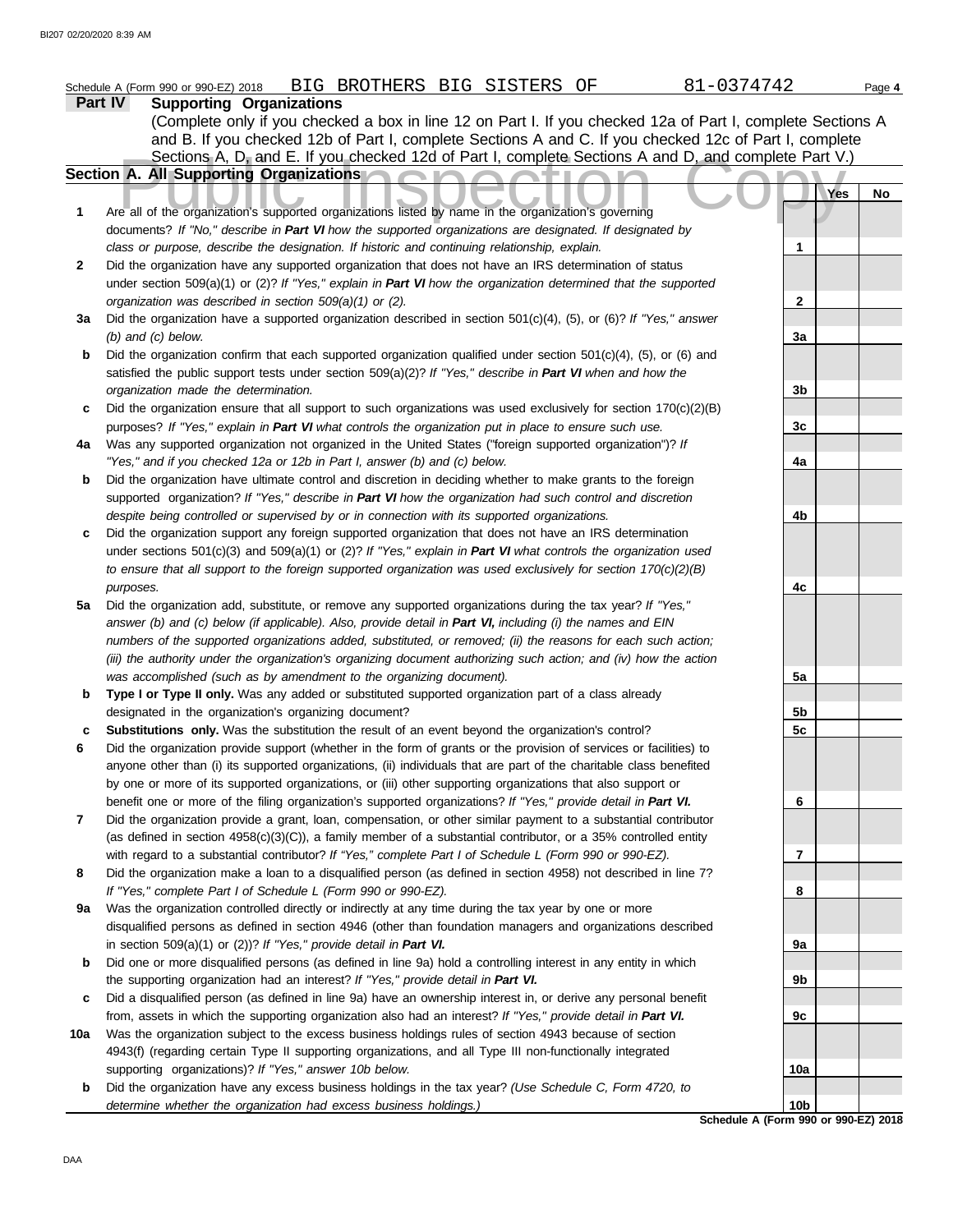| 81-0374742<br>BIG BROTHERS BIG SISTERS<br>ΟF<br>Schedule A (Form 990 or 990-EZ) 2018<br>Page 5 |                                                                                                                                   |                 |     |    |
|------------------------------------------------------------------------------------------------|-----------------------------------------------------------------------------------------------------------------------------------|-----------------|-----|----|
|                                                                                                | Part IV<br><b>Supporting Organizations (continued)</b>                                                                            |                 |     |    |
|                                                                                                |                                                                                                                                   |                 | Yes | No |
| 11                                                                                             | Has the organization accepted a gift or contribution from any of the following persons?                                           |                 |     |    |
| a                                                                                              | A person who directly or indirectly controls, either alone or together with persons described in (b) and (c)                      |                 |     |    |
|                                                                                                | below, the governing body of a supported organization?                                                                            | 11a             |     |    |
| b                                                                                              | A family member of a person described in (a) above?                                                                               | 11 <sub>b</sub> |     |    |
|                                                                                                | c A 35% controlled entity of a person described in (a) or (b) above? If "Yes" to a, b, or c, provide detail in Part VI.           | 11 <sub>c</sub> |     |    |
|                                                                                                | <b>Section B. Type I Supporting Organizations</b>                                                                                 |                 |     |    |
|                                                                                                |                                                                                                                                   |                 | Yes | No |
|                                                                                                |                                                                                                                                   |                 |     |    |
| 1                                                                                              | Did the directors, trustees, or membership of one or more supported organizations have the power to                               |                 |     |    |
|                                                                                                | regularly appoint or elect at least a majority of the organization's directors or trustees at all times during the                |                 |     |    |
|                                                                                                | tax year? If "No," describe in Part VI how the supported organization(s) effectively operated, supervised, or                     |                 |     |    |
|                                                                                                | controlled the organization's activities. If the organization had more than one supported organization,                           |                 |     |    |
|                                                                                                | describe how the powers to appoint and/or remove directors or trustees were allocated among the supported                         |                 |     |    |
|                                                                                                | organizations and what conditions or restrictions, if any, applied to such powers during the tax year.                            | 1               |     |    |
| $\mathbf{2}$                                                                                   | Did the organization operate for the benefit of any supported organization other than the supported                               |                 |     |    |
|                                                                                                | organization(s) that operated, supervised, or controlled the supporting organization? If "Yes," explain in Part                   |                 |     |    |
|                                                                                                | VI how providing such benefit carried out the purposes of the supported organization(s) that operated,                            |                 |     |    |
|                                                                                                | supervised, or controlled the supporting organization.                                                                            | $\mathbf{2}$    |     |    |
|                                                                                                | Section C. Type II Supporting Organizations                                                                                       |                 |     |    |
|                                                                                                |                                                                                                                                   |                 | Yes | No |
| 1                                                                                              | Were a majority of the organization's directors or trustees during the tax year also a majority of the directors                  |                 |     |    |
|                                                                                                | or trustees of each of the organization's supported organization(s)? If "No," describe in Part VI how control                     |                 |     |    |
|                                                                                                | or management of the supporting organization was vested in the same persons that controlled or managed                            |                 |     |    |
|                                                                                                | the supported organization(s).                                                                                                    | 1               |     |    |
|                                                                                                | Section D. All Type III Supporting Organizations                                                                                  |                 |     |    |
|                                                                                                |                                                                                                                                   |                 | Yes | No |
| 1                                                                                              | Did the organization provide to each of its supported organizations, by the last day of the fifth month of the                    |                 |     |    |
|                                                                                                | organization's tax year, (i) a written notice describing the type and amount of support provided during the prior tax             |                 |     |    |
|                                                                                                | year, (ii) a copy of the Form 990 that was most recently filed as of the date of notification, and (iii) copies of the            |                 |     |    |
|                                                                                                | organization's governing documents in effect on the date of notification, to the extent not previously provided?                  | 1               |     |    |
| $\mathbf{2}$                                                                                   | Were any of the organization's officers, directors, or trustees either (i) appointed or elected by the supported                  |                 |     |    |
|                                                                                                |                                                                                                                                   |                 |     |    |
|                                                                                                | organization(s) or (ii) serving on the governing body of a supported organization? If "No," explain in Part VI how                | $\mathbf{2}$    |     |    |
|                                                                                                | the organization maintained a close and continuous working relationship with the supported organization(s).                       |                 |     |    |
| 3                                                                                              | By reason of the relationship described in (2), did the organization's supported organizations have a                             |                 |     |    |
|                                                                                                | significant voice in the organization's investment policies and in directing the use of the organization's                        |                 |     |    |
|                                                                                                | income or assets at all times during the tax year? If "Yes," describe in Part VI the role the organization's                      |                 |     |    |
|                                                                                                | supported organizations played in this regard.                                                                                    | 3               |     |    |
|                                                                                                | Section E. Type III Functionally-Integrated Supporting Organizations                                                              |                 |     |    |
| 1                                                                                              | Check the box next to the method that the organization used to satisfy the Integral Part Test during the year (see instructions). |                 |     |    |
| a                                                                                              | The organization satisfied the Activities Test. Complete line 2 below.                                                            |                 |     |    |
| b                                                                                              | The organization is the parent of each of its supported organizations. Complete line 3 below.                                     |                 |     |    |
| c                                                                                              | The organization supported a governmental entity. Describe in Part VI how you supported a government entity (see instructions).   |                 |     |    |
|                                                                                                |                                                                                                                                   |                 |     |    |
| $\mathbf{2}$                                                                                   | Activities Test. Answer (a) and (b) below.                                                                                        |                 | Yes | No |
| a                                                                                              | Did substantially all of the organization's activities during the tax year directly further the exempt purposes of                |                 |     |    |
|                                                                                                | the supported organization(s) to which the organization was responsive? If "Yes," then in Part VI identify                        |                 |     |    |
|                                                                                                | those supported organizations and explain how these activities directly furthered their exempt purposes,                          |                 |     |    |
|                                                                                                | how the organization was responsive to those supported organizations, and how the organization determined                         |                 |     |    |
|                                                                                                | that these activities constituted substantially all of its activities.                                                            | 2a              |     |    |
| b                                                                                              | Did the activities described in (a) constitute activities that, but for the organization's involvement, one or more               |                 |     |    |
|                                                                                                | of the organization's supported organization(s) would have been engaged in? If "Yes," explain in Part VI the                      |                 |     |    |
|                                                                                                | reasons for the organization's position that its supported organization(s) would have engaged in these                            |                 |     |    |
|                                                                                                | activities but for the organization's involvement.                                                                                | 2b              |     |    |
| 3                                                                                              | Parent of Supported Organizations. Answer (a) and (b) below.                                                                      |                 |     |    |
|                                                                                                |                                                                                                                                   |                 |     |    |

- **a** Did the organization have the power to regularly appoint or elect a majority of the officers, directors, or trustees of each of the supported organizations? *Provide details in Part VI.*
- **b** Did the organization exercise a substantial degree of direction over the policies, programs, and activities of each Did the organization exercise a substantial degree of direction over the policies, programs, and activities of each of its supported organizations? *If "Yes," describe in Part VI the role played by the organization in this regard.* **3b**

DAA **Schedule A (Form 990 or 990-EZ) 2018**

**3a**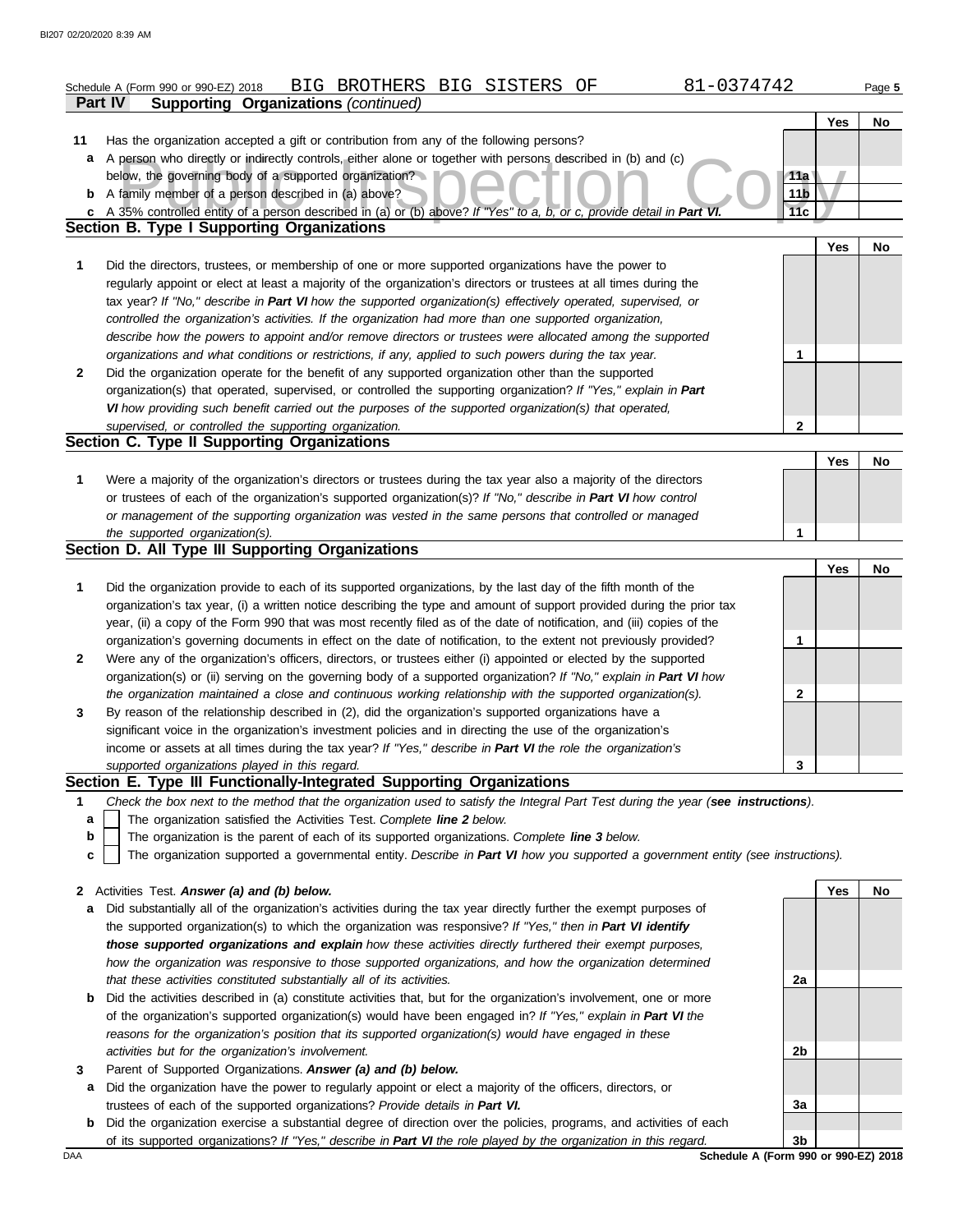#### A - Adjusted Net Income<br>
et short-term capital gain<br>
ecoveries of prior-year distributions **Part V Type III Non-Functionally Integrated 509(a)(3) Supporting Organizations** Schedule A (Form 990 or 990-EZ) 2018 BIG BROTHERS BIG SISTERS OF 81-0374742 Page **6 1** Check here if the organization satisfied the Integral Part Test as a qualifying trust on Nov. 20, 1970 (explain in Part VI). **See instructions.** All other Type III non-functionally integrated supporting organizations must complete Sections A through E. **1** Net short-term capital gain **2 3 4** Add lines 1 through 3. **5** Depreciation and depletion **6** Portion of operating expenses paid or incurred for production or **7 8 Adjusted Net Income** (subtract lines 5, 6, and 7 from line 4) **1** Aggregate fair market value of all non-exempt-use assets (see **Section A - Adjusted Net Income** Recoveries of prior-year distributions Other gross income (see instructions) collection of gross income or for management, conservation, or maintenance of property held for production of income (see instructions) Other expenses (see instructions) **Section B - Minimum Asset Amount** instructions for short tax year or assets held for part of year): **a** Average monthly value of securities **b** Average monthly cash balances **c** Fair market value of other non-exempt-use assets **d Total** (add lines 1a, 1b, and 1c) **e Discount** claimed for blockage or other factors (explain in detail in **Part VI**): **8 Minimum Asset Amount** (add line 7 to line 6) **7 6** Multiply line 5 by .035. **5** Net value of non-exempt-use assets (subtract line 4 from line 3) **4** Cash deemed held for exempt use. Enter 1-1/2% of line 3 (for greater amount, **3** Subtract line 2 from line 1d. **2** Acquisition indebtedness applicable to non-exempt-use assets see instructions). Recoveries of prior-year distributions **Section C - Distributable Amount 7 6 Distributable Amount.** Subtract line 5 from line 4, unless subject to **5** Income tax imposed in prior year **4** Enter greater of line 2 or line 3. **3 2 1** Adjusted net income for prior year (from Section A, line 8, Column A) Enter 85% of line 1. Minimum asset amount for prior year (from Section B, line 8, Column A) emergency temporary reduction (see instructions). instructions). Check here if the current year is the organization's first as a non-functionally integrated Type III supporting organization (see **8 7 6 5 4 3 2 1** (A) Prior Year (B) Current Year (optional) (optional) (B) Current Year (A) Prior Year **1a 1b 1c 1d 2 3 4 5 6 7 8 3 2 1 6 5 4** Current Year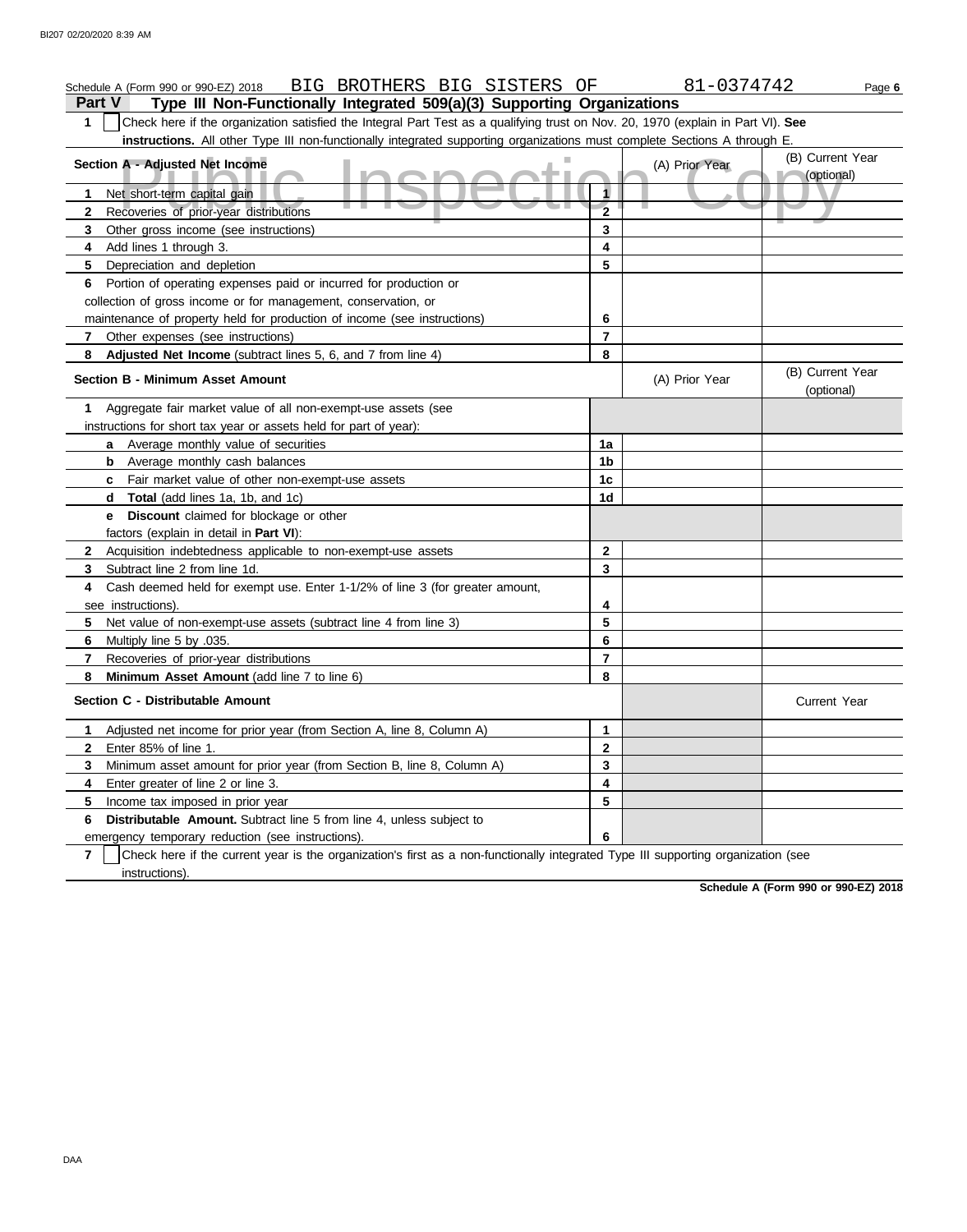| <b>Part V</b>  | BIG BROTHERS BIG SISTERS OF<br>Schedule A (Form 990 or 990-EZ) 2018<br>Type III Non-Functionally Integrated 509(a)(3) Supporting Organizations (continued) |                                    | 81-0374742                                    | Page 7                                           |  |  |  |
|----------------|------------------------------------------------------------------------------------------------------------------------------------------------------------|------------------------------------|-----------------------------------------------|--------------------------------------------------|--|--|--|
|                | <b>Section D - Distributions</b>                                                                                                                           |                                    |                                               | <b>Current Year</b>                              |  |  |  |
| 1              | Amounts paid to supported organizations to accomplish exempt purposes                                                                                      |                                    |                                               |                                                  |  |  |  |
| $\mathbf{2}$   | Amounts paid to perform activity that directly furthers exempt purposes of supported<br>organizations, in excess of income from activity                   |                                    |                                               |                                                  |  |  |  |
| 3              | Administrative expenses paid to accomplish exempt purposes of supported organizations                                                                      |                                    |                                               |                                                  |  |  |  |
| 4              | Amounts paid to acquire exempt-use assets                                                                                                                  |                                    |                                               |                                                  |  |  |  |
| 5              | Qualified set-aside amounts (prior IRS approval required)                                                                                                  |                                    |                                               |                                                  |  |  |  |
| 6              | Other distributions (describe in Part VI). See instructions.                                                                                               |                                    |                                               |                                                  |  |  |  |
| $\overline{7}$ | Total annual distributions. Add lines 1 through 6.                                                                                                         |                                    |                                               |                                                  |  |  |  |
| 8              | Distributions to attentive supported organizations to which the organization is responsive                                                                 |                                    |                                               |                                                  |  |  |  |
|                | (provide details in Part VI). See instructions.                                                                                                            |                                    |                                               |                                                  |  |  |  |
| 9              | Distributable amount for 2018 from Section C, line 6                                                                                                       |                                    |                                               |                                                  |  |  |  |
| 10             | Line 8 amount divided by line 9 amount                                                                                                                     |                                    |                                               |                                                  |  |  |  |
|                | <b>Section E - Distribution Allocations (see instructions)</b>                                                                                             | (i)<br><b>Excess Distributions</b> | (ii)<br><b>Underdistributions</b><br>Pre-2018 | (iii)<br><b>Distributable</b><br>Amount for 2018 |  |  |  |
| 1              | Distributable amount for 2018 from Section C, line 6                                                                                                       |                                    |                                               |                                                  |  |  |  |
| $\mathbf{2}$   | Underdistributions, if any, for years prior to 2018<br>(reasonable cause required-explain in Part VI). See<br>instructions.                                |                                    |                                               |                                                  |  |  |  |
| 3.             | Excess distributions carryover, if any, to 2018                                                                                                            |                                    |                                               |                                                  |  |  |  |
|                |                                                                                                                                                            |                                    |                                               |                                                  |  |  |  |
|                |                                                                                                                                                            |                                    |                                               |                                                  |  |  |  |
|                | c From 2015                                                                                                                                                |                                    |                                               |                                                  |  |  |  |
|                |                                                                                                                                                            |                                    |                                               |                                                  |  |  |  |
|                | e From 2017                                                                                                                                                |                                    |                                               |                                                  |  |  |  |
|                | f Total of lines 3a through e                                                                                                                              |                                    |                                               |                                                  |  |  |  |
|                | g Applied to underdistributions of prior years                                                                                                             |                                    |                                               |                                                  |  |  |  |
|                | h Applied to 2018 distributable amount                                                                                                                     |                                    |                                               |                                                  |  |  |  |
|                | Carryover from 2013 not applied (see instructions)                                                                                                         |                                    |                                               |                                                  |  |  |  |
|                | Remainder. Subtract lines 3g, 3h, and 3i from 3f.                                                                                                          |                                    |                                               |                                                  |  |  |  |
| 4              | Distributions for 2018 from                                                                                                                                |                                    |                                               |                                                  |  |  |  |
|                | \$<br>Section D, line 7:                                                                                                                                   |                                    |                                               |                                                  |  |  |  |
|                | a Applied to underdistributions of prior years                                                                                                             |                                    |                                               |                                                  |  |  |  |
|                | <b>b</b> Applied to 2018 distributable amount                                                                                                              |                                    |                                               |                                                  |  |  |  |
|                | c Remainder. Subtract lines 4a and 4b from 4.                                                                                                              |                                    |                                               |                                                  |  |  |  |
| 5.             | Remaining underdistributions for years prior to 2018, if                                                                                                   |                                    |                                               |                                                  |  |  |  |
|                | any. Subtract lines 3g and 4a from line 2. For result                                                                                                      |                                    |                                               |                                                  |  |  |  |
|                | greater than zero, explain in Part VI. See instructions.                                                                                                   |                                    |                                               |                                                  |  |  |  |
| 6              | Remaining underdistributions for 2018. Subtract lines 3h                                                                                                   |                                    |                                               |                                                  |  |  |  |
|                | and 4b from line 1. For result greater than zero, explain in                                                                                               |                                    |                                               |                                                  |  |  |  |
|                | Part VI. See instructions.                                                                                                                                 |                                    |                                               |                                                  |  |  |  |
| 7              | Excess distributions carryover to 2019. Add lines 3j                                                                                                       |                                    |                                               |                                                  |  |  |  |
|                | and 4c.                                                                                                                                                    |                                    |                                               |                                                  |  |  |  |
| 8              | Breakdown of line 7:                                                                                                                                       |                                    |                                               |                                                  |  |  |  |
|                |                                                                                                                                                            |                                    |                                               |                                                  |  |  |  |
|                |                                                                                                                                                            |                                    |                                               |                                                  |  |  |  |
|                |                                                                                                                                                            |                                    |                                               |                                                  |  |  |  |
|                |                                                                                                                                                            |                                    |                                               |                                                  |  |  |  |
|                | e Excess from 2018                                                                                                                                         |                                    |                                               |                                                  |  |  |  |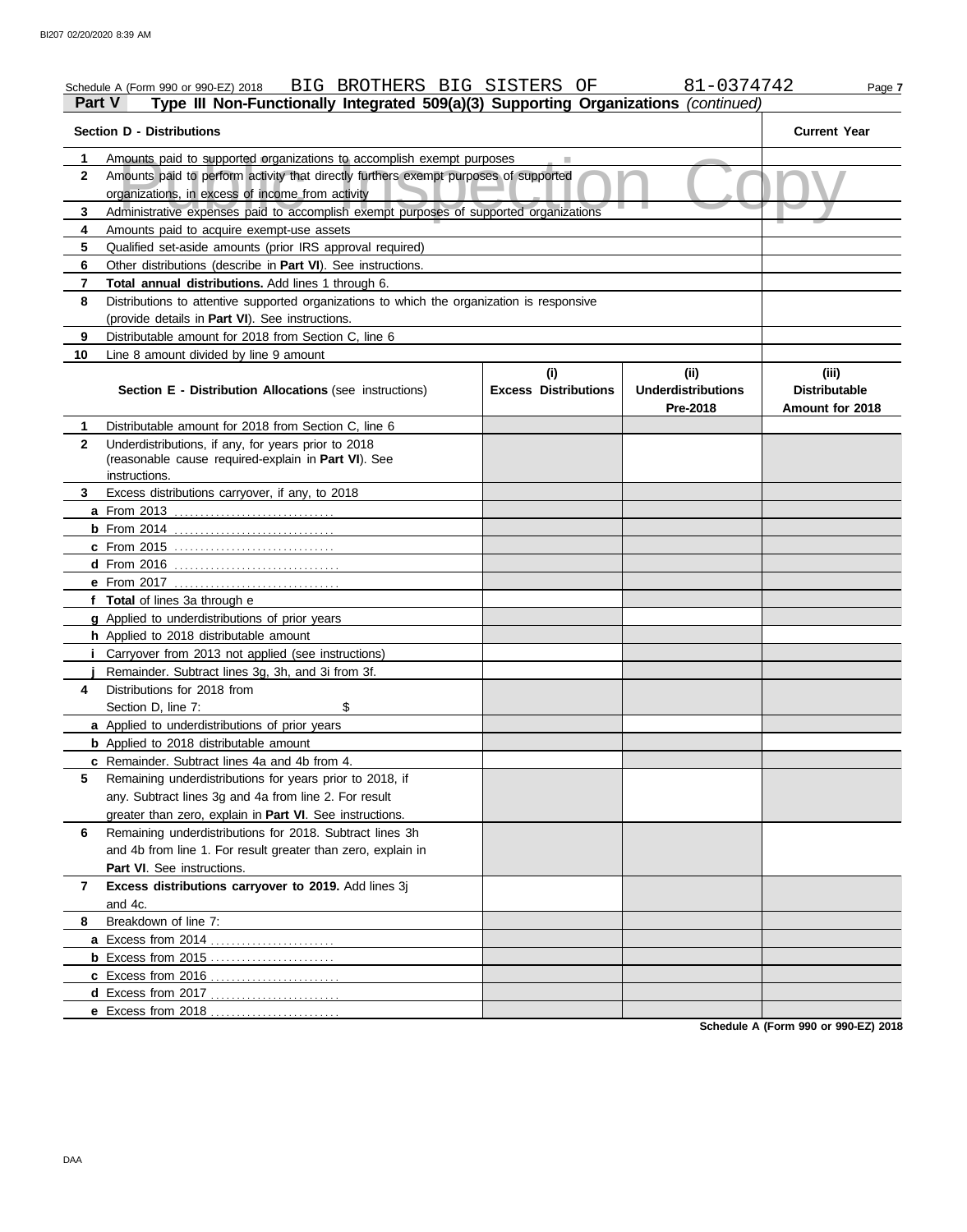|         | Schedule A (Form 990 or 990-EZ) 2018                                                                                 |  | BIG BROTHERS BIG SISTERS OF |  |  |  | 81-0374742 |               | Page 8                                                                                                                 |
|---------|----------------------------------------------------------------------------------------------------------------------|--|-----------------------------|--|--|--|------------|---------------|------------------------------------------------------------------------------------------------------------------------|
| Part VI | Supplemental Information. Provide the explanations required by Part II, line 10; Part II, line 17a or 17b; Part      |  |                             |  |  |  |            |               |                                                                                                                        |
|         | III, line 12; Part IV, Section A, lines 1, 2, 3b, 3c, 4b, 4c, 5a, 6, 9a, 9b, 9c, 11a, 11b, and 11c; Part IV, Section |  |                             |  |  |  |            |               | B, lines 1 and 2; Part IV, Section C, line 1; Part IV, Section D, lines 2 and 3; Part IV, Section E, lines 1c, 2a, 2b, |
|         |                                                                                                                      |  |                             |  |  |  |            |               | 3a, and 3b; Part V, line 1; Part V, Section B, line 1e; Part V, Section D, lines 5, 6, and 8; and Part V, Section E,   |
|         | lines 2, 5, and 6. Also complete this part for any additional information. (See instructions.)                       |  |                             |  |  |  |            | $\mathcal{R}$ |                                                                                                                        |
|         |                                                                                                                      |  |                             |  |  |  |            |               |                                                                                                                        |
|         |                                                                                                                      |  |                             |  |  |  |            |               |                                                                                                                        |
|         |                                                                                                                      |  |                             |  |  |  |            |               |                                                                                                                        |
|         |                                                                                                                      |  |                             |  |  |  |            |               |                                                                                                                        |
|         |                                                                                                                      |  |                             |  |  |  |            |               |                                                                                                                        |
|         |                                                                                                                      |  |                             |  |  |  |            |               |                                                                                                                        |
|         |                                                                                                                      |  |                             |  |  |  |            |               |                                                                                                                        |
|         |                                                                                                                      |  |                             |  |  |  |            |               |                                                                                                                        |
|         |                                                                                                                      |  |                             |  |  |  |            |               |                                                                                                                        |
|         |                                                                                                                      |  |                             |  |  |  |            |               |                                                                                                                        |
|         |                                                                                                                      |  |                             |  |  |  |            |               |                                                                                                                        |
|         |                                                                                                                      |  |                             |  |  |  |            |               |                                                                                                                        |
|         |                                                                                                                      |  |                             |  |  |  |            |               |                                                                                                                        |
|         |                                                                                                                      |  |                             |  |  |  |            |               |                                                                                                                        |
|         |                                                                                                                      |  |                             |  |  |  |            |               |                                                                                                                        |
|         |                                                                                                                      |  |                             |  |  |  |            |               |                                                                                                                        |
|         |                                                                                                                      |  |                             |  |  |  |            |               |                                                                                                                        |
|         |                                                                                                                      |  |                             |  |  |  |            |               |                                                                                                                        |
|         |                                                                                                                      |  |                             |  |  |  |            |               |                                                                                                                        |
|         |                                                                                                                      |  |                             |  |  |  |            |               |                                                                                                                        |
|         |                                                                                                                      |  |                             |  |  |  |            |               |                                                                                                                        |
|         |                                                                                                                      |  |                             |  |  |  |            |               |                                                                                                                        |
|         |                                                                                                                      |  |                             |  |  |  |            |               |                                                                                                                        |
|         |                                                                                                                      |  |                             |  |  |  |            |               |                                                                                                                        |
|         |                                                                                                                      |  |                             |  |  |  |            |               |                                                                                                                        |
|         |                                                                                                                      |  |                             |  |  |  |            |               |                                                                                                                        |
|         |                                                                                                                      |  |                             |  |  |  |            |               |                                                                                                                        |
|         |                                                                                                                      |  |                             |  |  |  |            |               |                                                                                                                        |
|         |                                                                                                                      |  |                             |  |  |  |            |               |                                                                                                                        |
|         |                                                                                                                      |  |                             |  |  |  |            |               |                                                                                                                        |
|         |                                                                                                                      |  |                             |  |  |  |            |               |                                                                                                                        |
|         |                                                                                                                      |  |                             |  |  |  |            |               |                                                                                                                        |
|         |                                                                                                                      |  |                             |  |  |  |            |               |                                                                                                                        |
|         |                                                                                                                      |  |                             |  |  |  |            |               |                                                                                                                        |
|         |                                                                                                                      |  |                             |  |  |  |            |               |                                                                                                                        |
|         |                                                                                                                      |  |                             |  |  |  |            |               |                                                                                                                        |
|         |                                                                                                                      |  |                             |  |  |  |            |               |                                                                                                                        |
|         |                                                                                                                      |  |                             |  |  |  |            |               |                                                                                                                        |
|         |                                                                                                                      |  |                             |  |  |  |            |               |                                                                                                                        |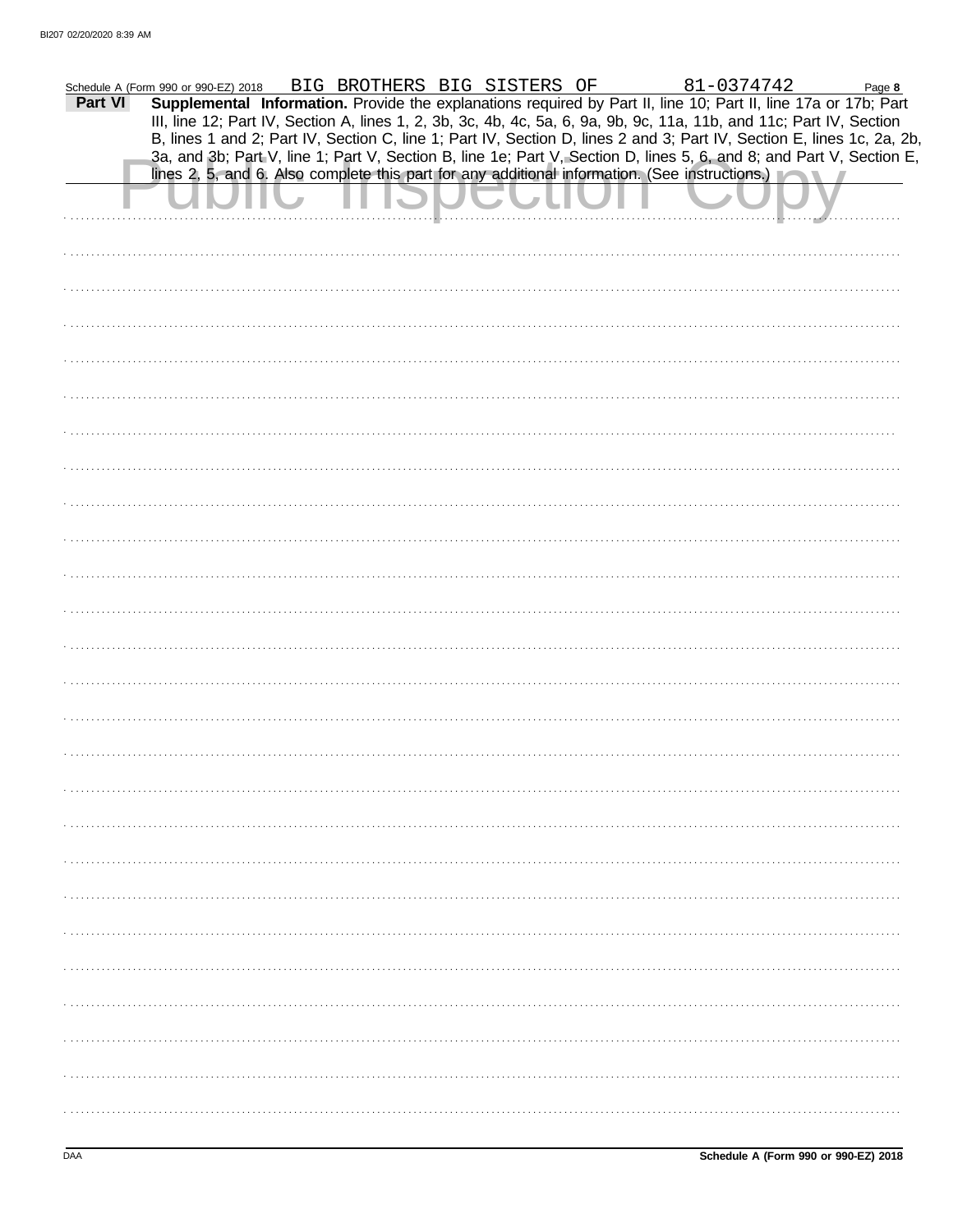| <b>Schedule B</b><br>(Form 990, 990-EZ,                                                                                                                                                                                      | <b>Schedule of Contributors</b>                                                                               |            | OMB No. 1545-0047                     |  |  |  |  |
|------------------------------------------------------------------------------------------------------------------------------------------------------------------------------------------------------------------------------|---------------------------------------------------------------------------------------------------------------|------------|---------------------------------------|--|--|--|--|
| or 990-PF)<br>Department of the Treasury<br>Internal Revenue Service                                                                                                                                                         | u Attach to Form 990, Form 990-EZ, or Form 990-PF.<br>u Go to www.irs.gov/Form990 for the latest information. |            | 2018                                  |  |  |  |  |
| Name of the organization<br>BIG.<br>FLATHEAD COUNTY<br><b>Organization type (check one):</b>                                                                                                                                 | BROTHERS BIG SISTERS<br>OF                                                                                    | 81-0374742 | <b>Employer identification number</b> |  |  |  |  |
| Filers of:                                                                                                                                                                                                                   | Section:                                                                                                      |            |                                       |  |  |  |  |
| Form 990 or 990-EZ                                                                                                                                                                                                           | 501(c)<br>3) (enter number) organization<br>IXI                                                               |            |                                       |  |  |  |  |
|                                                                                                                                                                                                                              | $4947(a)(1)$ nonexempt charitable trust not treated as a private foundation                                   |            |                                       |  |  |  |  |
|                                                                                                                                                                                                                              | 527 political organization                                                                                    |            |                                       |  |  |  |  |
| Form 990-PF                                                                                                                                                                                                                  | 501(c)(3) exempt private foundation                                                                           |            |                                       |  |  |  |  |
|                                                                                                                                                                                                                              | 4947(a)(1) nonexempt charitable trust treated as a private foundation                                         |            |                                       |  |  |  |  |
|                                                                                                                                                                                                                              | 501(c)(3) taxable private foundation                                                                          |            |                                       |  |  |  |  |
|                                                                                                                                                                                                                              |                                                                                                               |            |                                       |  |  |  |  |
| Check if your organization is covered by the General Rule or a Special Rule.<br>Note: Only a section 501(c)(7), (8), or (10) organization can check boxes for both the General Rule and a Special Rule. See<br>instructions. |                                                                                                               |            |                                       |  |  |  |  |

#### **General Rule**

 $\overline{X}$  For an organization filing Form 990, 990-EZ, or 990-PF that received, during the year, contributions totaling \$5,000 or more (in money or property) from any one contributor. Complete Parts I and II. See instructions for determining a contributor's total contributions.

### **Special Rules**

For an organization described in section  $501(c)(3)$  filing Form 990 or 990-EZ that met the 33<sup>1</sup>/3% support test of the regulations under sections 509(a)(1) and 170(b)(1)(A)(vi), that checked Schedule A (Form 990 or 990-EZ), Part II, line 13, 16a, or 16b, and that received from any one contributor, during the year, total contributions of the greater of **(1)** \$5,000; or **(2)** 2% of the amount on (i) Form 990, Part VIII, line 1h; or (ii) Form 990-EZ, line 1. Complete Parts I and II.

literary, or educational purposes, or for the prevention of cruelty to children or animals. Complete Parts I (entering) For an organization described in section 501(c)(7), (8), or (10) filing Form 990 or 990-EZ that received from any one contributor, during the year, total contributions of more than \$1,000 *exclusively* for religious, charitable, scientific, "N/A" in column (b) instead of the contributor name and address), II, and III.

For an organization described in section 501(c)(7), (8), or (10) filing Form 990 or 990-EZ that received from any one contributor, during the year, contributions *exclusively* for religious, charitable, etc., purposes, but no such contributions totaled more than \$1,000. If this box is checked, enter here the total contributions that were received during the year for an *exclusively* religious, charitable, etc., purpose. Don't complete any of the parts unless the **General Rule** applies to this organization because it received *nonexclusively* religious, charitable, etc., contributions totaling \$5,000 or more during the year . . . . . . . . . . . . . . . . . . . . . . . . . . . . . . . . . . . . . . . . . . . . . . . . . . . . . . . . . . . . . . . . . . . . . . . . . . . .  $\blacktriangleright$  \$

990-EZ, or 990-PF), but it **must** answer "No" on Part IV, line 2, of its Form 990; or check the box on line H of its Form 990-EZ or on its Form 990-PF, Part I, line 2, to certify that it doesn't meet the filing requirements of Schedule B (Form 990, 990-EZ, or 990-PF). **Caution:** An organization that isn't covered by the General Rule and/or the Special Rules doesn't file Schedule B (Form 990,

**For Paperwork Reduction Act Notice, see the instructions for Form 990, 990-EZ, or 990-PF.**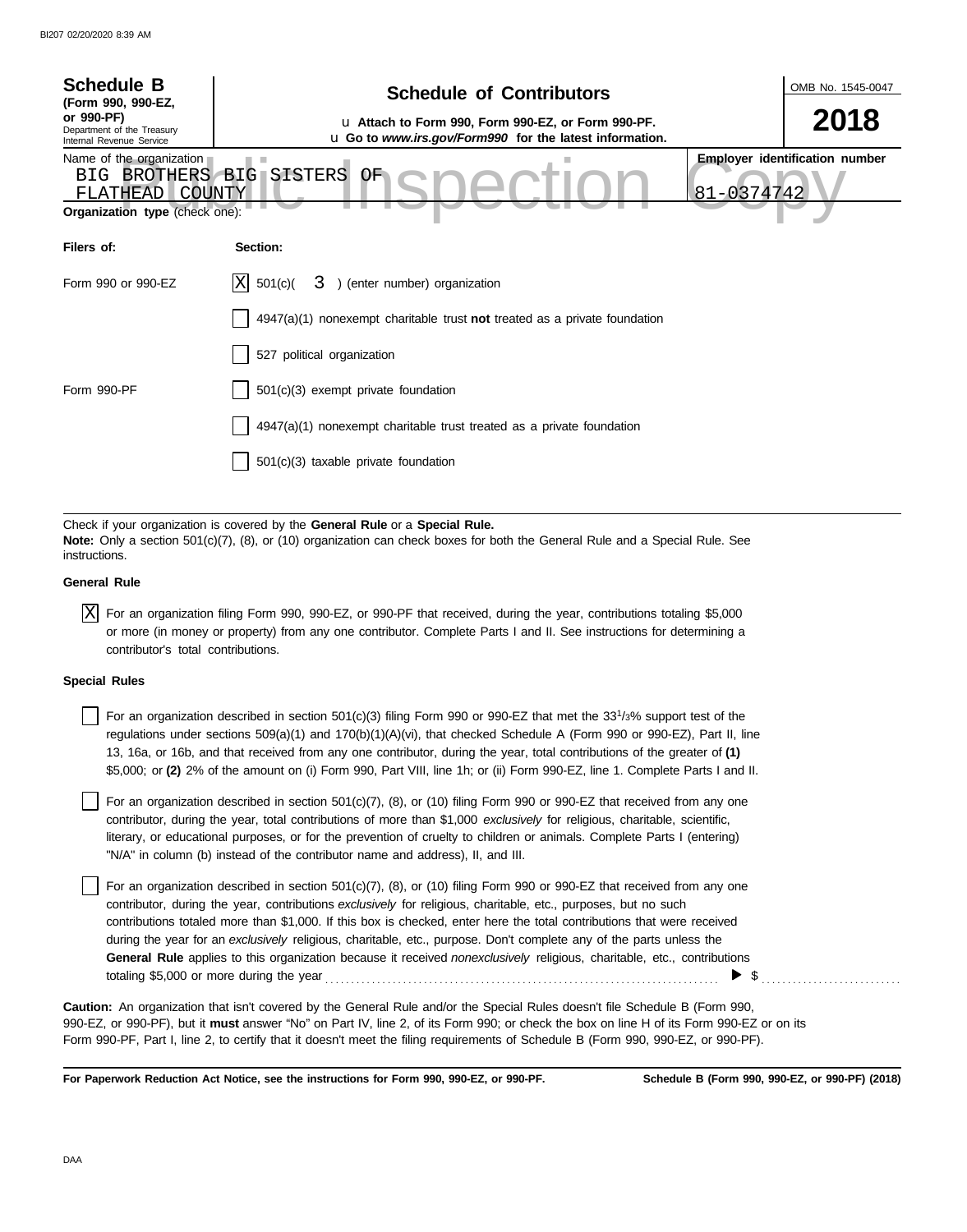|                | Schedule B (Form 990, 990-EZ, or 990-PF) (2018)<br>Name of organization                        | PAGE                              | $\mathbf{1}$<br>OF<br>- 2<br>Page 2<br>Employer identification number                        |
|----------------|------------------------------------------------------------------------------------------------|-----------------------------------|----------------------------------------------------------------------------------------------|
|                | BIG BROTHERS BIG SISTERS<br>ΟF                                                                 |                                   | 81-0374742                                                                                   |
| Part I         | Contributors (see instructions). Use duplicate copies of Part I if additional space is needed. |                                   |                                                                                              |
| (a)<br>No.     | (b)<br>Name, address, and ZIP + 4                                                              | (c)<br><b>Total contributions</b> | (d)<br>Type of contribution                                                                  |
| $\mathfrak{1}$ |                                                                                                | .6, 800<br>$\sim$                 | Χ<br>Person<br>Payroll<br><b>Noncash</b><br>(Complete Part II for<br>noncash contributions.) |
| (a)<br>No.     | (b)<br>Name, address, and ZIP + 4                                                              | (c)<br><b>Total contributions</b> | (d)<br>Type of contribution                                                                  |
| $\frac{2}{2}$  |                                                                                                | 7,397<br>$\sim$                   | Χ<br>Person<br>Payroll<br><b>Noncash</b><br>(Complete Part II for<br>noncash contributions.) |
| (a)            | (b)                                                                                            | (c)                               | (d)                                                                                          |
| No.            | Name, address, and ZIP + 4                                                                     | <b>Total contributions</b>        | Type of contribution                                                                         |
| $\overline{3}$ |                                                                                                | 8,100<br>\$                       | Χ<br>Person<br>Payroll<br><b>Noncash</b><br>(Complete Part II for<br>noncash contributions.) |
| (a)            | (b)                                                                                            | (c)                               | (d)                                                                                          |
| No.            | Name, address, and ZIP + 4                                                                     | <b>Total contributions</b>        | Type of contribution                                                                         |
| $\overline{4}$ |                                                                                                | 10,000<br>\$                      | Χ<br>Person<br>Payroll<br><b>Noncash</b><br>(Complete Part II for<br>noncash contributions.) |
| (a)            | (b)                                                                                            | (c)                               | (d)                                                                                          |
| No.            | Name, address, and ZIP + 4                                                                     | <b>Total contributions</b>        | Type of contribution                                                                         |
| 5 <sub>1</sub> |                                                                                                | 14,000<br>$\mathsf{\$}$           | Χ<br>Person<br>Payroll<br><b>Noncash</b><br>(Complete Part II for<br>noncash contributions.) |
| (a)<br>No.     | (b)<br>Name, address, and ZIP + 4                                                              | (c)<br><b>Total contributions</b> | (d)<br>Type of contribution                                                                  |
| .6             |                                                                                                | 15,000<br>\$                      | Χ<br>Person<br>Payroll<br><b>Noncash</b><br>(Complete Part II for<br>noncash contributions.) |

**Schedule B (Form 990, 990-EZ, or 990-PF) (2018)**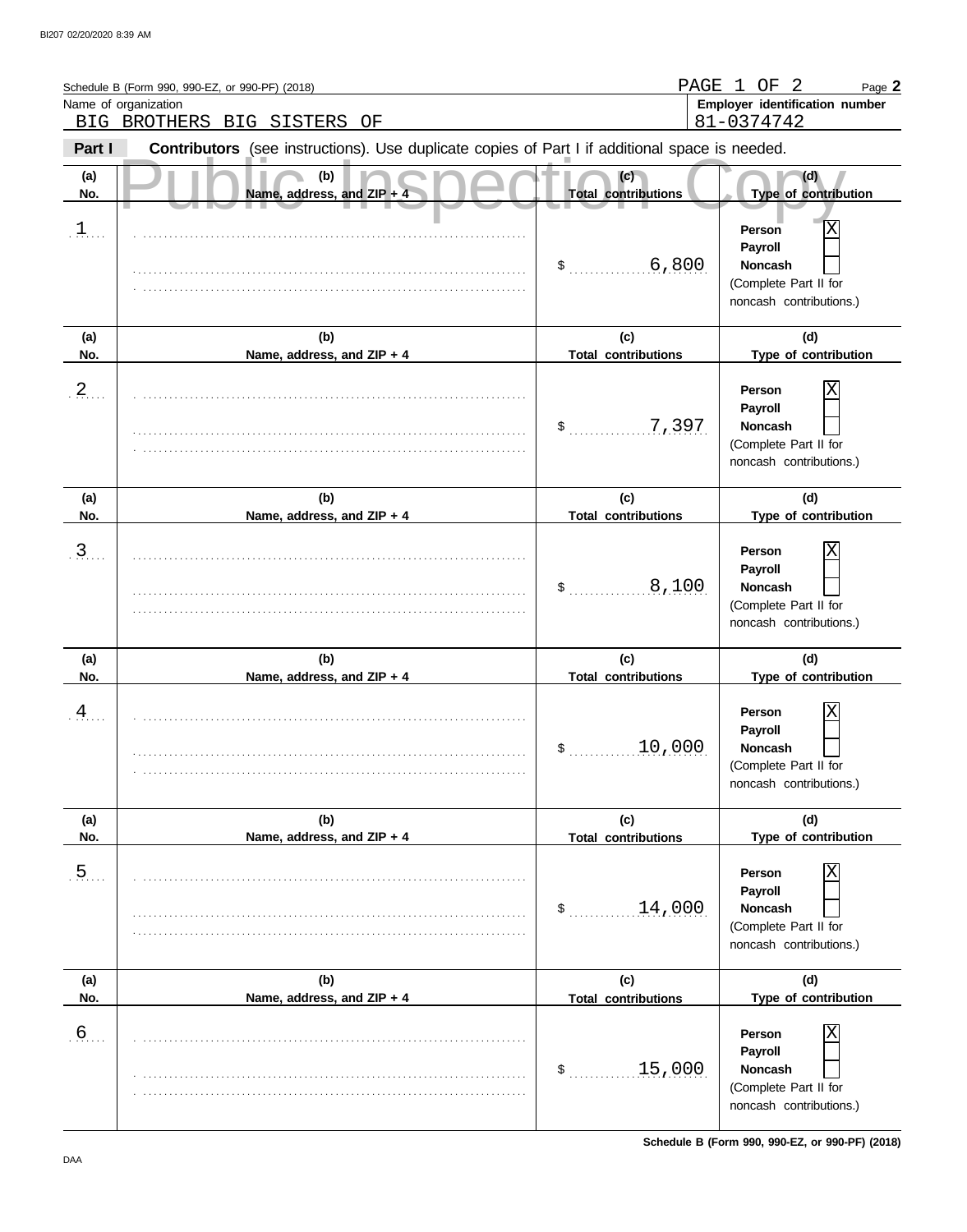|            | Schedule B (Form 990, 990-EZ, or 990-PF) (2018)                                                |                                   | PAGE 2 OF 2<br>Page 2                                                                                           |
|------------|------------------------------------------------------------------------------------------------|-----------------------------------|-----------------------------------------------------------------------------------------------------------------|
|            | Name of organization<br>BIG BROTHERS BIG SISTERS<br>ΟF                                         |                                   | Employer identification number<br>81-0374742                                                                    |
| Part I     | Contributors (see instructions). Use duplicate copies of Part I if additional space is needed. |                                   |                                                                                                                 |
| (a)<br>No. | (b)<br>Name, address, and ZIP + 4                                                              | (c)<br><b>Total contributions</b> | (d)<br>Type of contribution                                                                                     |
| 7.         |                                                                                                | 20,000<br>$\sim$                  | Χ<br>Person<br>Payroll<br><b>Noncash</b><br>(Complete Part II for<br>noncash contributions.)                    |
| (a)        | (b)                                                                                            | (c)                               | (d)                                                                                                             |
| No.        | Name, address, and ZIP + 4                                                                     | <b>Total contributions</b><br>\$  | Type of contribution<br>Person<br>Payroll<br><b>Noncash</b><br>(Complete Part II for<br>noncash contributions.) |
| (a)<br>No. | (b)<br>Name, address, and ZIP + 4                                                              | (c)<br><b>Total contributions</b> | (d)<br>Type of contribution                                                                                     |
|            |                                                                                                | \$                                | Person<br>Payroll<br><b>Noncash</b><br>(Complete Part II for<br>noncash contributions.)                         |
| (a)<br>No. | (b)<br>Name, address, and ZIP + 4                                                              | (c)<br><b>Total contributions</b> | (d)<br>Type of contribution                                                                                     |
|            |                                                                                                | \$                                | Person<br>Payroll<br>Noncash<br>(Complete Part II for<br>noncash contributions.)                                |
| (a)        | (b)                                                                                            | (c)                               | (d)                                                                                                             |
| No.        | Name, address, and ZIP + 4                                                                     | <b>Total contributions</b>        | Type of contribution                                                                                            |
|            |                                                                                                | $\frac{1}{2}$                     | Person<br>Payroll<br>Noncash<br>(Complete Part II for<br>noncash contributions.)                                |
| (a)<br>No. | (b)<br>Name, address, and ZIP + 4                                                              | (c)<br><b>Total contributions</b> | (d)<br>Type of contribution                                                                                     |
|            |                                                                                                | \$                                | Person<br>Payroll<br>Noncash<br>(Complete Part II for<br>noncash contributions.)                                |

**Schedule B (Form 990, 990-EZ, or 990-PF) (2018)**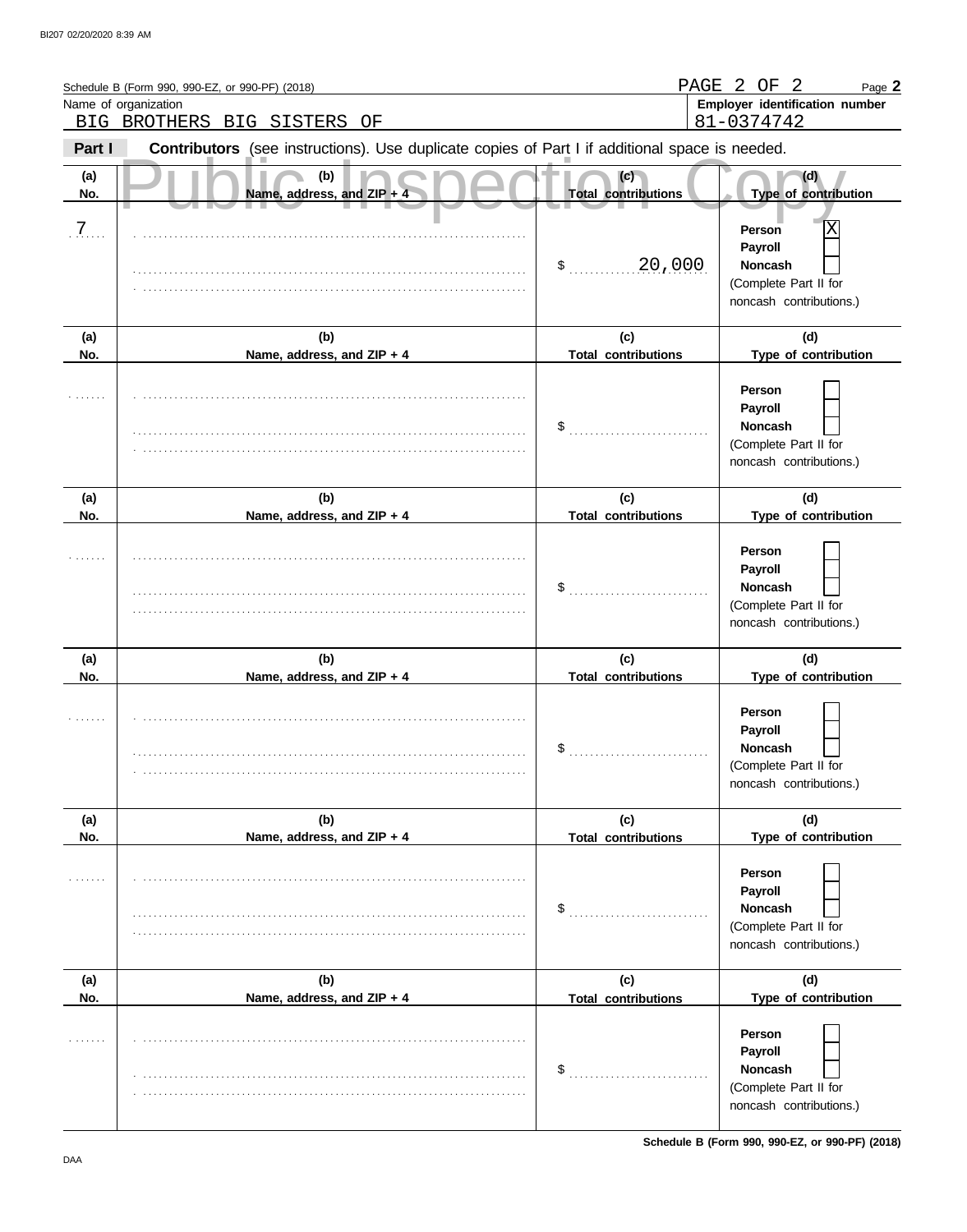|   | <b>SCHEDULE D</b><br>(Form 990)<br>Department of the Treasury<br>Internal Revenue Service<br>Name of the organization |                                                                                                                                                                                                                  | Supplemental Financial Statements<br>u Complete if the organization answered "Yes" on Form 990,<br>Part IV, line 6, 7, 8, 9, 10, 11a, 11b, 11c, 11d, 11e, 11f, 12a, or 12b.<br>u Attach to Form 990.<br><b>u</b> Go to <i>www.irs.gov/Form990</i> for instructions and the latest information. |    | OMB No. 1545-0047<br><b>Open to Public</b><br><b>Inspection</b><br><b>Employer identification number</b> |
|---|-----------------------------------------------------------------------------------------------------------------------|------------------------------------------------------------------------------------------------------------------------------------------------------------------------------------------------------------------|------------------------------------------------------------------------------------------------------------------------------------------------------------------------------------------------------------------------------------------------------------------------------------------------|----|----------------------------------------------------------------------------------------------------------|
|   |                                                                                                                       | BIG BROTHERS BIG SISTERS OF                                                                                                                                                                                      |                                                                                                                                                                                                                                                                                                |    |                                                                                                          |
|   | FLATHEAD COUNTY                                                                                                       |                                                                                                                                                                                                                  |                                                                                                                                                                                                                                                                                                |    | 81-0374742                                                                                               |
|   | Part I                                                                                                                | Organizations Maintaining Donor Advised Funds or Other Similar Funds or Accounts.<br>Complete if the organization answered "Yes" on Form 990, Part IV, line 6.                                                   |                                                                                                                                                                                                                                                                                                |    |                                                                                                          |
|   |                                                                                                                       |                                                                                                                                                                                                                  | (a) Donor advised funds                                                                                                                                                                                                                                                                        |    | (b) Funds and other accounts                                                                             |
| 1 |                                                                                                                       |                                                                                                                                                                                                                  |                                                                                                                                                                                                                                                                                                |    |                                                                                                          |
| 2 |                                                                                                                       | Aggregate value of contributions to (during year)                                                                                                                                                                |                                                                                                                                                                                                                                                                                                |    |                                                                                                          |
| 3 |                                                                                                                       |                                                                                                                                                                                                                  |                                                                                                                                                                                                                                                                                                |    |                                                                                                          |
| 4 |                                                                                                                       |                                                                                                                                                                                                                  |                                                                                                                                                                                                                                                                                                |    |                                                                                                          |
| 5 |                                                                                                                       | Did the organization inform all donors and donor advisors in writing that the assets held in donor advised                                                                                                       |                                                                                                                                                                                                                                                                                                |    |                                                                                                          |
| 6 |                                                                                                                       | Did the organization inform all grantees, donors, and donor advisors in writing that grant funds can be used                                                                                                     |                                                                                                                                                                                                                                                                                                |    | Yes<br>No                                                                                                |
|   |                                                                                                                       | only for charitable purposes and not for the benefit of the donor or donor advisor, or for any other purpose                                                                                                     |                                                                                                                                                                                                                                                                                                |    |                                                                                                          |
|   | conferring impermissible private benefit?                                                                             |                                                                                                                                                                                                                  |                                                                                                                                                                                                                                                                                                |    | <b>Yes</b><br>No                                                                                         |
|   | Part II                                                                                                               | <b>Conservation Easements.</b>                                                                                                                                                                                   |                                                                                                                                                                                                                                                                                                |    |                                                                                                          |
|   |                                                                                                                       | Complete if the organization answered "Yes" on Form 990, Part IV, line 7.                                                                                                                                        |                                                                                                                                                                                                                                                                                                |    |                                                                                                          |
| 1 |                                                                                                                       | Purpose(s) of conservation easements held by the organization (check all that apply).                                                                                                                            |                                                                                                                                                                                                                                                                                                |    |                                                                                                          |
|   |                                                                                                                       | Preservation of land for public use (e.g., recreation or education)                                                                                                                                              | Preservation of a historically important land area                                                                                                                                                                                                                                             |    |                                                                                                          |
|   | Protection of natural habitat                                                                                         |                                                                                                                                                                                                                  | Preservation of a certified historic structure                                                                                                                                                                                                                                                 |    |                                                                                                          |
|   | Preservation of open space                                                                                            |                                                                                                                                                                                                                  |                                                                                                                                                                                                                                                                                                |    |                                                                                                          |
| 2 | easement on the last day of the tax year.                                                                             | Complete lines 2a through 2d if the organization held a qualified conservation contribution in the form of a conservation                                                                                        |                                                                                                                                                                                                                                                                                                |    | Held at the End of the Tax Year                                                                          |
|   |                                                                                                                       |                                                                                                                                                                                                                  |                                                                                                                                                                                                                                                                                                | 2a |                                                                                                          |
|   |                                                                                                                       |                                                                                                                                                                                                                  |                                                                                                                                                                                                                                                                                                | 2b |                                                                                                          |
|   |                                                                                                                       |                                                                                                                                                                                                                  |                                                                                                                                                                                                                                                                                                | 2c |                                                                                                          |
|   |                                                                                                                       | d Number of conservation easements included in (c) acquired after 7/25/06, and not on a                                                                                                                          |                                                                                                                                                                                                                                                                                                |    |                                                                                                          |
|   |                                                                                                                       |                                                                                                                                                                                                                  |                                                                                                                                                                                                                                                                                                | 2d |                                                                                                          |
| 3 |                                                                                                                       | Number of conservation easements modified, transferred, released, extinguished, or terminated by the organization during the                                                                                     |                                                                                                                                                                                                                                                                                                |    |                                                                                                          |
|   | tax year $\mathbf{u}$                                                                                                 |                                                                                                                                                                                                                  |                                                                                                                                                                                                                                                                                                |    |                                                                                                          |
|   |                                                                                                                       | Number of states where property subject to conservation easement is located $\mathbf u$                                                                                                                          |                                                                                                                                                                                                                                                                                                |    |                                                                                                          |
| 5 |                                                                                                                       | Does the organization have a written policy regarding the periodic monitoring, inspection, handling of                                                                                                           |                                                                                                                                                                                                                                                                                                |    | <b>Yes</b>                                                                                               |
|   |                                                                                                                       | violations, and enforcement of the conservation easements it holds?<br>Staff and volunteer hours devoted to monitoring, inspecting, handling of violations, and enforcing conservation easements during the year |                                                                                                                                                                                                                                                                                                |    | No                                                                                                       |
| 6 |                                                                                                                       |                                                                                                                                                                                                                  |                                                                                                                                                                                                                                                                                                |    |                                                                                                          |
| 7 | u <sub></sub>                                                                                                         | Amount of expenses incurred in monitoring, inspecting, handling of violations, and enforcing conservation easements during the year                                                                              |                                                                                                                                                                                                                                                                                                |    |                                                                                                          |
|   |                                                                                                                       |                                                                                                                                                                                                                  |                                                                                                                                                                                                                                                                                                |    |                                                                                                          |
| 8 |                                                                                                                       | Does each conservation easement reported on line 2(d) above satisfy the requirements of section 170(h)(4)(B)(i)                                                                                                  |                                                                                                                                                                                                                                                                                                |    |                                                                                                          |
|   |                                                                                                                       |                                                                                                                                                                                                                  |                                                                                                                                                                                                                                                                                                |    | Yes  <br>No                                                                                              |
| 9 |                                                                                                                       | In Part XIII, describe how the organization reports conservation easements in its revenue and expense statement, and                                                                                             |                                                                                                                                                                                                                                                                                                |    |                                                                                                          |
|   |                                                                                                                       | balance sheet, and include, if applicable, the text of the footnote to the organization's financial statements that describes the                                                                                |                                                                                                                                                                                                                                                                                                |    |                                                                                                          |
|   | Part III                                                                                                              | organization's accounting for conservation easements.<br>Organizations Maintaining Collections of Art, Historical Treasures, or Other Similar Assets.                                                            |                                                                                                                                                                                                                                                                                                |    |                                                                                                          |
|   |                                                                                                                       | Complete if the organization answered "Yes" on Form 990, Part IV, line 8.                                                                                                                                        |                                                                                                                                                                                                                                                                                                |    |                                                                                                          |
|   |                                                                                                                       | 1a If the organization elected, as permitted under SFAS 116 (ASC 958), not to report in its revenue statement and balance sheet                                                                                  |                                                                                                                                                                                                                                                                                                |    |                                                                                                          |
|   |                                                                                                                       | works of art, historical treasures, or other similar assets held for public exhibition, education, or research in furtherance of                                                                                 |                                                                                                                                                                                                                                                                                                |    |                                                                                                          |
|   |                                                                                                                       | public service, provide, in Part XIII, the text of the footnote to its financial statements that describes these items.                                                                                          |                                                                                                                                                                                                                                                                                                |    |                                                                                                          |
|   |                                                                                                                       | <b>b</b> If the organization elected, as permitted under SFAS 116 (ASC 958), to report in its revenue statement and balance sheet                                                                                |                                                                                                                                                                                                                                                                                                |    |                                                                                                          |
|   |                                                                                                                       | works of art, historical treasures, or other similar assets held for public exhibition, education, or research in furtherance of                                                                                 |                                                                                                                                                                                                                                                                                                |    |                                                                                                          |
|   |                                                                                                                       | public service, provide the following amounts relating to these items:                                                                                                                                           |                                                                                                                                                                                                                                                                                                |    |                                                                                                          |
|   |                                                                                                                       |                                                                                                                                                                                                                  |                                                                                                                                                                                                                                                                                                |    |                                                                                                          |
|   |                                                                                                                       | If the organization received or held works of art, historical treasures, or other similar assets for financial gain, provide the                                                                                 |                                                                                                                                                                                                                                                                                                |    |                                                                                                          |
| 2 |                                                                                                                       | following amounts required to be reported under SFAS 116 (ASC 958) relating to these items:                                                                                                                      |                                                                                                                                                                                                                                                                                                |    |                                                                                                          |
| a |                                                                                                                       |                                                                                                                                                                                                                  |                                                                                                                                                                                                                                                                                                |    |                                                                                                          |
|   |                                                                                                                       |                                                                                                                                                                                                                  |                                                                                                                                                                                                                                                                                                |    | $$$ Schedule D (Form 990) 2018                                                                           |
|   |                                                                                                                       | For Paperwork Reduction Act Notice, see the Instructions for Form 990.                                                                                                                                           |                                                                                                                                                                                                                                                                                                |    |                                                                                                          |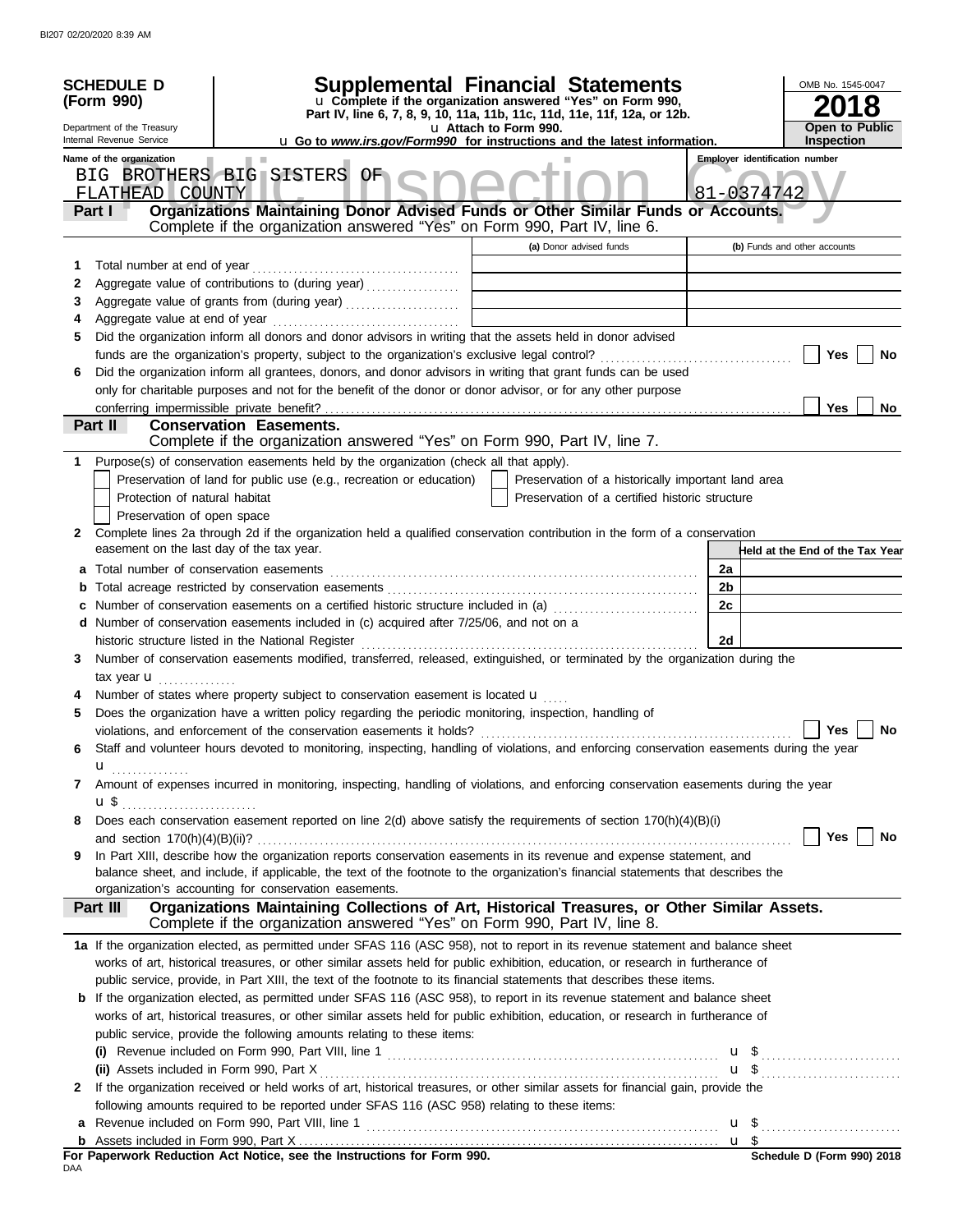|                   | Schedule D (Form 990) 2018 BIG BROTHERS BIG SISTERS OF<br>Part III                                                                                                                                                                                                                                                                                                                                                 |                         |                         |                    | 81-0374742           | Page 2              |  |  |
|-------------------|--------------------------------------------------------------------------------------------------------------------------------------------------------------------------------------------------------------------------------------------------------------------------------------------------------------------------------------------------------------------------------------------------------------------|-------------------------|-------------------------|--------------------|----------------------|---------------------|--|--|
|                   | Organizations Maintaining Collections of Art, Historical Treasures, or Other Similar Assets (continued)<br>3 Using the organization's acquisition, accession, and other records, check any of the following that are a significant use of its<br>collection items (check all that apply):                                                                                                                          |                         |                         |                    |                      |                     |  |  |
| a<br>b<br>С<br>5. | Public exhibition<br>Loan or exchange programs<br>d<br>Other $\bigcap_{n=1}^{\infty}$<br>Scholarly research<br>Preservation for future generations<br>Provide a description of the organization's collections and explain how they further the organization's exempt purpose in Part<br>XIII.<br>During the year, did the organization solicit or receive donations of art, historical treasures, or other similar |                         |                         |                    |                      |                     |  |  |
|                   | assets to be sold to raise funds rather than to be maintained as part of the organization's collection?                                                                                                                                                                                                                                                                                                            |                         |                         |                    |                      | Yes<br>No           |  |  |
|                   | <b>Escrow and Custodial Arrangements.</b><br><b>Part IV</b>                                                                                                                                                                                                                                                                                                                                                        |                         |                         |                    |                      |                     |  |  |
|                   | Complete if the organization answered "Yes" on Form 990, Part IV, line 9, or reported an amount on Form<br>990, Part X, line 21.                                                                                                                                                                                                                                                                                   |                         |                         |                    |                      |                     |  |  |
|                   | 1a Is the organization an agent, trustee, custodian or other intermediary for contributions or other assets not                                                                                                                                                                                                                                                                                                    |                         |                         |                    |                      |                     |  |  |
|                   | included on Form 990, Part X?<br><b>b</b> If "Yes," explain the arrangement in Part XIII and complete the following table:                                                                                                                                                                                                                                                                                         |                         |                         |                    |                      | Yes<br>No           |  |  |
|                   |                                                                                                                                                                                                                                                                                                                                                                                                                    |                         |                         |                    |                      | Amount              |  |  |
|                   | c Beginning balance                                                                                                                                                                                                                                                                                                                                                                                                |                         |                         |                    | 1c                   |                     |  |  |
|                   |                                                                                                                                                                                                                                                                                                                                                                                                                    |                         |                         |                    | 1d                   |                     |  |  |
|                   |                                                                                                                                                                                                                                                                                                                                                                                                                    |                         |                         |                    | 1e                   |                     |  |  |
| Ť.                |                                                                                                                                                                                                                                                                                                                                                                                                                    |                         |                         |                    | 1f                   |                     |  |  |
|                   | 2a Did the organization include an amount on Form 990, Part X, line 21, for escrow or custodial account liability?                                                                                                                                                                                                                                                                                                 |                         |                         |                    |                      | <b>Yes</b><br>No    |  |  |
|                   |                                                                                                                                                                                                                                                                                                                                                                                                                    |                         |                         |                    |                      |                     |  |  |
|                   | <b>Endowment Funds.</b><br><b>Part V</b><br>Complete if the organization answered "Yes" on Form 990, Part IV, line 10.                                                                                                                                                                                                                                                                                             |                         |                         |                    |                      |                     |  |  |
|                   |                                                                                                                                                                                                                                                                                                                                                                                                                    | (a) Current year        | (b) Prior year          | (c) Two years back | (d) Three years back | (e) Four years back |  |  |
|                   | 1a Beginning of year balance                                                                                                                                                                                                                                                                                                                                                                                       | 43,146                  | 43,146                  | 43,146             |                      | 43,071<br>39,023    |  |  |
|                   |                                                                                                                                                                                                                                                                                                                                                                                                                    |                         |                         |                    |                      | 4,047               |  |  |
|                   | c Net investment earnings, gains, and                                                                                                                                                                                                                                                                                                                                                                              | 1,024                   |                         |                    |                      | 75                  |  |  |
|                   | d Grants or scholarships                                                                                                                                                                                                                                                                                                                                                                                           |                         |                         |                    |                      |                     |  |  |
|                   | e Other expenditures for facilities and                                                                                                                                                                                                                                                                                                                                                                            |                         |                         |                    |                      |                     |  |  |
|                   |                                                                                                                                                                                                                                                                                                                                                                                                                    |                         |                         |                    |                      |                     |  |  |
|                   | f Administrative expenses                                                                                                                                                                                                                                                                                                                                                                                          | $\overline{44}$ , 170   | 43,146                  |                    |                      |                     |  |  |
| g                 | End of year balance<br>2 Provide the estimated percentage of the current year end balance (line 1g, column (a)) held as:                                                                                                                                                                                                                                                                                           |                         |                         | 43,146             |                      | 43,146<br>43,071    |  |  |
|                   | a Board designated or quasi-endowment u                                                                                                                                                                                                                                                                                                                                                                            |                         |                         |                    |                      |                     |  |  |
|                   | <b>b</b> Permanent endowment <b>u</b> %                                                                                                                                                                                                                                                                                                                                                                            |                         |                         |                    |                      |                     |  |  |
|                   | c Temporarily restricted endowment <b>u</b> %                                                                                                                                                                                                                                                                                                                                                                      |                         |                         |                    |                      |                     |  |  |
|                   | The percentages on lines 2a, 2b, and 2c should equal 100%.                                                                                                                                                                                                                                                                                                                                                         |                         |                         |                    |                      |                     |  |  |
|                   | 3a Are there endowment funds not in the possession of the organization that are held and administered for the                                                                                                                                                                                                                                                                                                      |                         |                         |                    |                      |                     |  |  |
|                   | organization by:                                                                                                                                                                                                                                                                                                                                                                                                   |                         |                         |                    |                      | Yes<br>No           |  |  |
|                   |                                                                                                                                                                                                                                                                                                                                                                                                                    |                         |                         |                    |                      | Χ<br>3a(i)          |  |  |
|                   |                                                                                                                                                                                                                                                                                                                                                                                                                    |                         |                         |                    |                      | X<br> 3a(i)         |  |  |
|                   | Describe in Part XIII the intended uses of the organization's endowment funds.                                                                                                                                                                                                                                                                                                                                     |                         |                         |                    |                      | 3b                  |  |  |
|                   | Land, Buildings, and Equipment.<br><b>Part VI</b>                                                                                                                                                                                                                                                                                                                                                                  |                         |                         |                    |                      |                     |  |  |
|                   | Complete if the organization answered "Yes" on Form 990, Part IV, line 11a. See Form 990, Part X, line 10.                                                                                                                                                                                                                                                                                                         |                         |                         |                    |                      |                     |  |  |
|                   | Description of property                                                                                                                                                                                                                                                                                                                                                                                            | (a) Cost or other basis | (b) Cost or other basis |                    | (c) Accumulated      | (d) Book value      |  |  |
|                   |                                                                                                                                                                                                                                                                                                                                                                                                                    | (investment)            | (other)                 |                    | depreciation         |                     |  |  |
|                   |                                                                                                                                                                                                                                                                                                                                                                                                                    |                         |                         |                    |                      |                     |  |  |
|                   |                                                                                                                                                                                                                                                                                                                                                                                                                    |                         |                         |                    |                      |                     |  |  |
|                   | c Leasehold improvements                                                                                                                                                                                                                                                                                                                                                                                           |                         |                         | 500                | 500<br>21            |                     |  |  |
|                   |                                                                                                                                                                                                                                                                                                                                                                                                                    |                         |                         | 23,268             | 479                  | 1,789               |  |  |
|                   | Total. Add lines 1a through 1e. (Column (d) must equal Form 990, Part X, column (B), line 10c.)                                                                                                                                                                                                                                                                                                                    |                         |                         |                    | u                    | 1,789               |  |  |

**Schedule D (Form 990) 2018**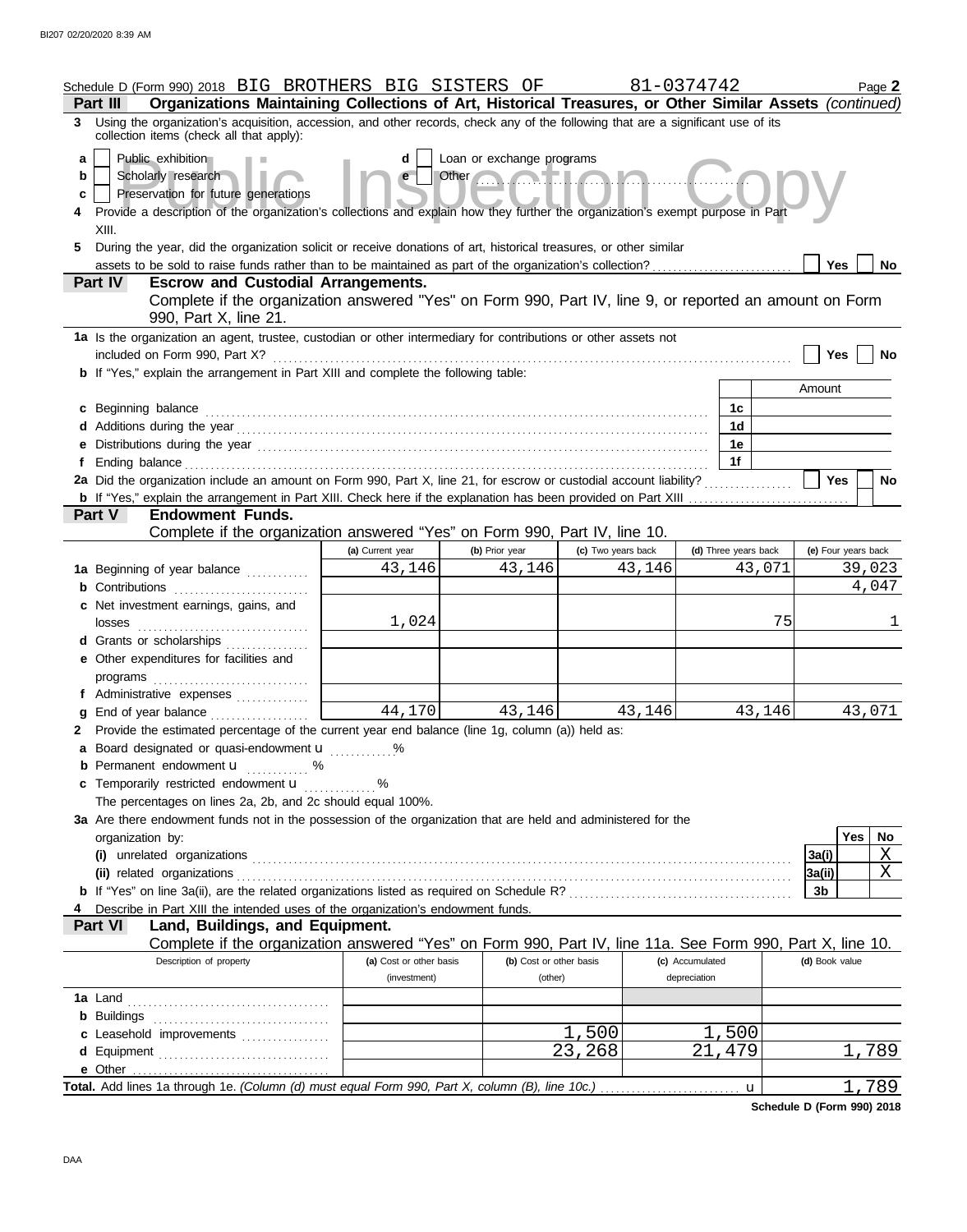## Schedule D (Form 990) 2018 BIG BROTHERS BIG SISTERS OF 81-0374742

Page **3**

**Part VII Investments—Other Securities.**

|                           | Complete if the organization answered "Yes" on Form 990, Part IV, line 11b. See Form 990, Part X, line 12. |                |                                  |                     |
|---------------------------|------------------------------------------------------------------------------------------------------------|----------------|----------------------------------|---------------------|
|                           | (a) Description of security or category                                                                    | (b) Book value | (c) Method of valuation:         |                     |
|                           | (including name of security)                                                                               | ٠              | Cost or end-of-year market value |                     |
| (1) Financial derivatives |                                                                                                            |                |                                  |                     |
|                           | (2) Closely-held equity interests<br>الله.<br>.                                                            |                |                                  |                     |
| (3) Other                 |                                                                                                            |                |                                  |                     |
| $(A)$ .                   |                                                                                                            |                |                                  |                     |
| $(B)$ .                   |                                                                                                            |                |                                  |                     |
| (C)                       |                                                                                                            |                |                                  |                     |
| (D)                       |                                                                                                            |                |                                  |                     |
| $(E)$                     |                                                                                                            |                |                                  |                     |
| $(F)$ .                   |                                                                                                            |                |                                  |                     |
| (G)                       |                                                                                                            |                |                                  |                     |
| (H)                       |                                                                                                            |                |                                  |                     |
|                           | Total. (Column (b) must equal Form 990, Part X, col. (B) line 12.) u                                       |                |                                  |                     |
| Part VIII                 | Investments-Program Related.                                                                               |                |                                  |                     |
|                           | Complete if the organization answered "Yes" on Form 990, Part IV, line 11c. See Form 990, Part X, line 13. |                |                                  |                     |
|                           | (a) Description of investment                                                                              | (b) Book value | (c) Method of valuation:         |                     |
|                           |                                                                                                            |                | Cost or end-of-year market value |                     |
| (1)                       |                                                                                                            |                |                                  |                     |
| (2)                       |                                                                                                            |                |                                  |                     |
|                           |                                                                                                            |                |                                  |                     |
| (3)                       |                                                                                                            |                |                                  |                     |
| (4)                       |                                                                                                            |                |                                  |                     |
| (5)                       |                                                                                                            |                |                                  |                     |
| (6)                       |                                                                                                            |                |                                  |                     |
| (7)                       |                                                                                                            |                |                                  |                     |
| (8)                       |                                                                                                            |                |                                  |                     |
| (9)                       |                                                                                                            |                |                                  |                     |
|                           | Total. (Column (b) must equal Form 990, Part X, col. (B) line 13.) u                                       |                |                                  |                     |
| Part IX                   | Other Assets.                                                                                              |                |                                  |                     |
|                           | Complete if the organization answered "Yes" on Form 990, Part IV, line 11d. See Form 990, Part X, line 15. |                |                                  |                     |
|                           | (a) Description                                                                                            |                |                                  | (b) Book value      |
| (1)                       | <b>ENDOWMENT</b>                                                                                           |                |                                  | 44,170              |
| (2)                       | RESTRICTED<br>TRUST                                                                                        |                |                                  | $\overline{7}$ ,614 |
| (3)                       |                                                                                                            |                |                                  |                     |
| (4)                       |                                                                                                            |                |                                  |                     |
| (5)                       |                                                                                                            |                |                                  |                     |
| (6)                       |                                                                                                            |                |                                  |                     |
| (7)                       |                                                                                                            |                |                                  |                     |
| (8)                       |                                                                                                            |                |                                  |                     |
| (9)                       |                                                                                                            |                |                                  |                     |
|                           | Total. (Column (b) must equal Form 990, Part X, col. (B) line 15.)                                         |                | u                                | 51,784              |
| Part X                    | Other Liabilities.                                                                                         |                |                                  |                     |
|                           | Complete if the organization answered "Yes" on Form 990, Part IV, line 11e or 11f. See Form 990, Part X,   |                |                                  |                     |
|                           | line $25$ .                                                                                                |                |                                  |                     |
| 1.                        | (a) Description of liability                                                                               | (b) Book value |                                  |                     |
| (1)                       | Federal income taxes                                                                                       |                |                                  |                     |
| PAYROLL<br>(2)            | LIABILITIES                                                                                                | 8,663          |                                  |                     |
| (3)                       |                                                                                                            |                |                                  |                     |
| (4)                       |                                                                                                            |                |                                  |                     |
| (5)                       |                                                                                                            |                |                                  |                     |
| (6)                       |                                                                                                            |                |                                  |                     |
| (7)                       |                                                                                                            |                |                                  |                     |
| (8)                       |                                                                                                            |                |                                  |                     |
| (9)                       |                                                                                                            |                |                                  |                     |

**Total.** *(Column (b) must equal Form 990, Part X, col. (B) line 25.)* u

Liability for uncertain tax positions. In Part XIII, provide the text of the footnote to the organization's financial statements that reports the **2.** organization's liability for uncertain tax positions under FIN 48 (ASC 740). Check here if the text of the footnote has been provided in Part XIII.

8,663

 $\mathbf{X}$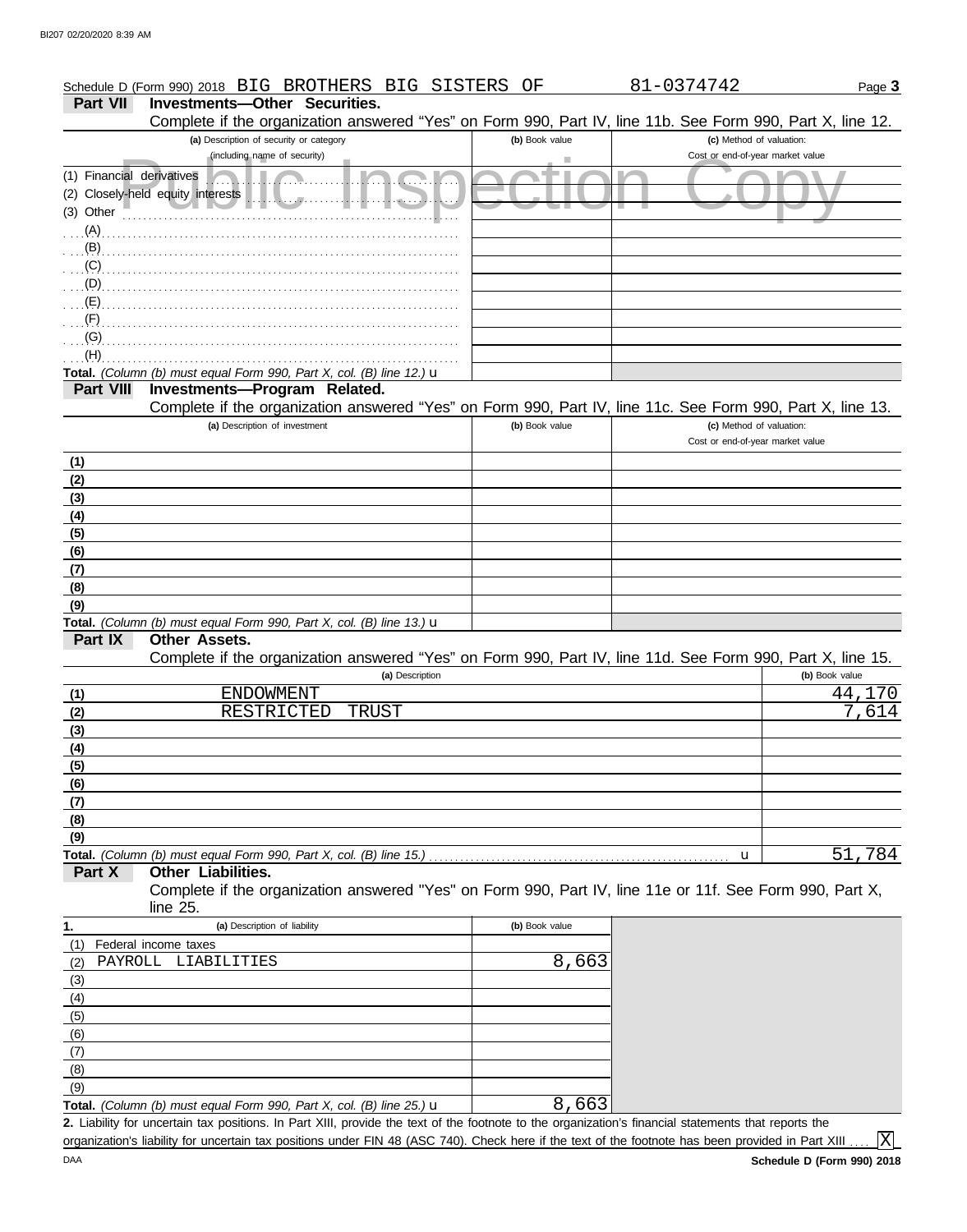|         | Schedule D (Form 990) 2018 BIG BROTHERS BIG SISTERS OF                                                                                                                                                                                                                           |                      | 81-0374742 |                | Page 4        |
|---------|----------------------------------------------------------------------------------------------------------------------------------------------------------------------------------------------------------------------------------------------------------------------------------|----------------------|------------|----------------|---------------|
| Part XI | Reconciliation of Revenue per Audited Financial Statements With Revenue per Return.                                                                                                                                                                                              |                      |            |                |               |
|         | Complete if the organization answered "Yes" on Form 990, Part IV, line 12a.                                                                                                                                                                                                      |                      |            |                |               |
| 1.      | Total revenue, gains, and other support per audited financial statements [                                                                                                                                                                                                       |                      |            | 1              | 251,193       |
| 2       | Amounts included on line 1 but not on Form 990, Part VIII, line 12:                                                                                                                                                                                                              |                      |            |                |               |
| a       | Net unrealized gains (losses) on investments <b>and a state of the state of the state of the state of the state of the state of the state of the state of the state of the state of the state of the state of the state of the s</b>                                             | 2a                   |            |                |               |
|         |                                                                                                                                                                                                                                                                                  | 2 <sub>b</sub>       |            |                |               |
|         |                                                                                                                                                                                                                                                                                  | 2c                   |            |                |               |
|         |                                                                                                                                                                                                                                                                                  | 2d                   | 24,055     |                |               |
| е       |                                                                                                                                                                                                                                                                                  |                      |            | 2e             | 24,055        |
| 3       |                                                                                                                                                                                                                                                                                  |                      |            | $\overline{3}$ | 227,138       |
|         | Amounts included on Form 990, Part VIII, line 12, but not on line 1:                                                                                                                                                                                                             |                      |            |                |               |
|         | a Investment expenses not included on Form 990, Part VIII, line 7b                                                                                                                                                                                                               | 4а                   |            |                |               |
|         |                                                                                                                                                                                                                                                                                  | 4 <sub>b</sub>       |            |                |               |
|         | Add lines 4a and 4b                                                                                                                                                                                                                                                              |                      |            | 4c             |               |
|         |                                                                                                                                                                                                                                                                                  |                      |            | 5              | 227,138       |
|         | Reconciliation of Expenses per Audited Financial Statements With Expenses per Return.<br><b>Part XII</b>                                                                                                                                                                         |                      |            |                |               |
|         | Complete if the organization answered "Yes" on Form 990, Part IV, line 12a.                                                                                                                                                                                                      |                      |            |                |               |
| 1.      | Total expenses and losses per audited financial statements                                                                                                                                                                                                                       |                      |            | 1              | 252,635       |
| 2       | Amounts included on line 1 but not on Form 990, Part IX, line 25:                                                                                                                                                                                                                |                      |            |                |               |
|         |                                                                                                                                                                                                                                                                                  | 2a<br>2 <sub>b</sub> |            |                |               |
|         |                                                                                                                                                                                                                                                                                  | 2c                   |            |                |               |
|         |                                                                                                                                                                                                                                                                                  | 2d                   | 24,055     |                |               |
| е       |                                                                                                                                                                                                                                                                                  |                      |            | <b>2e</b>      | <u>24,055</u> |
| 3       | Add lines 2a through 2d [[11] Add [11] Add lines 2a through 2d [11] Add lines 2a through 2d [11] Add lines 2a through 2d [11] Add and the state of the state of the state of the state of the state of the state of the state                                                    |                      |            | $\mathbf{3}$   | 228,580       |
|         | Amounts included on Form 990, Part IX, line 25, but not on line 1:                                                                                                                                                                                                               |                      |            |                |               |
|         |                                                                                                                                                                                                                                                                                  |                      |            |                |               |
|         |                                                                                                                                                                                                                                                                                  |                      |            |                |               |
|         | Investment expenses not included on Form 990, Part VIII, line 7b                                                                                                                                                                                                                 | 4а                   |            |                |               |
|         | <b>b</b> Other (Describe in Part XIII.) <b>CONSIDENT DESCRIPTION DESCRIPTION DESCRIPTION DESCRIPTION DESCRIPTION DESCRIPTION DESCRIPTION DESCRIPTION DESCRIPTION DESCRIPTION DESCRIPTION DESCRIPTION DESCRI</b>                                                                  | 4 <sub>b</sub>       |            |                |               |
|         | c Add lines 4a and 4b                                                                                                                                                                                                                                                            |                      |            | 4c<br>5        |               |
|         |                                                                                                                                                                                                                                                                                  |                      |            |                | 228,580       |
|         | Part XIII Supplemental Information.                                                                                                                                                                                                                                              |                      |            |                |               |
|         | Provide the descriptions required for Part II, lines 3, 5, and 9; Part III, lines 1a and 4; Part IV, lines 1b and 2b; Part V, line 4; Part X, line<br>2; Part XI, lines 2d and 4b; and Part XII, lines 2d and 4b. Also complete this part to provide any additional information. |                      |            |                |               |
|         |                                                                                                                                                                                                                                                                                  |                      |            |                |               |
|         | PART X - FIN 48 FOOTNOTE                                                                                                                                                                                                                                                         |                      |            |                |               |
|         | PROVISIONS FOR INCOME TAXES HAVE NOT BEEN RECORDED IN THESE FINANCIAL                                                                                                                                                                                                            |                      |            |                |               |
|         |                                                                                                                                                                                                                                                                                  |                      |            |                |               |
|         | STATEMENTS BECAUSE THE<br>ORGANIZATION BELIEVES IT HAD NO INCOME UNRELATED TO                                                                                                                                                                                                    |                      |            |                |               |
|         |                                                                                                                                                                                                                                                                                  |                      |            |                |               |
|         | ITS EXEMPT PURPOSES IN 2019 AND 2018. WITH FEW EXCEPTIONS, THE                                                                                                                                                                                                                   |                      |            |                |               |
|         |                                                                                                                                                                                                                                                                                  |                      |            |                |               |
|         | ORGANIZATION'S INFORMATION RETURNS (IRS FORM 990) ARE NOT SUBJECT TO                                                                                                                                                                                                             |                      |            |                |               |
|         |                                                                                                                                                                                                                                                                                  |                      |            |                |               |
|         | EXAMINATIONS BY THE TAX AUTHORITIES FOR YEARS PRIOR TO 2016.                                                                                                                                                                                                                     |                      |            |                |               |
|         |                                                                                                                                                                                                                                                                                  |                      |            |                |               |
|         |                                                                                                                                                                                                                                                                                  |                      |            |                |               |
|         |                                                                                                                                                                                                                                                                                  |                      |            |                |               |
|         | PART XI, LINE 2D - REVENUE AMOUNTS INCLUDED IN FINANCIALS - OTHER                                                                                                                                                                                                                |                      |            |                |               |
|         |                                                                                                                                                                                                                                                                                  |                      |            |                |               |
|         | FUNDRAISING EXPENSES                                                                                                                                                                                                                                                             |                      |            |                | 24,055        |
|         |                                                                                                                                                                                                                                                                                  |                      |            |                |               |
|         |                                                                                                                                                                                                                                                                                  |                      |            |                |               |
|         |                                                                                                                                                                                                                                                                                  |                      |            |                |               |
|         | PART XII, LINE 2D - EXPENSE AMOUNTS INCLUDED IN FINANCIALS - OTHER                                                                                                                                                                                                               |                      |            |                |               |
|         | FUNDRAISING EXPENSES                                                                                                                                                                                                                                                             |                      |            |                | 24,055        |

**Schedule D (Form 990) 2018**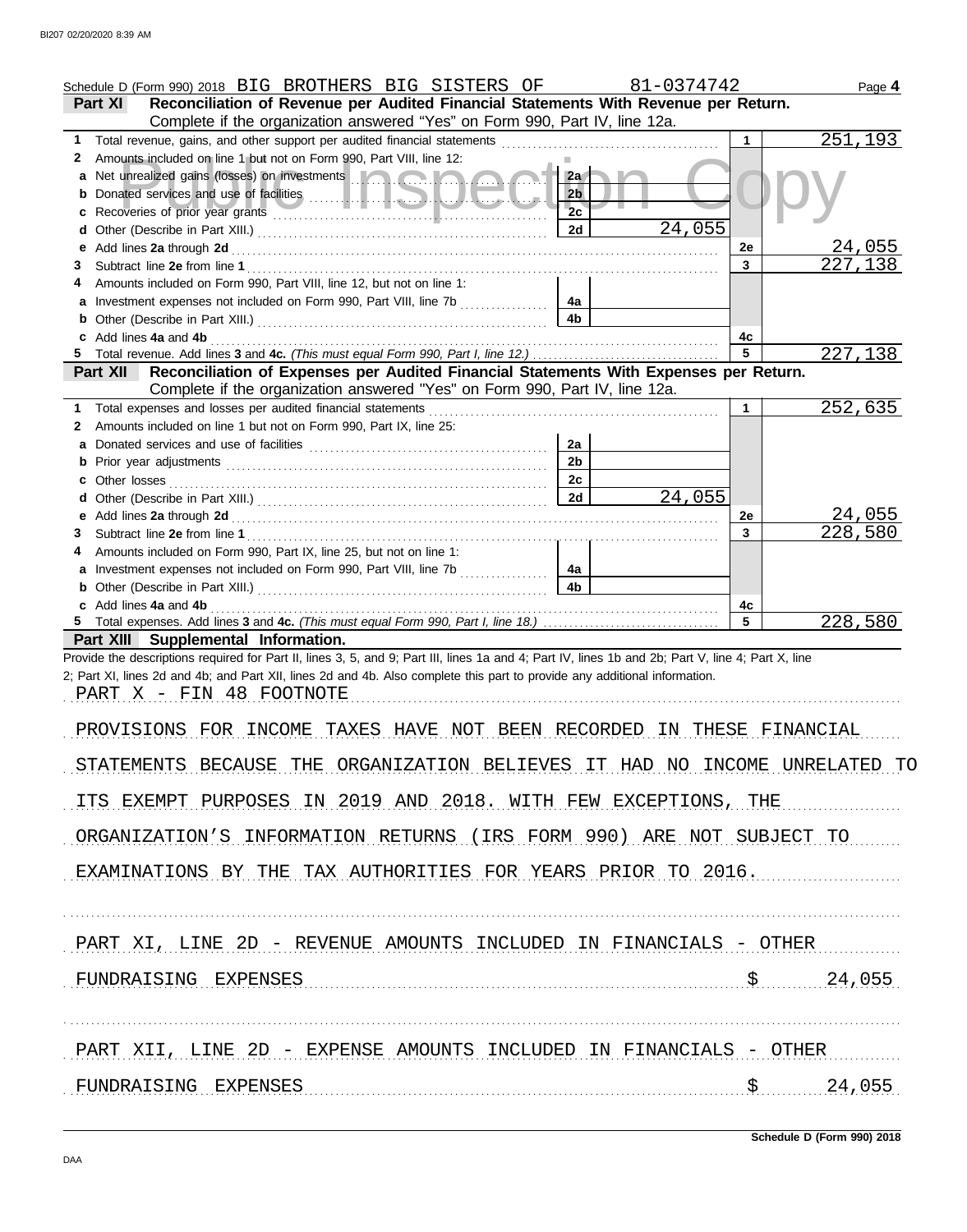|  |  |                                                                                                       |  | 81-0374742    | Page 5 |
|--|--|-------------------------------------------------------------------------------------------------------|--|---------------|--------|
|  |  | Schedule D (Form 990) 2018 BIG BROTHERS BIG SISTERS OF Part XIII Supplemental Information (continued) |  |               |        |
|  |  |                                                                                                       |  |               |        |
|  |  |                                                                                                       |  |               |        |
|  |  | c Inspection                                                                                          |  | $\frac{1}{2}$ |        |
|  |  |                                                                                                       |  |               |        |
|  |  |                                                                                                       |  |               |        |
|  |  |                                                                                                       |  |               |        |
|  |  |                                                                                                       |  |               |        |
|  |  |                                                                                                       |  |               |        |
|  |  |                                                                                                       |  |               |        |
|  |  |                                                                                                       |  |               |        |
|  |  |                                                                                                       |  |               |        |
|  |  |                                                                                                       |  |               |        |
|  |  |                                                                                                       |  |               |        |
|  |  |                                                                                                       |  |               |        |
|  |  |                                                                                                       |  |               |        |
|  |  |                                                                                                       |  |               |        |
|  |  |                                                                                                       |  |               |        |
|  |  |                                                                                                       |  |               |        |
|  |  |                                                                                                       |  |               |        |
|  |  |                                                                                                       |  |               |        |
|  |  |                                                                                                       |  |               |        |
|  |  |                                                                                                       |  |               |        |
|  |  |                                                                                                       |  |               |        |
|  |  |                                                                                                       |  |               |        |
|  |  |                                                                                                       |  |               |        |
|  |  |                                                                                                       |  |               |        |
|  |  |                                                                                                       |  |               |        |
|  |  |                                                                                                       |  |               |        |
|  |  |                                                                                                       |  |               |        |
|  |  |                                                                                                       |  |               |        |
|  |  |                                                                                                       |  |               |        |
|  |  |                                                                                                       |  |               |        |
|  |  |                                                                                                       |  |               |        |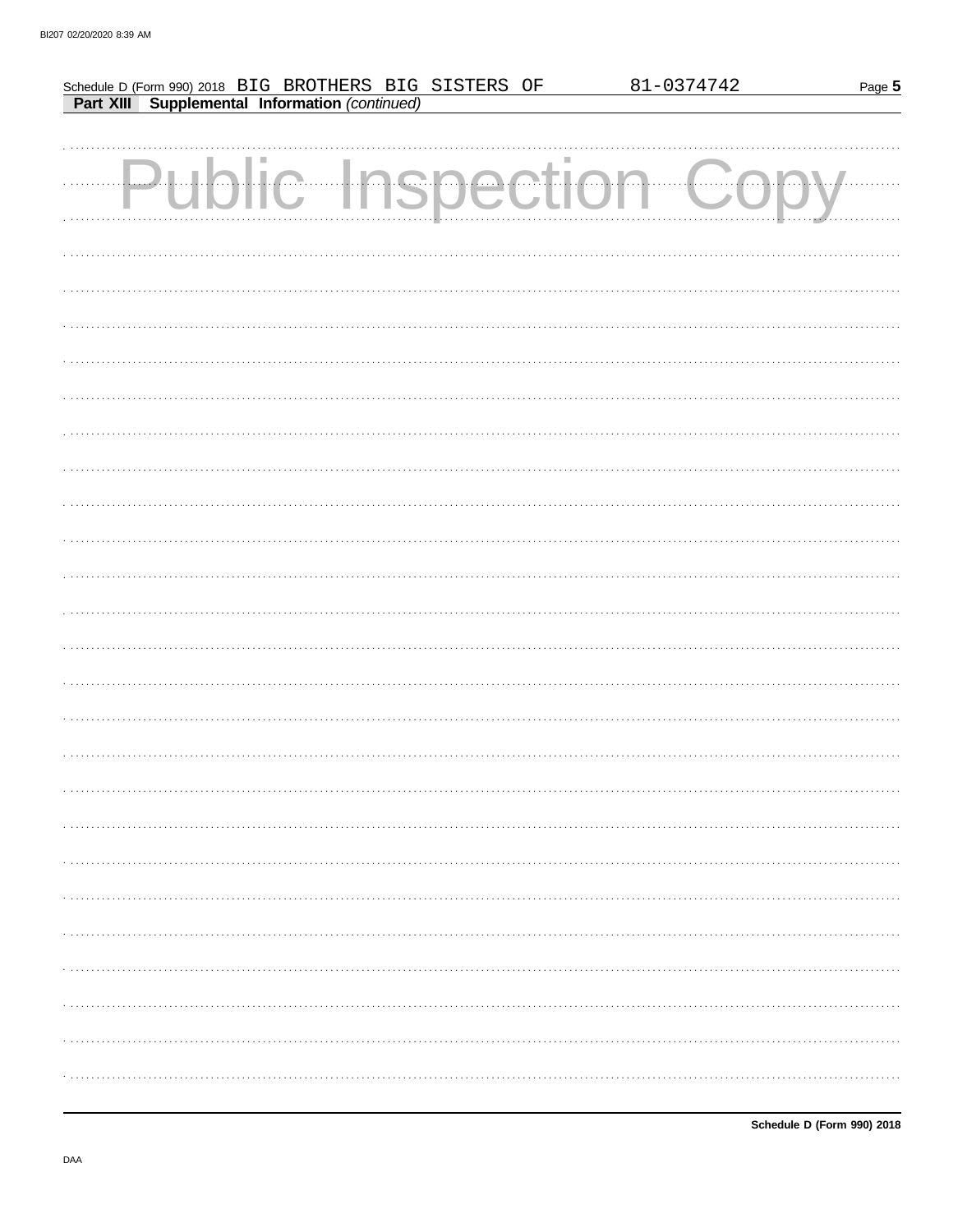| <b>SCHEDULE G</b>                                                                                                                                                                           | Supplemental Information Regarding Fundraising or Gaming Activities                                                                                                                                                                                            |                                      |    |                                |                                                                          |                                        | OMB No. 1545-0047                       |
|---------------------------------------------------------------------------------------------------------------------------------------------------------------------------------------------|----------------------------------------------------------------------------------------------------------------------------------------------------------------------------------------------------------------------------------------------------------------|--------------------------------------|----|--------------------------------|--------------------------------------------------------------------------|----------------------------------------|-----------------------------------------|
| Complete if the organization answered "Yes" on Form 990, Part IV, line 17, 18, or 19, or if the<br>(Form 990 or 990-EZ)<br>organization entered more than \$15,000 on Form 990-EZ, line 6a. |                                                                                                                                                                                                                                                                |                                      |    |                                |                                                                          |                                        |                                         |
| Department of the Treasury<br>Internal Revenue Service                                                                                                                                      |                                                                                                                                                                                                                                                                | U Attach to Form 990 or Form 990-EZ. |    |                                | U Go to www.irs.gov/Form990 for instructions and the latest information. |                                        | Open to Public<br>Inspection            |
| Name of the organization                                                                                                                                                                    | BIG BROTHERS BIG SISTERS                                                                                                                                                                                                                                       |                                      | OF |                                | H.                                                                       | Employer identification number         |                                         |
| Part I                                                                                                                                                                                      | FLATHEAD COUNTY<br>Fundraising Activities. Complete if the organization answered "Yes" on Form 990, Part IV, line 17.                                                                                                                                          |                                      |    |                                |                                                                          | 81-0374742                             |                                         |
|                                                                                                                                                                                             | Form 990-EZ filers are not required to complete this part.                                                                                                                                                                                                     |                                      |    |                                |                                                                          |                                        |                                         |
| 1.                                                                                                                                                                                          | Indicate whether the organization raised funds through any of the following activities. Check all that apply.                                                                                                                                                  |                                      |    |                                |                                                                          |                                        |                                         |
| Mail solicitations<br>a                                                                                                                                                                     |                                                                                                                                                                                                                                                                | е                                    |    |                                | Solicitation of non-government grants                                    |                                        |                                         |
| Internet and email solicitations<br>b                                                                                                                                                       |                                                                                                                                                                                                                                                                | f                                    |    |                                | Solicitation of government grants                                        |                                        |                                         |
| Phone solicitations<br>c                                                                                                                                                                    |                                                                                                                                                                                                                                                                | Special fundraising events<br>g      |    |                                |                                                                          |                                        |                                         |
| In-person solicitations<br>d                                                                                                                                                                |                                                                                                                                                                                                                                                                |                                      |    |                                |                                                                          |                                        |                                         |
|                                                                                                                                                                                             | 2a Did the organization have a written or oral agreement with any individual (including officers, directors, trustees,                                                                                                                                         |                                      |    |                                |                                                                          |                                        |                                         |
|                                                                                                                                                                                             | or key employees listed in Form 990, Part VII) or entity in connection with professional fundraising services?<br><b>b</b> If "Yes," list the 10 highest paid individuals or entities (fundraisers) pursuant to agreements under which the fundraiser is to be |                                      |    |                                |                                                                          |                                        | Yes<br>No                               |
|                                                                                                                                                                                             | compensated at least \$5,000 by the organization.                                                                                                                                                                                                              |                                      |    |                                |                                                                          |                                        |                                         |
|                                                                                                                                                                                             | (i) Name and address of individual                                                                                                                                                                                                                             |                                      |    | (iii) Did fund-<br>raiser have | (iv) Gross receipts                                                      | (v) Amount paid to<br>(or retained by) | (vi) Amount paid to<br>(or retained by) |
|                                                                                                                                                                                             | or entity (fundraiser)                                                                                                                                                                                                                                         | (ii) Activity                        |    | custody or<br>control of       | from activity                                                            | fundraiser listed in                   | organization                            |
|                                                                                                                                                                                             |                                                                                                                                                                                                                                                                |                                      |    | :ontributions?                 |                                                                          | col. (i)                               |                                         |
| 1                                                                                                                                                                                           |                                                                                                                                                                                                                                                                |                                      |    | Yes  No                        |                                                                          |                                        |                                         |
|                                                                                                                                                                                             |                                                                                                                                                                                                                                                                |                                      |    |                                |                                                                          |                                        |                                         |
| $\mathbf{2}$                                                                                                                                                                                |                                                                                                                                                                                                                                                                |                                      |    |                                |                                                                          |                                        |                                         |
|                                                                                                                                                                                             |                                                                                                                                                                                                                                                                |                                      |    |                                |                                                                          |                                        |                                         |
| 3                                                                                                                                                                                           |                                                                                                                                                                                                                                                                |                                      |    |                                |                                                                          |                                        |                                         |
|                                                                                                                                                                                             |                                                                                                                                                                                                                                                                |                                      |    |                                |                                                                          |                                        |                                         |
|                                                                                                                                                                                             |                                                                                                                                                                                                                                                                |                                      |    |                                |                                                                          |                                        |                                         |
| 4                                                                                                                                                                                           |                                                                                                                                                                                                                                                                |                                      |    |                                |                                                                          |                                        |                                         |
|                                                                                                                                                                                             |                                                                                                                                                                                                                                                                |                                      |    |                                |                                                                          |                                        |                                         |
| 5                                                                                                                                                                                           |                                                                                                                                                                                                                                                                |                                      |    |                                |                                                                          |                                        |                                         |
|                                                                                                                                                                                             |                                                                                                                                                                                                                                                                |                                      |    |                                |                                                                          |                                        |                                         |
| 6                                                                                                                                                                                           |                                                                                                                                                                                                                                                                |                                      |    |                                |                                                                          |                                        |                                         |
|                                                                                                                                                                                             |                                                                                                                                                                                                                                                                |                                      |    |                                |                                                                          |                                        |                                         |
|                                                                                                                                                                                             |                                                                                                                                                                                                                                                                |                                      |    |                                |                                                                          |                                        |                                         |
| 7                                                                                                                                                                                           |                                                                                                                                                                                                                                                                |                                      |    |                                |                                                                          |                                        |                                         |
|                                                                                                                                                                                             |                                                                                                                                                                                                                                                                |                                      |    |                                |                                                                          |                                        |                                         |
| 8                                                                                                                                                                                           |                                                                                                                                                                                                                                                                |                                      |    |                                |                                                                          |                                        |                                         |
|                                                                                                                                                                                             |                                                                                                                                                                                                                                                                |                                      |    |                                |                                                                          |                                        |                                         |
| 9                                                                                                                                                                                           |                                                                                                                                                                                                                                                                |                                      |    |                                |                                                                          |                                        |                                         |
|                                                                                                                                                                                             |                                                                                                                                                                                                                                                                |                                      |    |                                |                                                                          |                                        |                                         |
|                                                                                                                                                                                             |                                                                                                                                                                                                                                                                |                                      |    |                                |                                                                          |                                        |                                         |
| 10                                                                                                                                                                                          |                                                                                                                                                                                                                                                                |                                      |    |                                |                                                                          |                                        |                                         |
|                                                                                                                                                                                             |                                                                                                                                                                                                                                                                |                                      |    |                                |                                                                          |                                        |                                         |
| Total                                                                                                                                                                                       |                                                                                                                                                                                                                                                                |                                      |    |                                |                                                                          |                                        |                                         |
| 3<br>registration or licensing.                                                                                                                                                             | List all states in which the organization is registered or licensed to solicit contributions or has been notified it is exempt from                                                                                                                            |                                      |    |                                |                                                                          |                                        |                                         |
|                                                                                                                                                                                             |                                                                                                                                                                                                                                                                |                                      |    |                                |                                                                          |                                        |                                         |
|                                                                                                                                                                                             |                                                                                                                                                                                                                                                                |                                      |    |                                |                                                                          |                                        |                                         |
|                                                                                                                                                                                             |                                                                                                                                                                                                                                                                |                                      |    |                                |                                                                          |                                        |                                         |
|                                                                                                                                                                                             |                                                                                                                                                                                                                                                                |                                      |    |                                |                                                                          |                                        |                                         |
|                                                                                                                                                                                             | For Panerwork Reduction Act Notice, see the Instructions for Form 990 or 990-F7                                                                                                                                                                                |                                      |    |                                |                                                                          |                                        | Schedule G (Form 990 or 990-F7) 2018    |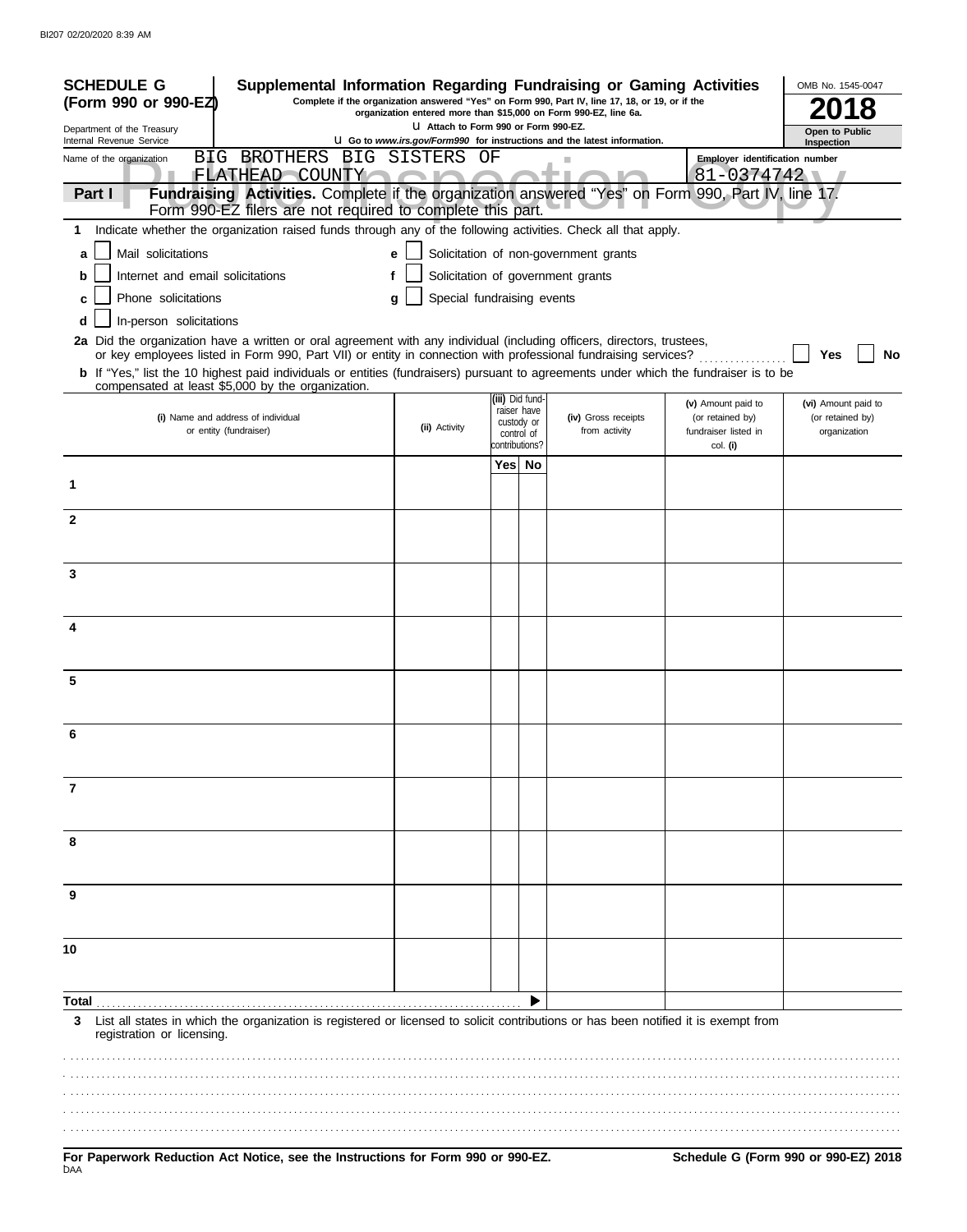|                 |         | Schedule G (Form 990 or 990-EZ) 2018                  |                                                                                                                                               | BIG BROTHERS BIG SISTERS OF                          |                                                   | 81-0374742<br>Page 2                                  |
|-----------------|---------|-------------------------------------------------------|-----------------------------------------------------------------------------------------------------------------------------------------------|------------------------------------------------------|---------------------------------------------------|-------------------------------------------------------|
|                 | Part II |                                                       | Fundraising Events. Complete if the organization answered "Yes" on Form 990, Part IV, line 18, or reported more                               |                                                      |                                                   |                                                       |
|                 |         |                                                       | than \$15,000 of fundraising event contributions and gross income on Form 990-EZ, lines 1 and 6b. List events with                            |                                                      |                                                   |                                                       |
|                 |         |                                                       | gross receipts greater than \$5,000.                                                                                                          |                                                      |                                                   |                                                       |
|                 |         |                                                       | (a) Event#1<br>THE BIG EVENT<br>(event type)                                                                                                  | (b) Event $#2$<br>п<br>BOWL FOR KIDS<br>(event type) | (c) Other events<br><b>NONE</b><br>(total number) | (d) Total events<br>(add col. (a) through<br>col. (c) |
| Revenue         |         | 1 Gross receipts                                      | 106,974                                                                                                                                       | 53,204                                               |                                                   | 160,178                                               |
|                 |         | 2 Less: Contributions<br>3 Gross income (line 1 minus | 106,974                                                                                                                                       | 53,204                                               |                                                   | 160,178                                               |
|                 |         | 4 Cash prizes                                         |                                                                                                                                               |                                                      |                                                   |                                                       |
|                 |         | 5 Noncash prizes                                      |                                                                                                                                               |                                                      |                                                   |                                                       |
|                 |         | 6 Rent/facility costs                                 |                                                                                                                                               |                                                      |                                                   |                                                       |
| Direct Expenses |         | 7 Food and beverages                                  |                                                                                                                                               |                                                      |                                                   |                                                       |
|                 |         | 8 Entertainment                                       |                                                                                                                                               |                                                      |                                                   |                                                       |
|                 |         | 9 Other direct expenses                               | 19,718                                                                                                                                        | 3,800                                                |                                                   | 23,518                                                |
|                 |         |                                                       |                                                                                                                                               |                                                      | ▶                                                 | $\frac{23,518}{136,660}$                              |
|                 |         |                                                       |                                                                                                                                               |                                                      |                                                   |                                                       |
|                 |         | Part III                                              | Gaming. Complete if the organization answered "Yes" on Form 990, Part IV, line 19, or reported more<br>than \$15,000 on Form 990-EZ, line 6a. |                                                      |                                                   |                                                       |
| Revenue         |         |                                                       | (a) Bingo                                                                                                                                     | (b) Pull tabs/instant<br>bingo/progressive bingo     | (c) Other gaming                                  | (d) Total gaming (add<br>col. (a) through col. (c))   |
|                 |         | 1 Gross revenue                                       |                                                                                                                                               |                                                      |                                                   |                                                       |
|                 |         | 2 Cash prizes                                         |                                                                                                                                               |                                                      |                                                   |                                                       |
| Expenses        |         | 3 Noncash prizes                                      |                                                                                                                                               |                                                      |                                                   |                                                       |
| Direct          |         | 4 Rent/facility costs                                 |                                                                                                                                               |                                                      |                                                   |                                                       |

| 9 Enter the state(s) in which the organization conducts gaming activities:<br>a Is the organization licensed to conduct gaming activities in each of these states?<br>Yes. |                                                                                                                                         |
|----------------------------------------------------------------------------------------------------------------------------------------------------------------------------|-----------------------------------------------------------------------------------------------------------------------------------------|
| <b>Yes</b>                                                                                                                                                                 |                                                                                                                                         |
| <b>b</b> If "Yes," explain:                                                                                                                                                |                                                                                                                                         |
|                                                                                                                                                                            | <b>b</b> If "No," explain:<br>10a Were any of the organization's gaming licenses revoked, suspended, or terminated during the tax year? |

**No**

% %

**Yes** . . . . . . . . . . . . . . . . % **Yes** . . . . . . . . . . . . .

**No**

**7** Direct expense summary. Add lines 2 through 5 in column (d) . . . . . . . . . . . . . . . . . . . . . . . . . . . . . . . . . . . . . . . . . . . . . . . . . . . . .

**Yes** . . . . . . . . . . . . . . . .

**No**

**DAA Schedule G (Form 990 or 990-EZ) 2018** 

 $\blacktriangleright$ 

**6** Volunteer labor .......

**5** Other direct expenses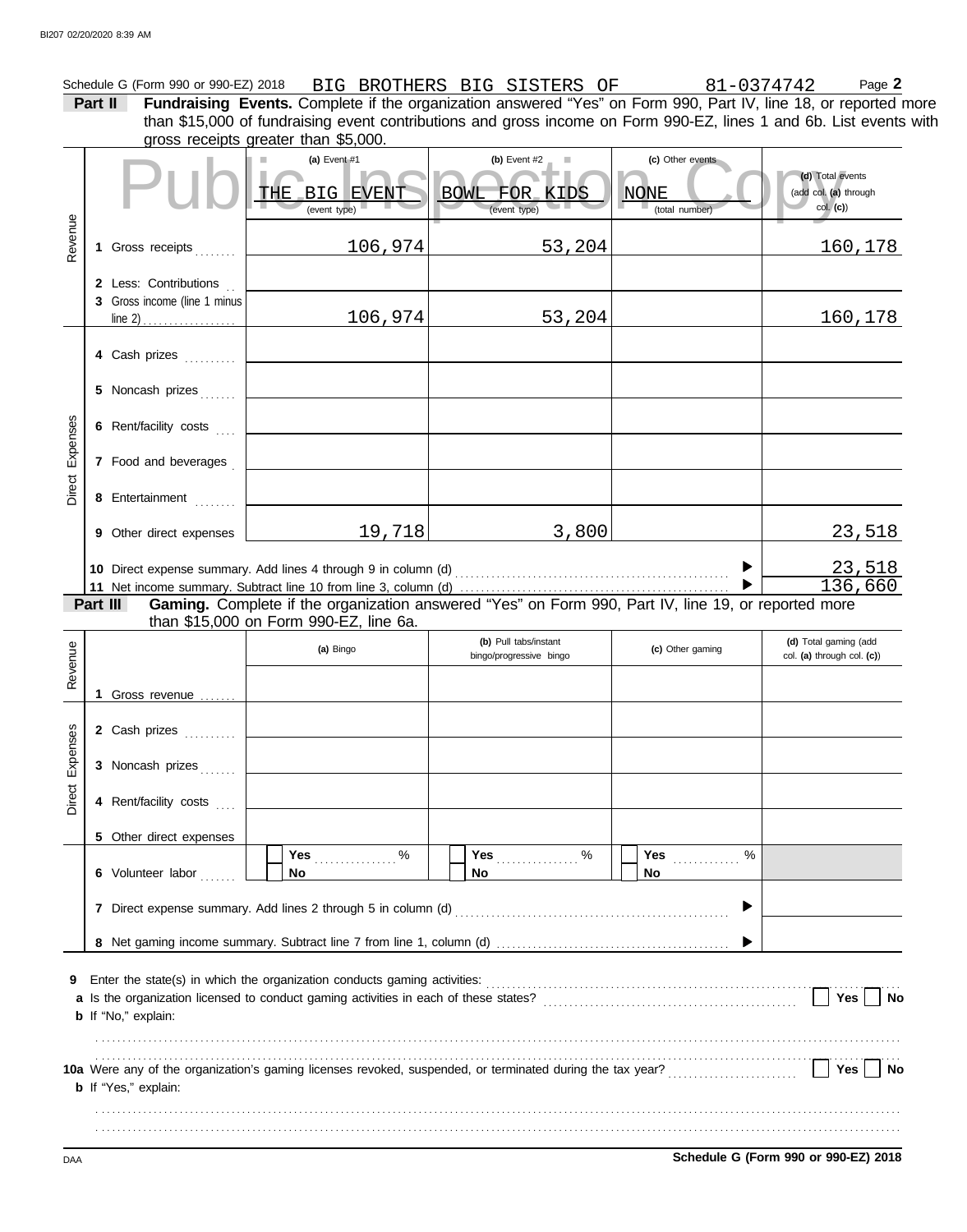|    |          |                                                                                      |          |                        | Schedule G (Form 990 or 990-EZ) 2018 BIG BROTHERS BIG SISTERS OF 81-0374742                                                                                                                                                               |                                      |     |            | Page 3 |
|----|----------|--------------------------------------------------------------------------------------|----------|------------------------|-------------------------------------------------------------------------------------------------------------------------------------------------------------------------------------------------------------------------------------------|--------------------------------------|-----|------------|--------|
| 11 |          |                                                                                      |          |                        |                                                                                                                                                                                                                                           |                                      |     | Yes        | No     |
| 12 |          |                                                                                      |          |                        | Is the organization a grantor, beneficiary or trustee of a trust, or a member of a partnership or other entity                                                                                                                            |                                      |     | <b>Yes</b> | No     |
| 13 |          | Indicate the percentage of gaming activity conducted in:                             |          |                        |                                                                                                                                                                                                                                           |                                      |     |            |        |
| a  |          |                                                                                      |          |                        |                                                                                                                                                                                                                                           |                                      | 13a |            | %      |
| b  |          |                                                                                      |          |                        | An outside facility <b>And the Contract of the Contract of the Contract of Andrew Contract of Andrew Contract of Andrew Contract of Andrew Contract of Andrew Contract of Andrew Contract of Andrew Contract of Andrew Contract </b>      |                                      | 13b |            | $\%$   |
| 14 |          |                                                                                      |          |                        | Enter the name and address of the person who prepares the organization's gaming/special events books and                                                                                                                                  |                                      |     |            |        |
|    | records: |                                                                                      |          |                        |                                                                                                                                                                                                                                           |                                      |     |            |        |
|    |          |                                                                                      |          |                        |                                                                                                                                                                                                                                           |                                      |     |            |        |
|    |          |                                                                                      |          |                        | Address $\mathbf{u}$                                                                                                                                                                                                                      |                                      |     |            |        |
|    |          |                                                                                      |          |                        | 15a Does the organization have a contract with a third party from whom the organization receives gaming                                                                                                                                   |                                      |     | Yes        | No     |
| b  |          |                                                                                      |          |                        |                                                                                                                                                                                                                                           |                                      |     |            |        |
|    |          |                                                                                      |          |                        |                                                                                                                                                                                                                                           |                                      |     |            |        |
|    |          | If "Yes," enter name and address of the third party:                                 |          |                        |                                                                                                                                                                                                                                           |                                      |     |            |        |
|    |          |                                                                                      |          |                        |                                                                                                                                                                                                                                           |                                      |     |            |        |
|    |          |                                                                                      |          |                        |                                                                                                                                                                                                                                           |                                      |     |            |        |
|    |          |                                                                                      |          |                        |                                                                                                                                                                                                                                           |                                      |     |            |        |
|    |          |                                                                                      |          |                        | Address <b>u</b> <u>contractive and the contractive and the contractive and the contractive and the contractive and the contractive and the contractive and contract and contract and contract and contract and contract and contract</u> |                                      |     |            |        |
| 16 |          | Gaming manager information:                                                          |          |                        |                                                                                                                                                                                                                                           |                                      |     |            |        |
|    |          |                                                                                      |          |                        |                                                                                                                                                                                                                                           |                                      |     |            |        |
|    |          |                                                                                      |          |                        |                                                                                                                                                                                                                                           |                                      |     |            |        |
|    |          |                                                                                      |          |                        |                                                                                                                                                                                                                                           |                                      |     |            |        |
|    |          |                                                                                      |          |                        |                                                                                                                                                                                                                                           |                                      |     |            |        |
|    |          | Director/officer                                                                     | Employee | Independent contractor |                                                                                                                                                                                                                                           |                                      |     |            |        |
|    |          |                                                                                      |          |                        |                                                                                                                                                                                                                                           |                                      |     |            |        |
| 17 |          | Mandatory distributions:                                                             |          |                        |                                                                                                                                                                                                                                           |                                      |     |            |        |
| a  |          | retain the state gaming license?                                                     |          |                        | Is the organization required under state law to make charitable distributions from the gaming proceeds to                                                                                                                                 |                                      |     | Yes        | No     |
|    |          |                                                                                      |          |                        | Enter the amount of distributions required under state law to be distributed to other exempt organizations or                                                                                                                             |                                      |     |            |        |
|    |          | spent in the organization's own exempt activities during the tax year $\mathbf{u}^*$ |          |                        |                                                                                                                                                                                                                                           |                                      |     |            |        |
|    | Part IV  | See instructions.                                                                    |          |                        | Supplemental Information. Provide the explanations required by Part I, line 2b, columns (iii) and (v); and<br>Part III, lines 9, 9b, 10b, 15b, 15c, 16, and 17b, as applicable. Also provide any additional information.                  |                                      |     |            |        |
|    |          |                                                                                      |          |                        |                                                                                                                                                                                                                                           |                                      |     |            |        |
|    |          |                                                                                      |          |                        |                                                                                                                                                                                                                                           |                                      |     |            |        |
|    |          |                                                                                      |          |                        |                                                                                                                                                                                                                                           |                                      |     |            |        |
|    |          |                                                                                      |          |                        |                                                                                                                                                                                                                                           |                                      |     |            |        |
|    |          |                                                                                      |          |                        |                                                                                                                                                                                                                                           |                                      |     |            |        |
|    |          |                                                                                      |          |                        |                                                                                                                                                                                                                                           |                                      |     |            |        |
|    |          |                                                                                      |          |                        |                                                                                                                                                                                                                                           |                                      |     |            |        |
|    |          |                                                                                      |          |                        |                                                                                                                                                                                                                                           |                                      |     |            |        |
|    |          |                                                                                      |          |                        |                                                                                                                                                                                                                                           |                                      |     |            |        |
|    |          |                                                                                      |          |                        |                                                                                                                                                                                                                                           |                                      |     |            |        |
|    |          |                                                                                      |          |                        |                                                                                                                                                                                                                                           |                                      |     |            |        |
|    |          |                                                                                      |          |                        |                                                                                                                                                                                                                                           |                                      |     |            |        |
|    |          |                                                                                      |          |                        |                                                                                                                                                                                                                                           | Schedule G (Form 990 or 990-EZ) 2018 |     |            |        |